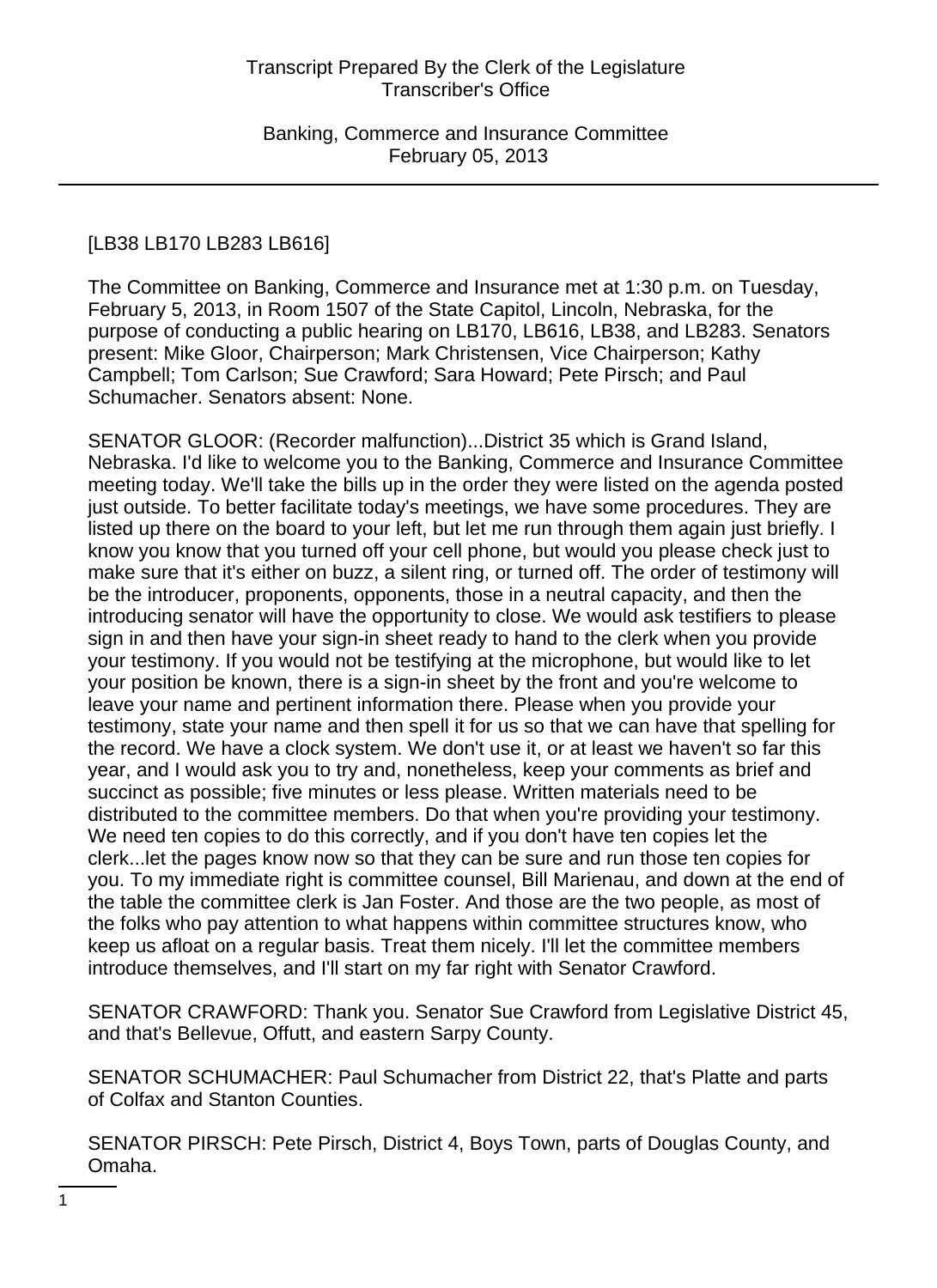SENATOR CAMPBELL: Kathy Campbell, District 25, east Lincoln and eastern Lancaster County.

SENATOR CHRISTENSEN: Mark Christensen, District 44, Imperial.

SENATOR CARLSON: Tom Carlson, District 38. I live in Holdrege.

SENATOR HOWARD: Sara Howard, District 9. I represent midtown Omaha.

SENATOR GLOOR: And our two pages are Will and Nathan who can help us keep things running. And with that, we'll start off today with LB170, which is my bill. And as the introducer, I'll pass the gavel over to Senator Christensen to conduct this hearing.

SENATOR CHRISTENSEN: Go ahead.

SENATOR GLOOR: (Exhibit 1) Good afternoon, committee members. I'm Mike Gloor, G-l-o-o-r. The bill before us today is LB170, a small bill, but can be important to healthcare, social services, and bond financing in communities across Nebraska. Let me give you a little background. In the mid-1980s the Legislature created the Nebraska Investment Finance Authority, NIFA, which serves a number of purposes, but focuses on providing low-cost financing for housing and home ownership. The Legislature has expanded NIFA's authority over time, and most recently in 2006, the Legislature expanded NIFA's authority to provide financing for public safety communications projects. And I'm guessing all the members have heard of NIFA. LB170 is about a companion entity that probably is new to you and that you haven't heard of. It's the Nebraska Educational Finance Authority. It's likely that none of you have heard of NEFA. I know it was an entity that I, myself, was unfamiliar with until I was approached with this potential bill. NEFA was created about the same time as NIFA in the mid-1980s to assist Nebraska's private higher education communities in obtaining low-income bond financing. NEFA is governed by a board appointed by the Governor, receives no state General Funds, and operates entirely with user fees. NEFA has served as an important source of low-income financing for 40 years to institutions such as Creighton, Wesleyan, and Hastings College. Nearly every state has some sort of entity like NEFA. A large number of states, like Missouri and South Dakota, combine educational finance with healthcare finance in their authorities. Other states, like Colorado, combine educational finance and cultural finance. The natural connection between educational finance and healthcare finance makes sense when you think that colleges and universities have medical schools and nursing schools. Even the name of the trade association for this group, the National Association of Health and Educational Facilities Finance Authorities, demonstrates the connection between higher education finance and educational finance. What LB170 does is expand NEFA's financing authority to include healthcare and social service financing so NEFA would be able to issue bonds for organizations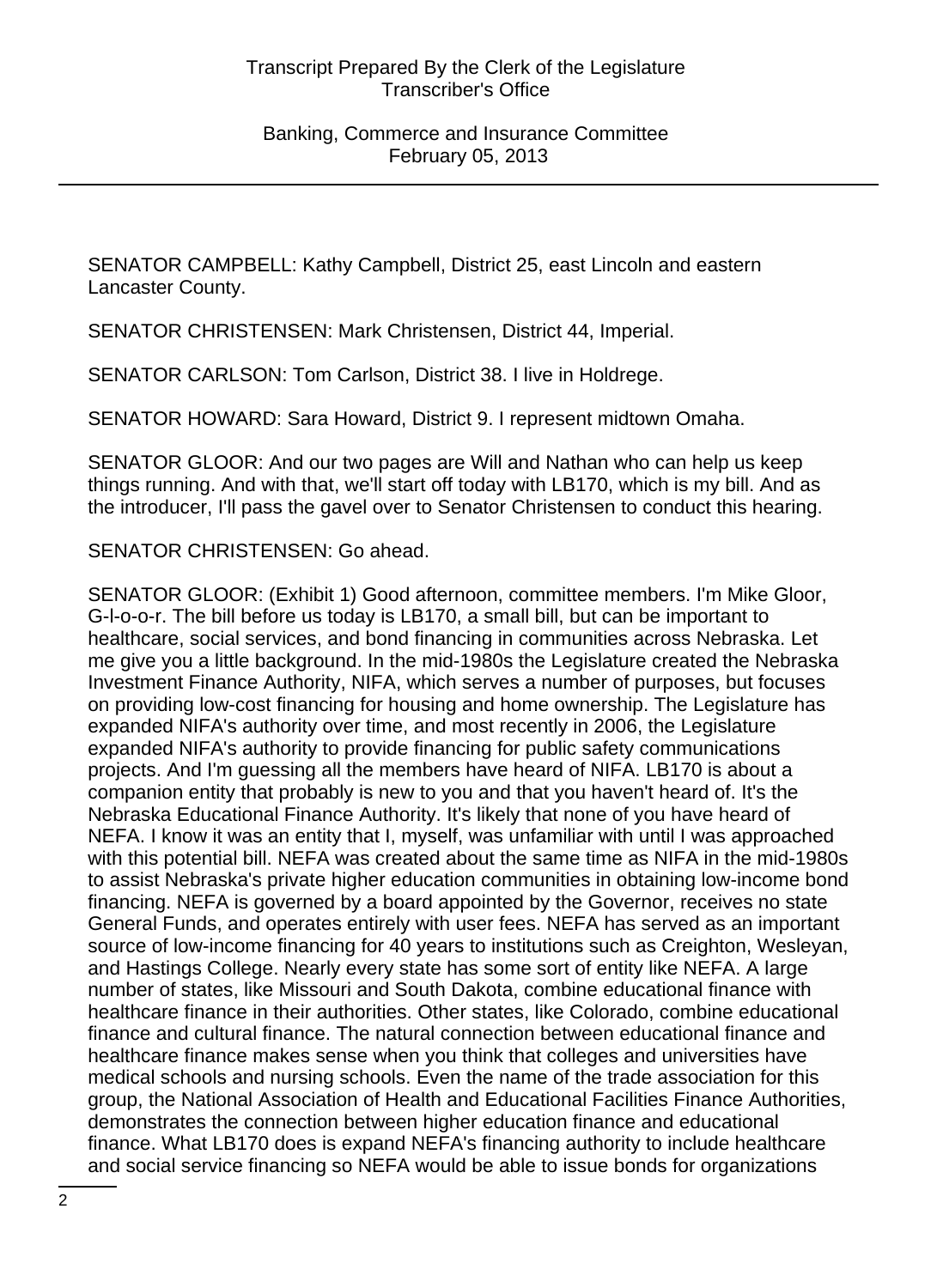Banking, Commerce and Insurance Committee February 05, 2013

such as Alegent or Goodwill Industries if LB170 passes. It's also important to note what LB170 does not do. This bill does not require any entity to use NEFA to issue tax-exempt bonds. Instead, LB170 merely gives an additional financing option for healthcare and social service organizations to use if they choose. LB170 does not give any entity the authority to bond that doesn't already have that statutory authority. If you couldn't bond before this bill, if it passes you won't be able to bond just because this bill passes. If you can bond now, this bill will give you one additional option when you're choosing financing vehicles. I have an amendment that we passed out to you. Bond counsel has recommended, based upon concerns they have with statutory language, of the necessary or precise nature of that language. It's a good thing they are because the language that we adopt will be the language that's used when they draft bond documents and enforce financing obligations. The amendment adds clarifying language requested by bond counsel and financing organizations that have reviewed the bill to make sure the intent is clear, and there will be a testifier that speaks specifically to that. There will be additional testifiers who will further describe why this expansion of authority is being sought, the problem that will be solved by extending NEFA's authority, and in more detail, exactly what the bill does. To summarize, just as we have from time to time expanded NIFA's authority to modernize its statutory mandate, LB170 expands NEFA's authority and modernizes its statutory mandate. I believe the bill is beneficial to our healthcare and social service industry in Nebraska, and has the opportunity to save money and time for a number of organizations. I'd be happy to answer questions, but as I've said, there are a number of testifiers behind me that will speak with a greater degree of specificity than I have. Thank you. [LB170]

SENATOR CHRISTENSEN: Thank you, Senator Gloor. Is there any questions? Senator Campbell. [LB170]

SENATOR CAMPBELL: Thank you, Senator Christensen. Senator Gloor, when you say if you're not eligible to bond this won't make you eligible. I'm making the assumption, and I want to know if that's a correct one, that meaning that if you aren't tax exempt now, you're not going to make somebody tax exempt or if you don't have the financial... [LB170]

SENATOR GLOOR: Well...authority to be able to... [LB170]

SENATOR CAMPBELL: ...authority of stability? [LB170]

SENATOR GLOOR: That is, in fact, the latter rather than the former, is my intent. [LB170]

SENATOR CAMPBELL: Okay. [LB170]

SENATOR CHRISTENSEN: Senator Pirsch. [LB170]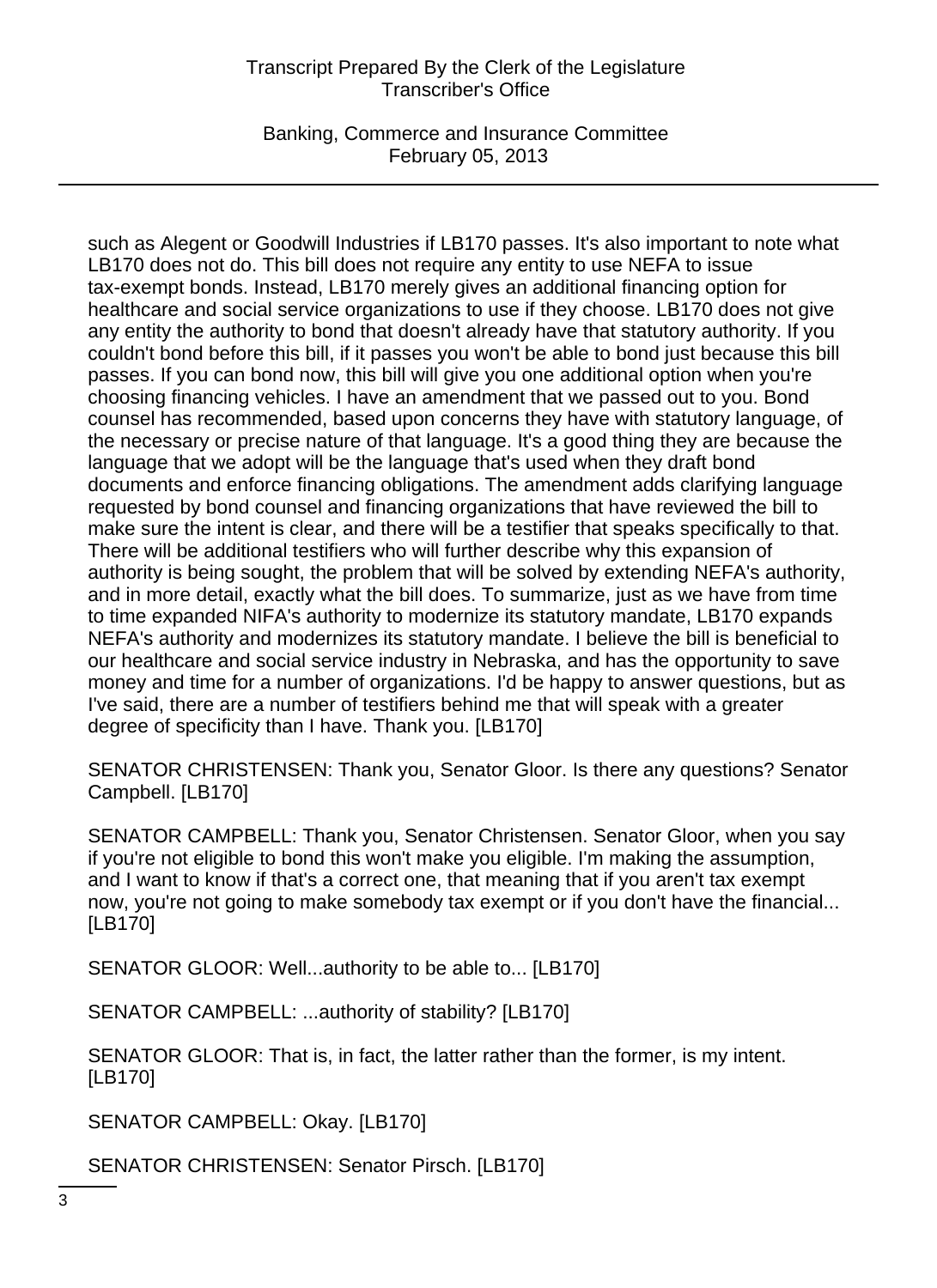SENATOR PIRSCH: Is there a specific outlay of entities and you are preexisting, you said if you're not eligible now, you won't be eligible after this. Is there a specific...and I haven't looked at the particular language, but it's a recitation of those type of institutions or organizations that would be eligible to use the bonding authority? [LB170]

SENATOR GLOOR: Well, I can think of a few, but I think, Senator Pirsch, rather than take a stab at it... [LB170]

SENATOR PIRSCH: Yes. [LB170]

SENATOR GLOOR: ...I think I'll make one of the testifiers behind me to make note of your question who can, in fact, be a little all inclusive in terms of giving you some examples of organizations. [LB170]

SENATOR PIRSCH: Wonderful. Thank you. [LB170]

SENATOR GLOOR: Thank you. [LB170]

SENATOR CHRISTENSEN: Senator Crawford. [LB170]

SENATOR CRAWFORD: Actually, I was just going to ask about how that was documented because I just wasn't seeing anything about that in terms of laying out the organizations, unless it's underneath some other criteria that's laid out. One question I would have is if there are any boundaries in terms of a 501(c)(3) so this...in terms of what would qualify and not qualify. [LB170]

SENATOR GLOOR: I think that...good questions, both. First of all, this issue of bonding really goes back to, you know, entities that have the statutory authority for bonding purposes and covered under individual statutes, a variety of statutes. Again, I'm sure somebody will address that. [LB170]

SENATOR CRAWFORD: Okay. [LB170]

SENATOR GLOOR: And I think once you're designated a 501(c)(3), I think that in and of itself as a designation within the IRS probably is how that's defined. But I may be off base on that, in which case somebody will clean up for me afterwards. [LB170]

SENATOR CRAWFORD: Okay. [LB170]

SENATOR CHRISTENSEN: Are there any other questions for Senator Gloor? Thank you. [LB170]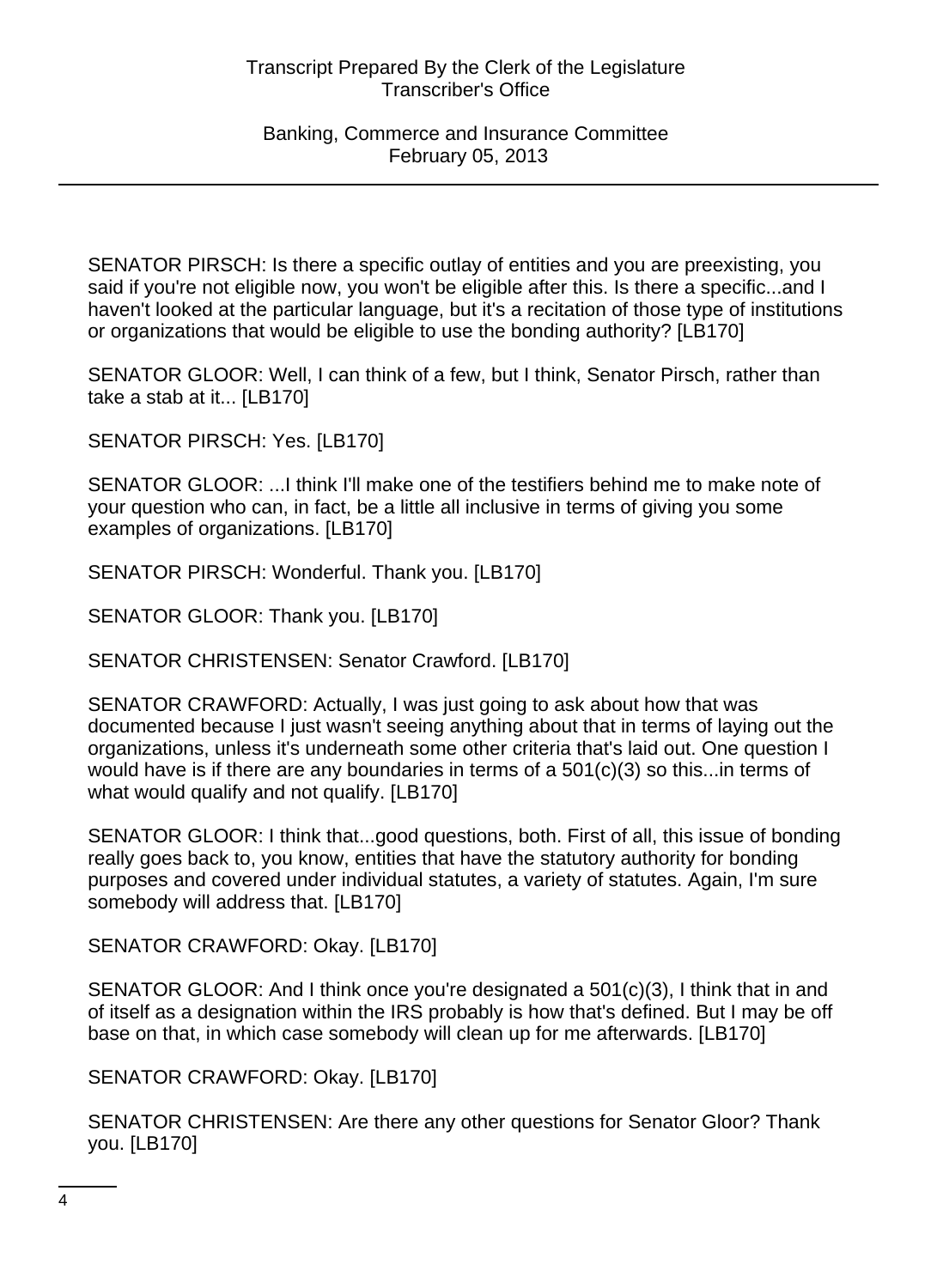# SENATOR GLOOR: Thank you. [LB170]

SENATOR CHRISTENSEN: Proponents? [LB170]

LINDA BEAVER: (Exhibit 2) Good afternoon, ladies and gentlemen, and Senator Christensen, thank you so much for your time today. My name is Linda Beaver, B-e-a-v-e-r, and I am the executive director of the Nebraska Educational Finance Authority. And what we would like to ask of you today is to consider an amendment to our statute that would allow us to issue bonds for the hospitals and the social service agencies in the state as we currently do for the private colleges. To date, we have issued bonds for every single private, not-for-profit college in the state of Nebraska. And to get to your point, Senator Pirsch, about eligible institutions, under sections 7 and 8 of the statute it does list the eligible institutions. When we say that it would not allow anyone who isn't currently having access to the market, what it means is they have already been granted, through the state, the ability to access tax-exempt financing; be it the hospitals have the option of either using an appointed hospital authority, the city, or the county. And what we would do is merely be adding another option for them. And that would be beneficial, we believe, because of the fact that we are a statewide issuer. We literally have instances where hospitals, for instance, have had to do multiple financing transactions in order to accomplish the expansion that they have needed because of the fact that...of the geographic boundaries of the hospital authorities and/or the city or the county. As you go forward, you see a lot of expansion happening as far as mergers with health-service agencies, and when that happens they are oftentimes crossing those geographic lines. And so a statewide issuer will bring to them the efficiency of being able to do these transactions in one financing. Let's see. I'd also say that we were last before this committee two years ago in 2011, and that was for the purpose of just cleaning up some technical clarification in our statute. So although that was a while ago, it was very minimal. So I'm sure that anybody who, if you were on this committee then, you probably don't remember us from then. And that's okay. Let's see. And as far...like I said, this would not allow anybody access to the market who cannot today have access to it, be it a social service agency such as a Goodwill, a Salvation Army, all of those types of places who currently have--through the last constitutional amendment in the last year a bill that was passed--to allow them access. And they have the same issues that the hospitals and the colleges do. You know, colleges have satellite campuses. And through a statewide issuer, they're able to do that through one financing. So why shouldn't these other entities have that same advantage? There was literally the instance of Methodist Hospital in Omaha. When they built their Women's Hospital--that's out like, I don't know, way out in west Omaha, almost Elkhorn--they were also doing some facility work at the main hospital. It just so happens that Dodge is the dividing line for the hospital authorities there, and literally one project was north of Dodge and the other project was south of Dodge. And because of that, they had to use multiple authorities in order to do that financing. So that would help them in that instance. I know there has been some questions raised as far as the banks whether or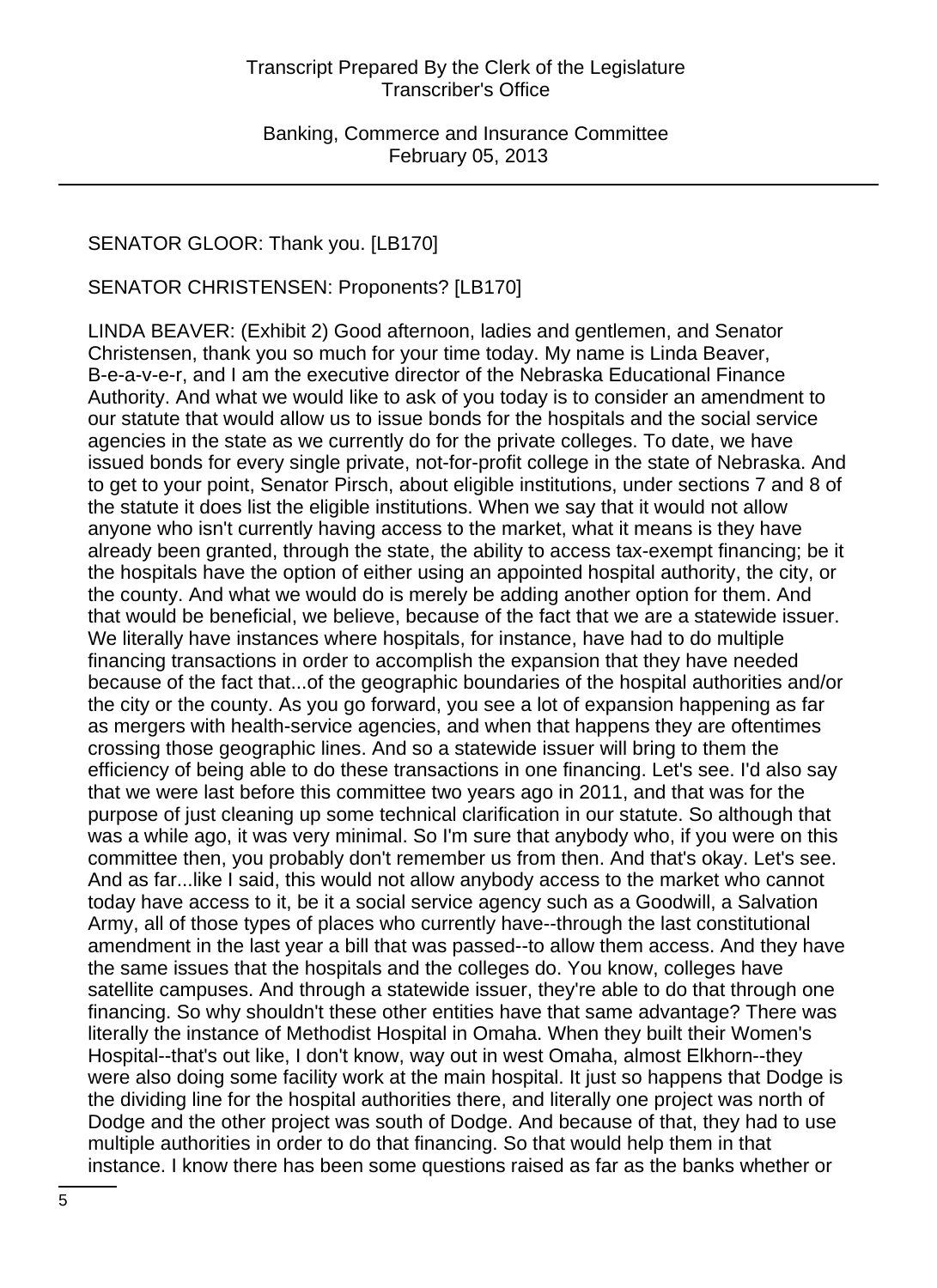Banking, Commerce and Insurance Committee February 05, 2013

not this would be an issue for them. And we have worked in partnership with the local banks here in Nebraska for a number of years. And I can tell you, in the last four years every single transaction we have done has been done through what we call private placement bonds and/or notes, and it was with banks that we did these transactions. Specifically, American National, Omaha State, and Union Bank are all three banks that we have done these things with, so we do work in partnership with them whenever possible. The decision on whether or not an entity will use tax-exempt financing in order to procure the funds that they need for a project is made well before they ever come to me. Oftentimes that is a decision that's made for a number of reasons. Normally it's a matter of cost and because so often the tax exempt-market, of course, is a more effective cost ratio for them when you consider the interest rates that are available. And having to do multiple issues not only creates more paperwork, more labor intensity, but also additional cost for them. We also believe that LB170 will bring us in line with other states by allowing us to do these types of financings. It, as Senator Gloor had mentioned, it's very common across the country for these types of entities to have one statewide issuer doing both types of financings. And I'd be happy to answer any questions you might have. [LB170]

SENATOR CHRISTENSEN: Are there any questions for Ms. Beaver. Go ahead, Senator Schumacher. [LB170]

SENATOR SCHUMACHER: Thank you, Chairman Christensen. And thank you for your testimony today. Just to educate me a little bit on it, how does the thing work? Let's say I'm a hospital, I want to build a big, pretty new building, and I need \$100 million. I come to you--is that step one--and say, issue some bonds in my name or issue some bonds in your name to get the \$100 million? [LB170]

LINDA BEAVER: There will be a number of things they'll do. They'll often, before they come to me...they could come to me first. You know, that could be their procedure. And they could ask me to assist them in writing an RFP that they would then send out to banks. They could send it to banks, they could send it to underwriting houses, whatever they wanted to do is where they would send that RFP then. Oftentimes, though, when they come to me, they've already selected the avenue by which they want to access the markets, be it a tax-exempt financing through an underwriter or a regular transaction through a bank. [LB170]

SENATOR SCHUMACHER: But let's say I want to use you and I want to use your tax-exempt quasi-government status. [LB170]

LINDA BEAVER: Uh-huh. [LB170]

SENATOR SCHUMACHER: You're not government, right? [LB170]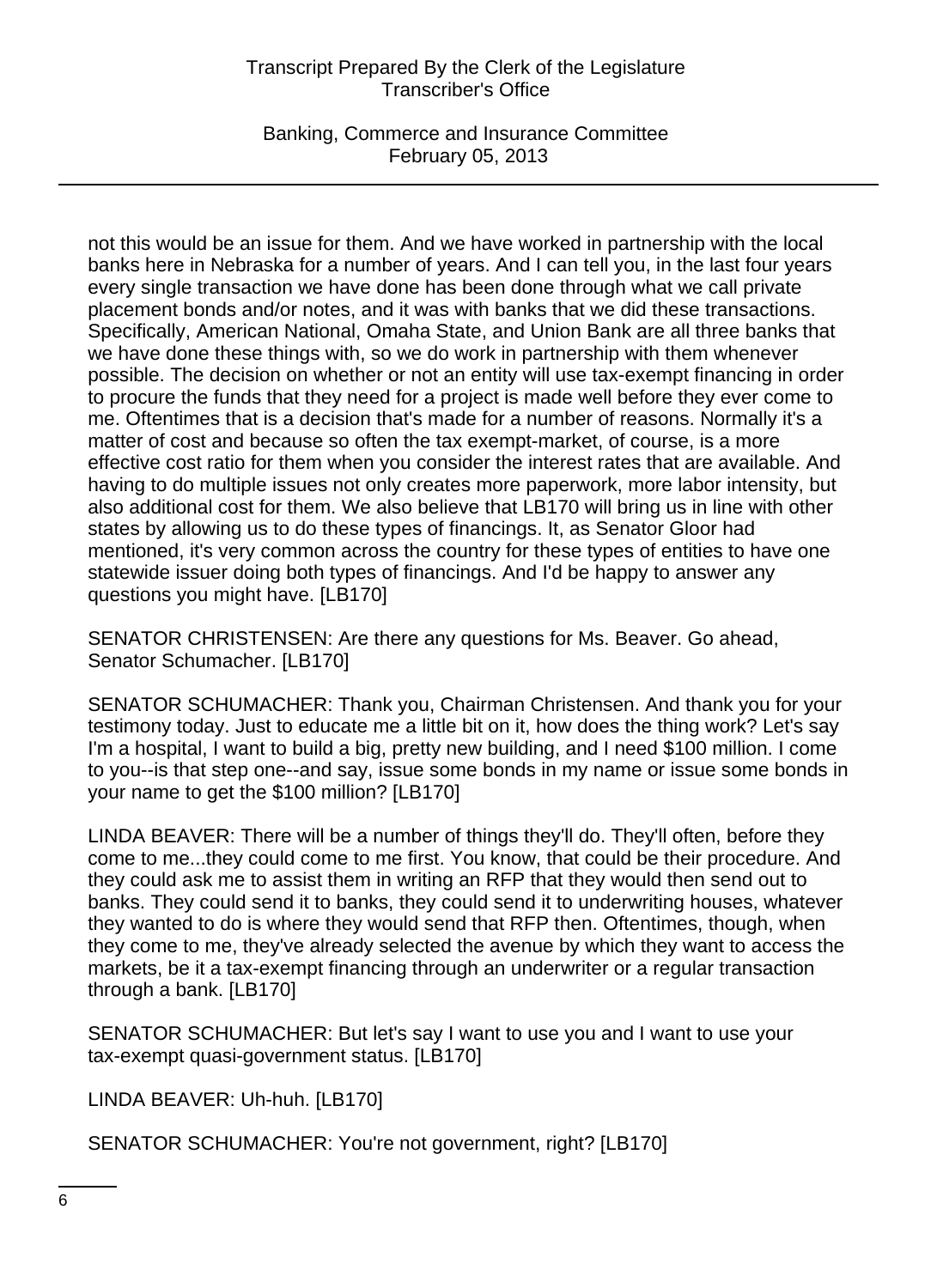LINDA BEAVER: No. We're considered a quasi-state agency in that we receive no funds from the state. [LB170]

SENATOR SCHUMACHER: And you don't pledge the credit of any government agency? [LB170]

LINDA BEAVER: No. [LB170]

SENATOR SCHUMACHER: Okay. [LB170]

LINDA BEAVER: The bonds are a complete faith in credit of the borrower. The state of Nebraska nor the authority itself has any financial or moral obligation to these bonds. [LB170]

SENATOR SCHUMACHER: So if I'm XYZ hospital, are the bonds issued to--and I'm selling it to a purchaser--are they issued as obligations of XYZ hospital or of NEFA? [LB170]

LINDA BEAVER: The offering document and all of the documents would refer to the...whatever the new name is that we end out with. [LB170]

SENATOR SCHUMACHER: Do you have some? [LB170]

LINDA BEAVER: But today...you always try to come up with something that you can pronounce and make a word out of, but this one didn't work. You...they will come to us, the board will meet and have a discussion about the issuance, they pass an authorizing resolution. We have a...what's called a TEFRA hearing. It's a public hearing where members of the public are allowed to come and voice and ask questions of us. And after that, then we will work with them to issue the bonds. The documents will read that it is, right now, the Nebraska Educational Finance Authority. In the case of some that we've done for Creighton, then it says Creighton University Project. And so... [LB170]

SENATOR SCHUMACHER: But you're the issuer of those bonds? [LB170]

LINDA BEAVER: We are the issuers. We are a conduit issuer by which they access it. [LB170]

SENATOR SCHUMACHER: And then you issue the bonds, people give you money, you have a pile of money. And then does the hospital or the whoever is the real borrower, do they then take out a loan from you or how do they make their payments to you so that you can pay off the bondholders? [LB170]

LINDA BEAVER: It will go through a trustee, and that's why we have an indenture of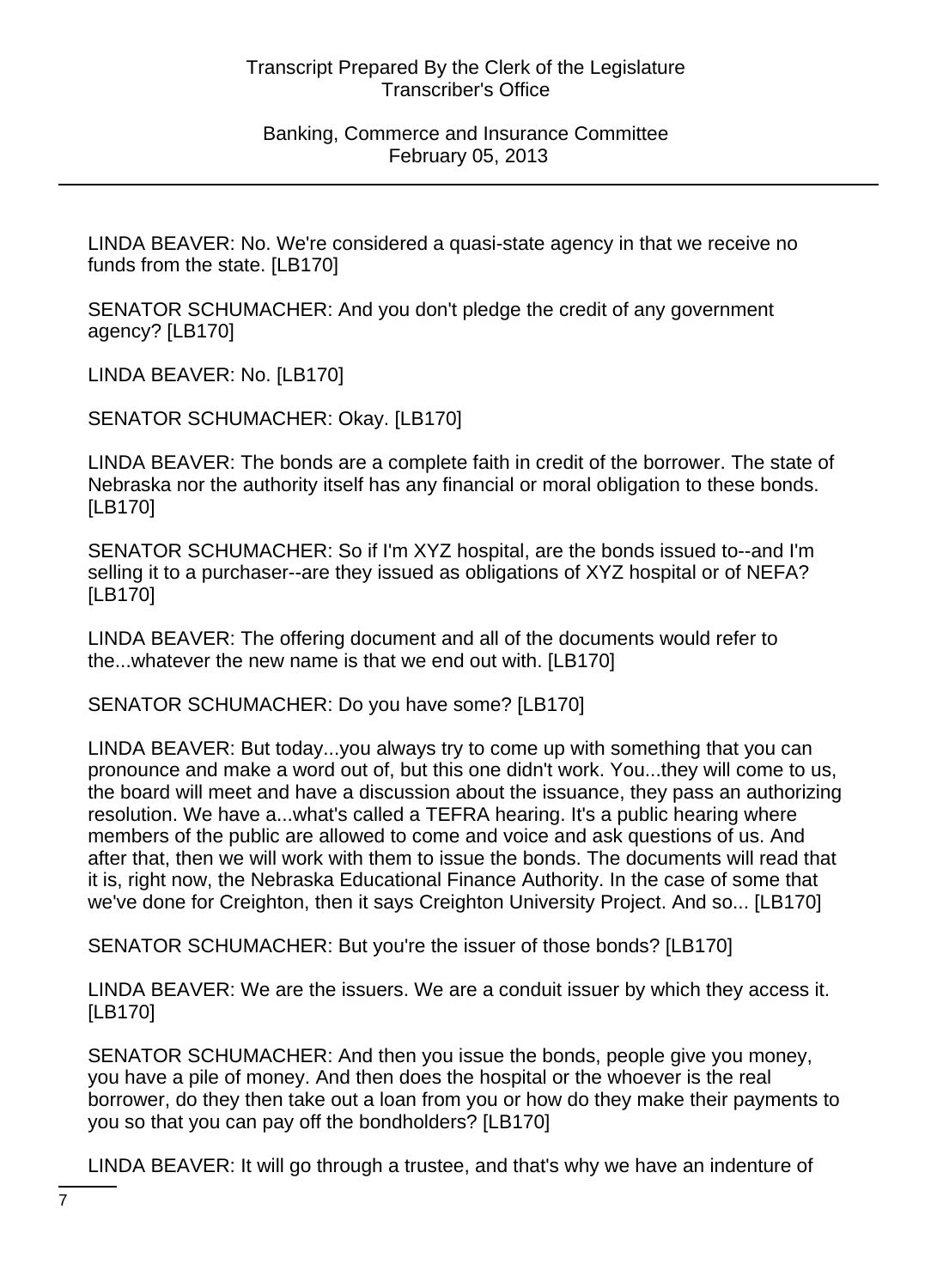trust or in the case of a private placement with a bank, the bank holds those funds. NEFA does not ever have custody of those funds. They are either with the trustee or, in the case of a private placement with a bank, with the bank. [LB170]

SENATOR SCHUMACHER: How come? [LB170]

LINDA BEAVER: And then they loan them out and they are paid back through the trustee or directly to the bank. [LB170]

SENATOR SCHUMACHER: But you're still the issuer? [LB170]

LINDA BEAVER: We are still the issuer. [LB170]

SENATOR SCHUMACHER: Now a couple of years ago we saw this, I think, in connection with some government authorized things that were changed by a constitutional amendment. There is a provision of the Nebraska Securities Act which puts some real heavy duties on the issuer not to...to make absolutely full disclosure and stand liable for a lack of full disclosure in the event that there's any misleading statements or failures to clarify things in the disclosure. And I think there was some concern in that particular bill, if I remember right when it went through, that there were some special exemptions that were needed so that folks like you would not be held to that standard of omission and negligence in the context of that. And where it strikes me is if you're the issuer under this expanded authority when you're bringing in hospitals and other things where, conceivably, something could go wrong... [LB170]

LINDA BEAVER: Uh-huh. [LB170]

SENATOR SCHUMACHER: ...that you would want to be exempt from exposure as an organization if something went wrong and those bonds went belly up. [LB170]

LINDA BEAVER: I'm not familiar with the bill that you're talking about. I would refer that on to bond counsel who will follow. But I will say that as far as disclosure goes, there are a number of disclosure regulations that are required by the IRS that we have to adhere to. [LB170]

SENATOR SCHUMACHER: Okay. Thank you. I'll take it up with bond counsel then. [LB170]

LINDA BEAVER: And so...okay. [LB170]

SENATOR SCHUMACHER: Thank you. [LB170]

SENATOR CHRISTENSEN: Senator Carlson. [LB170]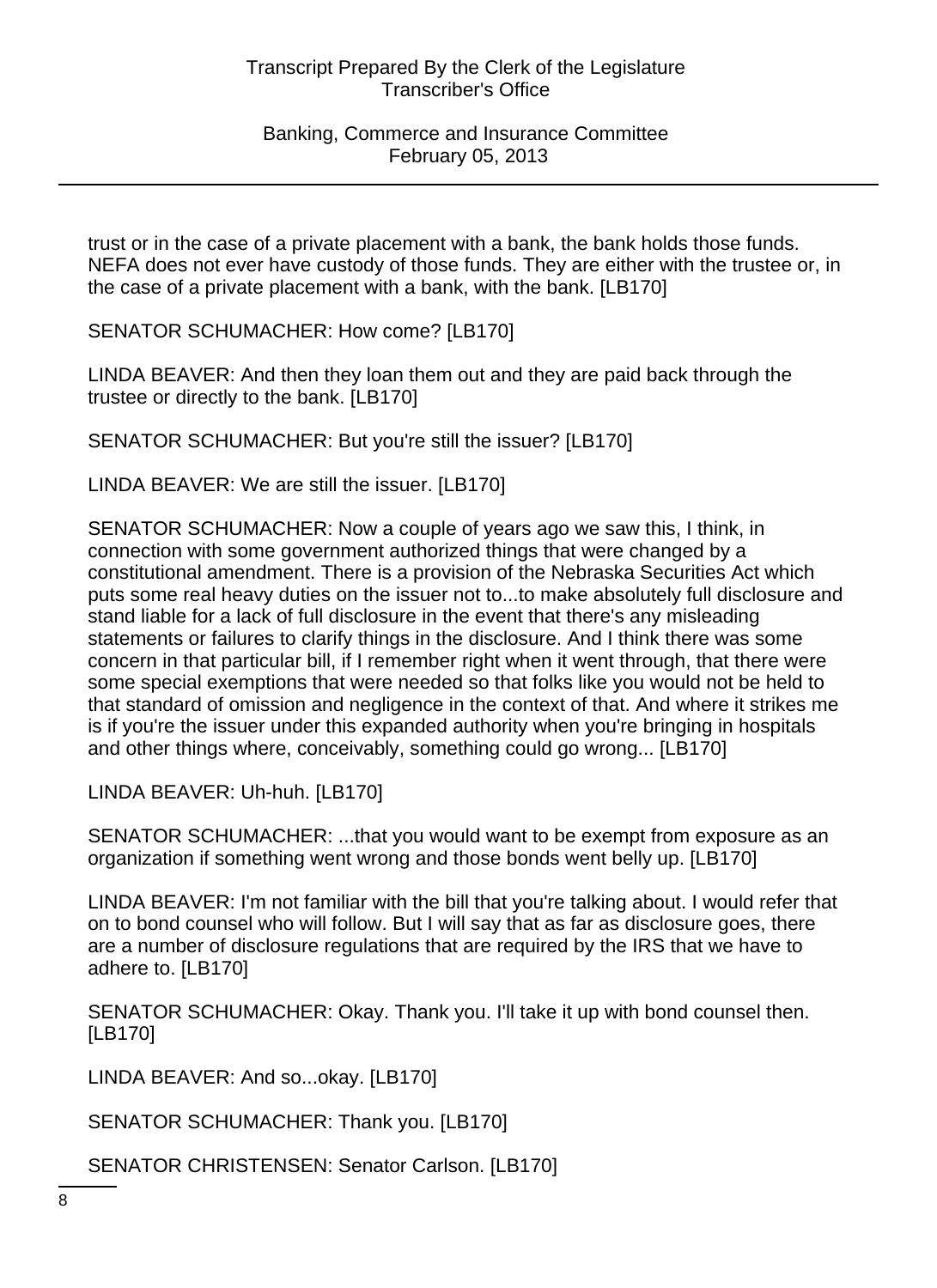Banking, Commerce and Insurance Committee February 05, 2013

SENATOR CARLSON: Thank you, Senator Christensen. The question I'm going to ask may show my lack of understanding, but I'll ask it anyway. LB170 would allow a nonprofit to have the option to authorize one bond issuance instead of several. And let me give you an example. Let's say a hospital in Lincoln was going to build a facility in Holdrege. And under existing law if there was bonding in Lincoln, there would also need to be bonding based on what was built in Holdrege, if I understand correctly. But LB170 would allow the hospital in Lincoln not to do that. Now I'm always sensitive to a financial impact that there might be on a rural area. Would that...if that instance occurred and so the bonding is done by the hospital in Lincoln and nothing really in Holdrege, is there any negative financial impact to the rural community, the smaller community? [LB170]

LINDA BEAVER: Not to my knowledge. [LB170]

SENATOR CARLSON: If there...if it's issued for the facility in Holdrege, is there any financial gain for Holdrege to have it done that way? [LB170]

LINDA BEAVER: In the instance I think you're talking about--and correct me if I'm wrong--the hospital...and what we're seeing is the hospital would have a project in both locales, one in Lincoln and one in Holdrege. Under the current way of issuing the bonds, they would have to do two different transactions. This would allow them to do one to cover both projects. But neither one should be impacted one way or another because the bondholders are still looking at the credit of the...not the issuer, the borrower in this case, be it XYZ hospital. Did that answer your question? [LB170]

SENATOR CARLSON: Well, it probably does because in your opinion then whether the bond was issued specifically to cover a facility in Holdrege or in Lincoln or one for both, there really is no financial advantage to the rural community either way. And it's kind of a technical question and I may ask it again. But as far as you are concerned, you don't see any advantage or disadvantage for the smaller community? [LB170]

LINDA BEAVER: I have a banker who will be testifying... [LB170]

SENATOR CARLSON: Okay. [LB170]

LINDA BEAVER: ...also and as far as my expertise is, I would say they're going to be looking at just the plain corporate entity and that it shouldn't make a difference. But I will let Nate answer that. [LB170]

SENATOR CARLSON: Okay. Thank you. [LB170]

SENATOR CHRISTENSEN: Senator Campbell. [LB170]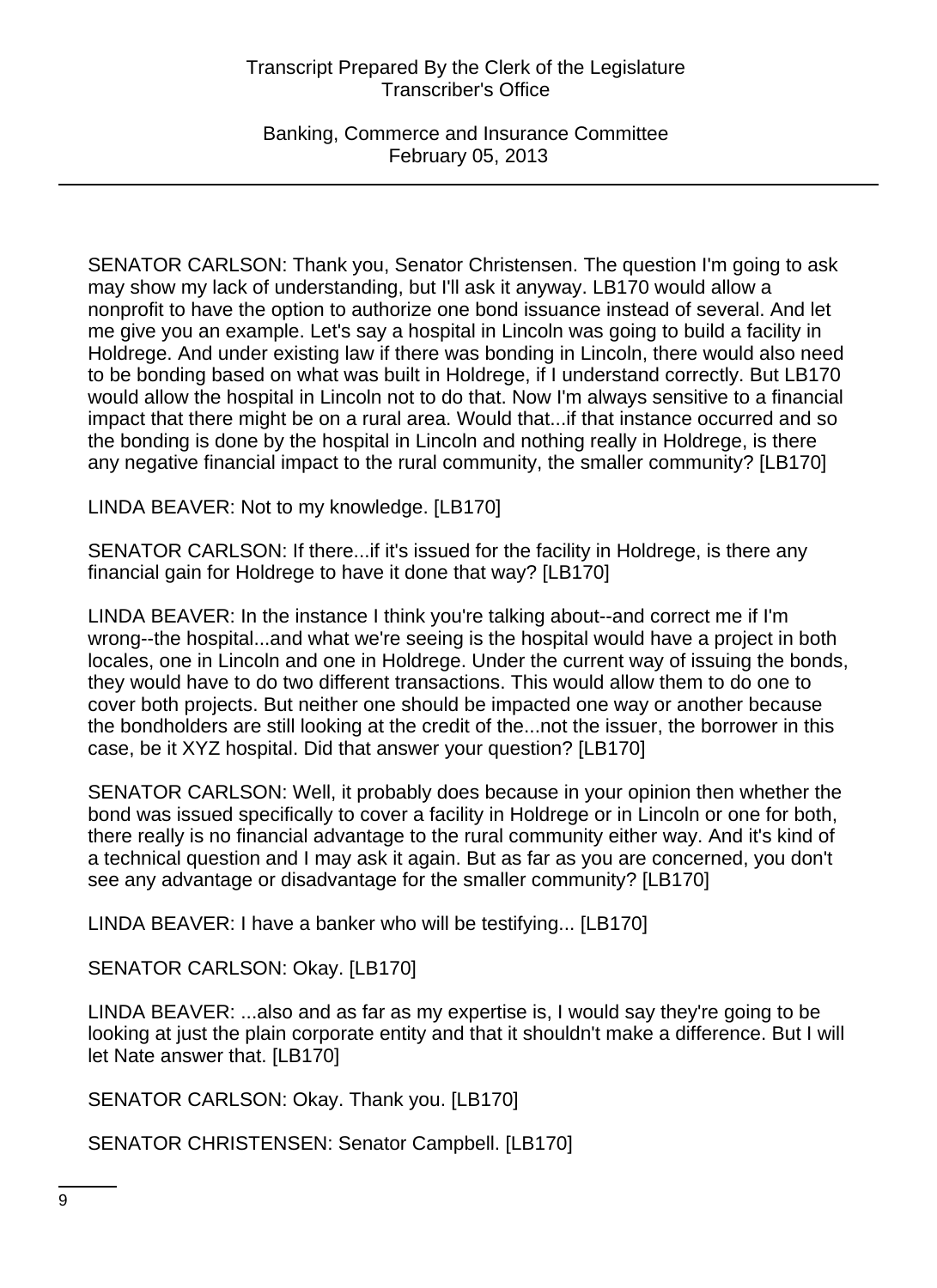SENATOR CAMPBELL: Thank you, Senator Christensen. My question has to do with if you're not crossing boundaries, but you're self contained in the community, and we'll take the example of a long-term care facility who wishes to do this in Lincoln and Lancaster County. Would there be any advantage or disadvantage if they chose to go through you rather than the hospital authority? [LB170]

LINDA BEAVER: Not necessarily, no. And then that's completely their choice as to who they want to use. [LB170]

SENATOR CAMPBELL: Okay. Thank you. [LB170]

LINDA BEAVER: Uh-huh. [LB170]

SENATOR CHRISTENSEN: Senator Pirsch. [LB170]

SENATOR PIRSCH: I appreciate your testimony here. So with respect to how you're operating now with the narrower scope than you hope for... [LB170]

LINDA BEAVER: Uh-huh. [LB170]

SENATOR PIRSCH: ...is there a board that helps guide you in your mission or... [LB170]

LINDA BEAVER: The Governor appoints our board of directors of seven people. And at those board meetings they are required to have expertise in certain areas, and that has been of a great importance to us. I have the chairman of my board who will be testifying, and he will be talking about the areas and whatnot and how that fills in. But, yes. [LB170]

SENATOR PIRSCH: Wonderful. And those are set out in statute, the particular background or experience or requirements, whatever of the individuals? [LB170]

LINDA BEAVER: Correct. Correct. It is in our statute. [LB170]

SENATOR PIRSCH: Given the expanded mission if this were passed, would that require a different composition of board? [LB170]

LINDA BEAVER: Yes, and we have it in there. I don't know the section number off the top of my head. I'm sorry. But, yes, it does actually add somebody from healthcare and somebody from social services as, not an add in number of people, but an add in the number of the expertise areas. [LB170]

SENATOR PIRSCH: Okay. And the two new categories that are being added to higher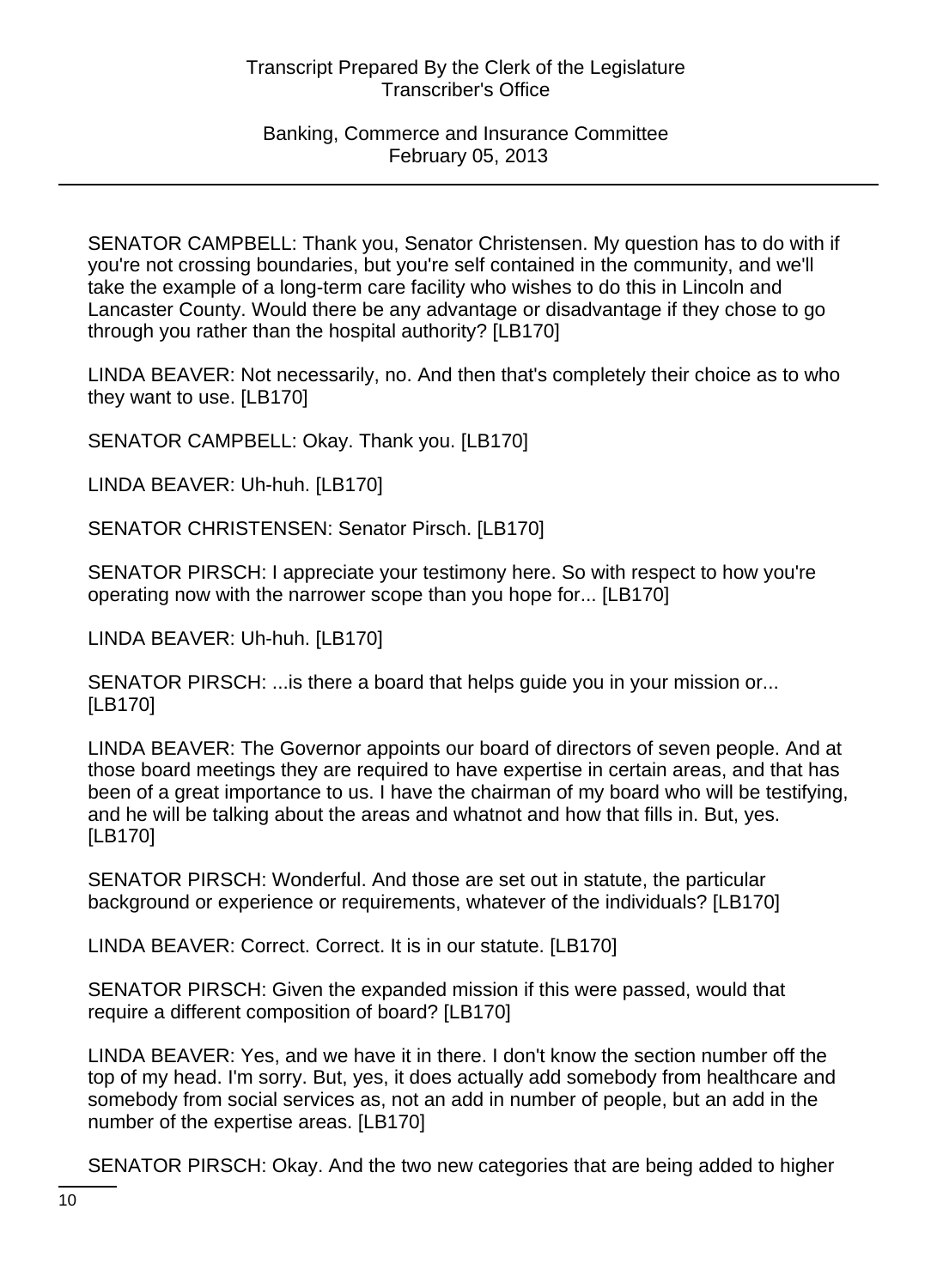education, healthcare institution, and private social services, these are...this paradigm of having these three used in other states is pretty common? [LB170]

LINDA BEAVER: Uh-huh. [LB170]

SENATOR PIRSCH: Would you...how many other states, do you know, are using this? [LB170]

LINDA BEAVER: To my recollection of our trade association that we belong to, we've got 35 states as members represented in that. And like, oh, off the top of my head so please don't hold me to this... [LB170]

SENATOR PIRSCH: Oh, sure. Well, if you don't know, I'm fine with that. But... [LB170]

LINDA BEAVER: But, I mean, well over...I'd say at least 60, 65 percent of them are dual issuers. [LB170]

SENATOR PIRSCH: Okay. Over 65 percent of the... [LB170]

LINDA BEAVER: Yes. I would say 60...at least 60 percent, 65 percent, and this is countrywide, nationwide... [LB170]

SENATOR PIRSCH: Of the... [LB170]

LINDA BEAVER: ...of the issuers in the association that we belong to. [LB170]

SENATOR PIRSCH: Okay. So you would assume a number of other states are doing it this way too. [LB170]

LINDA BEAVER: Yes. And I do know that also Nate Eckloff, who will be testifying later, will address that also. [LB170]

SENATOR PIRSCH: Okay. And what type of activities does the board do when they do meet--the seven-member board? Like what types of input or types of activities to they do when...I assume... [LB170]

LINDA BEAVER: In relation to the financings or everything? [LB170]

SENATOR PIRSCH: I'm sorry. In relation to these...your already existing ability to do bonding with respect to health...I'm sorry, higher education. [LB170]

LINDA BEAVER: Well, the board now, of course, other than the regular administrative stuff of the authority, you know, approving budgets and that sort of thing, they do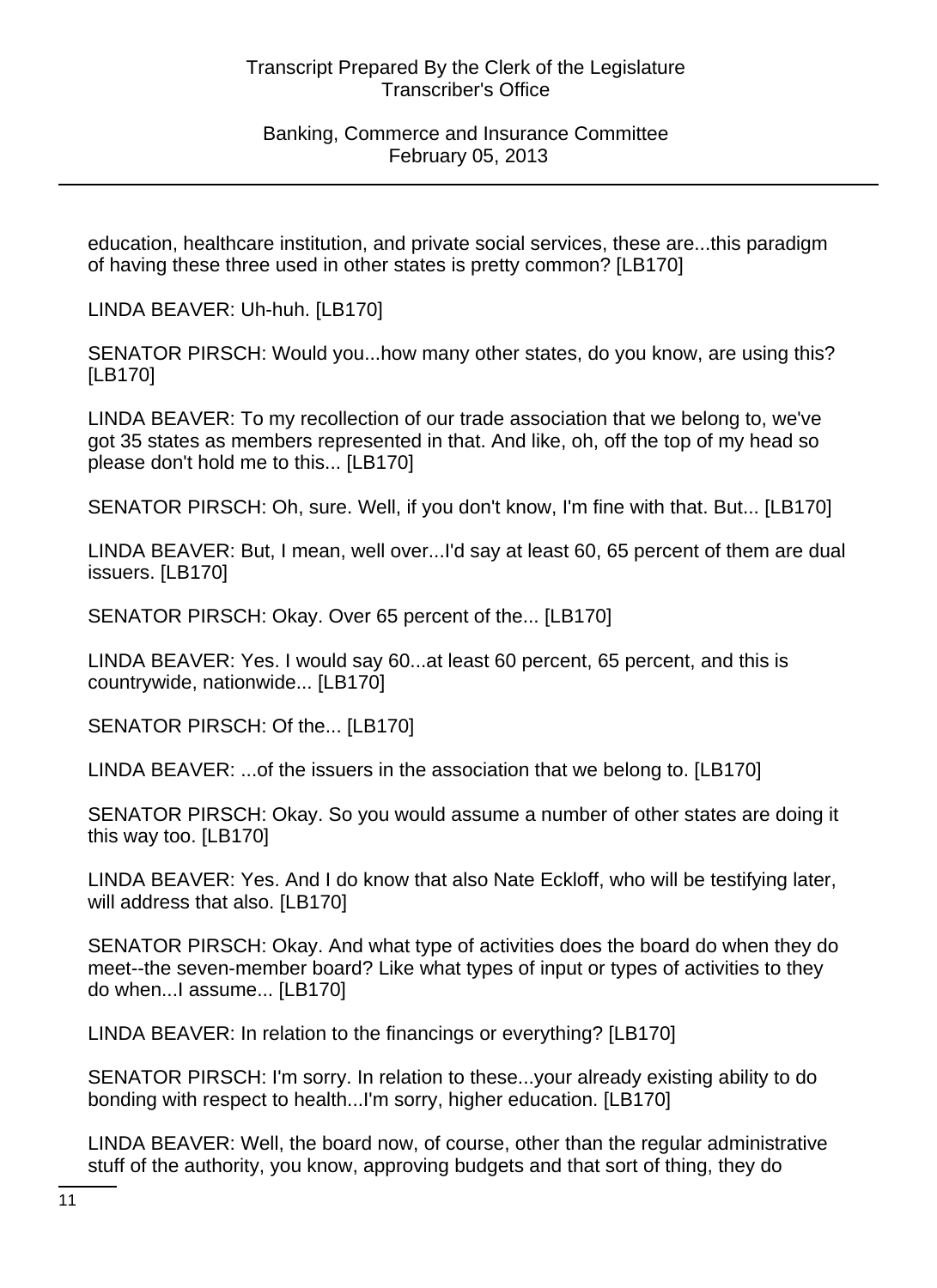authorizing resolutions for the transactions that we do issue, hold the hearings for it. When we do an issue or propose an issue for a borrower, we ask that they come and present the project to the board of directors and they will hear that. [LB170]

SENATOR PIRSCH: And then does the board have to vote to authorize such? [LB170]

LINDA BEAVER: Yes. Yes. [LB170]

SENATOR PIRSCH: Has there been instances--I'm sure everything is pretty cut and clear and usually authorized--is that... [LB170]

LINDA BEAVER: By the time they make it to the board meeting, yeah, they're pretty...it's pretty cut and clear. [LB170]

SENATOR PIRSCH: Okay. Thank you. [LB170]

SENATOR CHRISTENSEN: Senator Crawford. [LB170]

SENATOR CRAWFORD: Thank you, Senator Christensen. Could you speak to the impact of broadening your authority on your original higher education people that you serve? So can you speak to the extent to which you are confident that there is adequate staff, adequate credit, adequate resources to expand your scope and still serve your higher education members as well? [LB170]

LINDA BEAVER: Yes. The staffing...we can handle the additional work of that. As far as...are you referring to availability of cash for it? It's...they're merely a matter of the bond being sold on the market so it's what the market can bear. And there always seems to be a market for tax-exempt finance. [LB170]

SENATOR CRAWFORD: Thank you. [LB170]

SENATOR CHRISTENSEN: Are there any other questions? Thank you, Ms. Beaver. [LB170]

LINDA BEAVER: Thank you so much for your time. [LB170]

GREG DIETRICH: Good afternoon, Senator Christensen and members of the committee. My name is Greg Dietrich, that's G-r-e-g D-i-e-t-r-i-c-h. I'm an attorney with Kutak Rock in Omaha, and we've been bond counsel to NEFA for a number of years. And a number of things, through the questions that I was going to cover, have kind of been brought up. But I think I'll just go through what I had prepared if only because I think it might answer a few of the questions that kind of remain standing out there. My task was kind of to describe, generally, the process that NEFA follows when it issues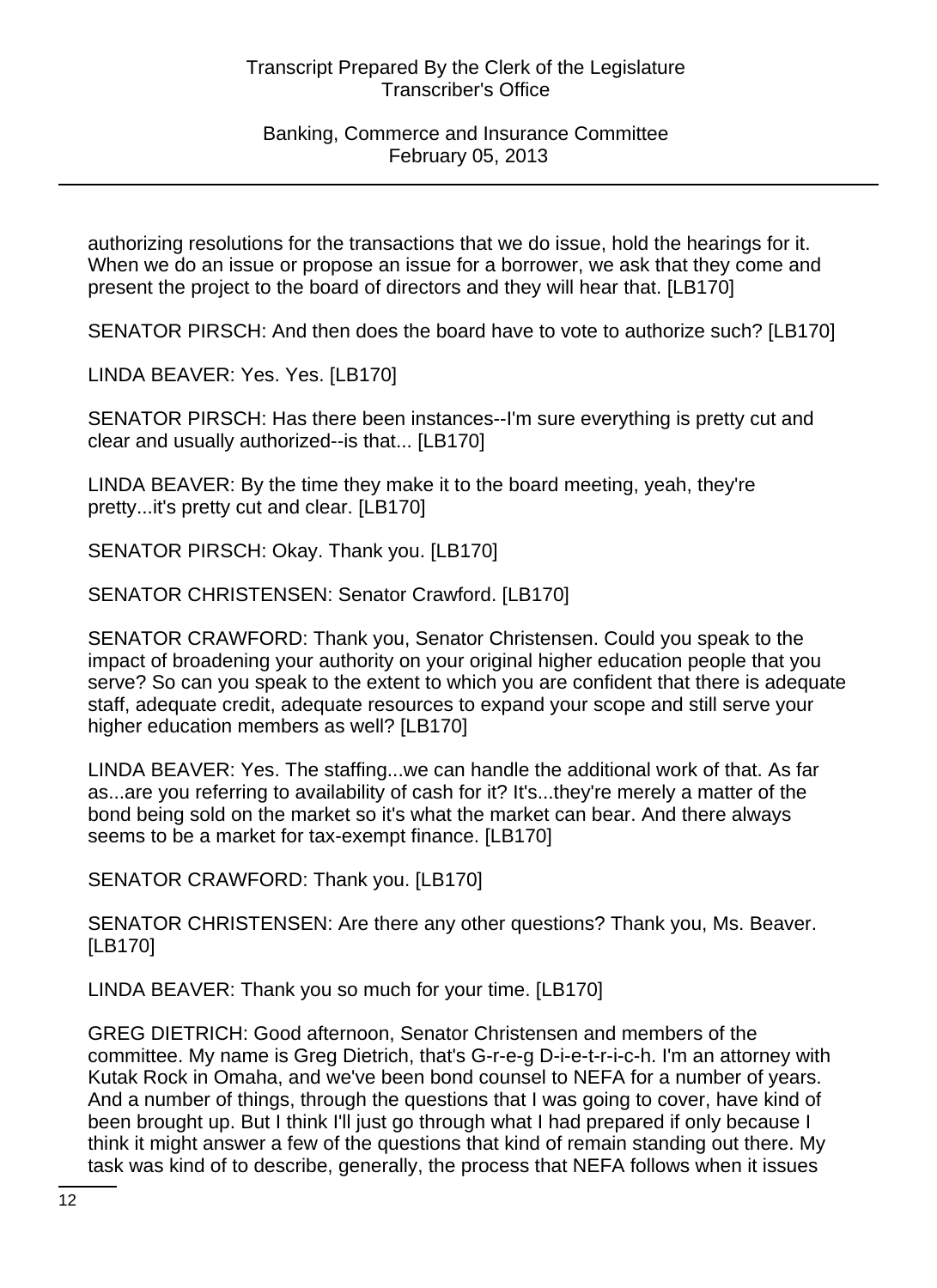Banking, Commerce and Insurance Committee February 05, 2013

bonds. And, Senator Schumacher, I think you were asking questions about that. As Linda has kind of touched on, NEFA's really historical purpose has been to be the sole statewide issuer of tax-exempt bonds for nonprofit, private, higher education institutions within the state. LB170 would expand that by just really allowing NEFA to do the same thing it's always done, but adding the two categories we've already discussed. There are, as we've already discussed, a number of other issuers that can already do this, but what NEFA really brings to the table is they are the only ones that can do it on a statewide basis. So that's really allowed them to focus on and develop a lot of expertise in the issues that the educational institutions and, hopefully, the social services institutions find important. A couple of examples are Linda and NEFA have been able to develop expertise in continuing disclosure and compliance with the securities laws, as well as arbitrage and rebate requirements under the tax code, and also monitoring investments while bond proceeds are still on hand prior to being expended for a construction project. In terms of the process that they use in issuing bonds, a private institution would identify a capital project that they're interesting in securing financing for. They'd work with their financial advisor and NEFA to try to figure out whether that project itself qualifies for tax-exempt financing under the statute and to try to structure it in a way that would be financially suitable or beneficial to the private institution. To the extent NEFA does issue the bonds, as Linda mentioned, NEFA is a conduit, meaning they issue the bonds, take the proceeds, and typically just loan the money to Creighton University or whomever pursuant to a loan agreement, and then pledge the receipts that it gets under the loan agreement as security for the payment of the bonds. The loan agreement then contains certain restrictive covenants on the borrowing institution. For example, there might be financial covenants where that institution has to maintain certain financial ratios, they have to maintain the tax exemption on the bonds, they are prevented from certain divestitures of assets, prevented from taking on additional debt unless they comply with the restrictions. Then assuming they can come upon a transaction that is to everybody's liking, typically NEFA's board of directors would review and adopt a resolution approving the project, approving the issuance of the bonds, and approving all the documents that are going to be put in place and govern the bonds while they remain outstanding, including a disclosure document probably. Then the bonds are issued, sold to investors either in a private or direct placement to a bank or in a public offering, take the proceeds, loan them to the private institution. So that same process would be followed for...if NEFA issues bonds for healthcare institutions or social services institutions. And none of these amendments being made are in any way unique to those financings. Also, as has been mentioned, the LB170 would modernize the statute just by making some fairly minor or clarifying amendments. And a good example is it would make the statute consistent in saying that one type of project that is financeable is capital equipment acquisitions. That's really...those are the end of my prepared remarks. If you would like, I've written a few notes that I might address some of the questions that I thought remained outstanding. I, like Linda, am not familiar with the bill I think you were describing, Senator Schumacher, that might provide some sort of securities exemption for NEFA when they issue bonds. I'm not aware of that either,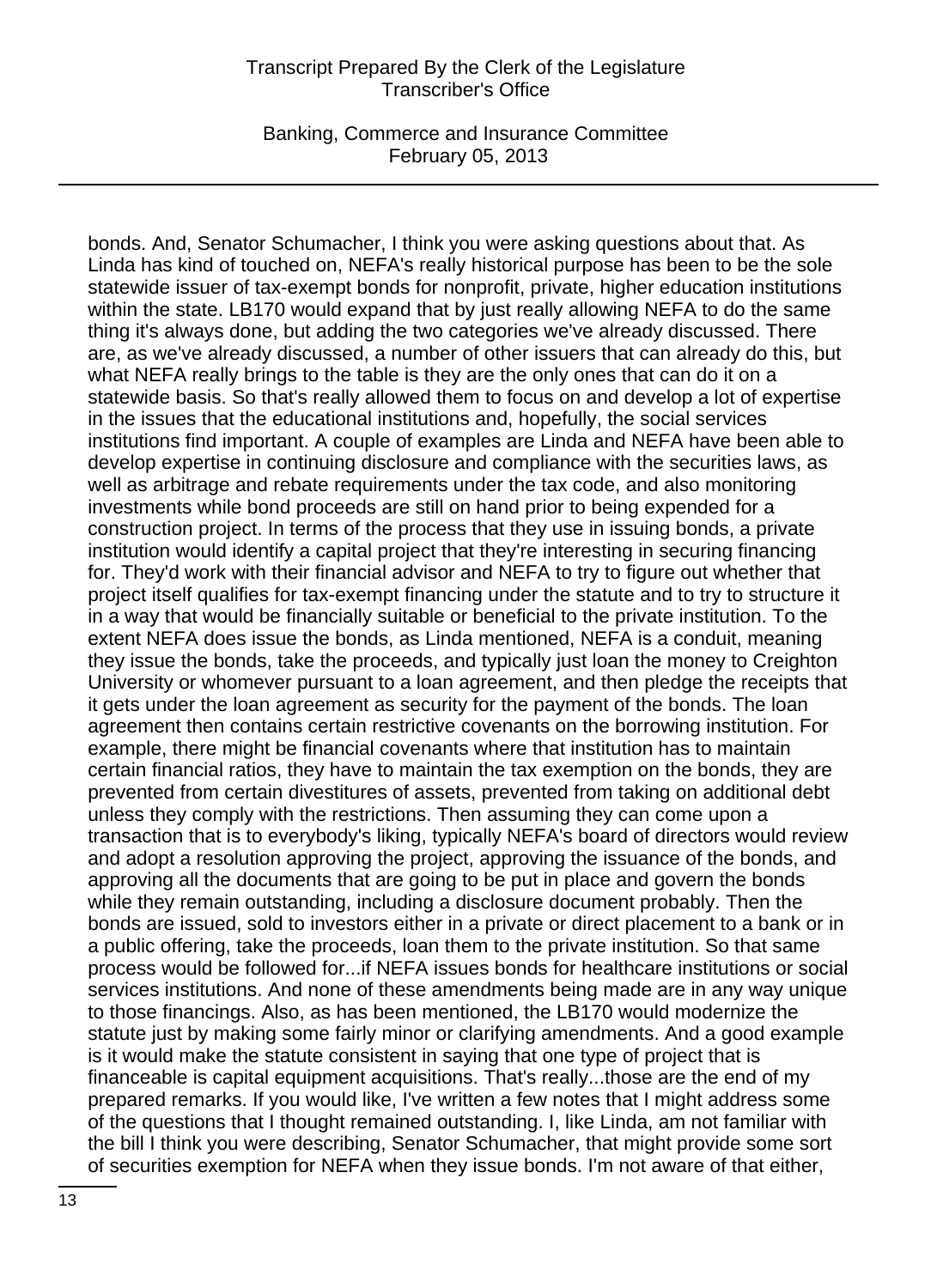Banking, Commerce and Insurance Committee February 05, 2013

but NEFA is...there's really no way they can get around it, particularly, in a public offering. They have to come up with an official statement like a prospectus that describes all material facts that are necessary to make an investment decision and don't omit a material fact to make them...that would make an official statement misleading. So they already have to do that; there's really no way around that. They also have to file annual statements on each bond issuance outstanding and report, under an electronic disclosure system, any material event that might affect the bond. So, for example, if two years after issuance bonds are downgraded, they have to file a material event notice with--it's called AMA--but it's a national filing so anybody looking up the bonds can see that they've been downgraded. I think she also touched on in sections 8 and 10 of LB170 that describe the new entities that can be issued for, and one of them is the private healthcare. And it relies on its...Nebraska provides statute section 71-413. It says any of the entities that can take advantage of this is an entity that is licensed under the Health Care Facility Licensure Act, and they have to be nonprofit and a private institution. And then also, I do think one of the advantages, and I don't recall who asked the question, of NEFA issuing bonds in this way even if it was a local issuance that only one issuer. I believe, Senator Campbell, you might have asked that question. I do actually think there is some benefit. And I don't want to pick on anybody here, but for example, some of the local hospital authorities, their real sole function is to issue bonds. And they might only meet once every ten years when a new bond issuance is going to go out. They don't really deal with ongoing compliance or provide any expertise to that entity that wants to do a financing. Whereas NEFA, because she's involved and they're involved in so many financings and have an ongoing day-to-day operation, they are able to provide something and provide services after closing which, you know, even if it's just a single jurisdiction, I think they add that. With that, I'd conclude and ask if there are any questions. And thank you for allowing me to appear. [LB170]

SENATOR CHRISTENSEN: Senator Pirsch. [LB170]

SENATOR PIRSCH: Thanks for coming by today and offering your expertise. With respect to the NEFA board, right, and we're talking about theoretical not...which, you know, obviously this would expand the scope. But to what extent is...the NEFA board would have to go ahead and authorize the proposal whether it's a hospital or educational or social services? Or is it, mandatorily if you meet the requirements, we must? [LB170]

GREG DIETRICH: I--with apologies--I'm not the Kutak Rock attorney who's the day-to-day counsel for NEFA. And I've worked with them before, but I'm not intimately familiar with their day-to-day operations. [LB170]

SENATOR PIRSCH Uh-huh. [LB170]

GREG DIETRICH: As a practical matter, I think the answer is yes, they have to approve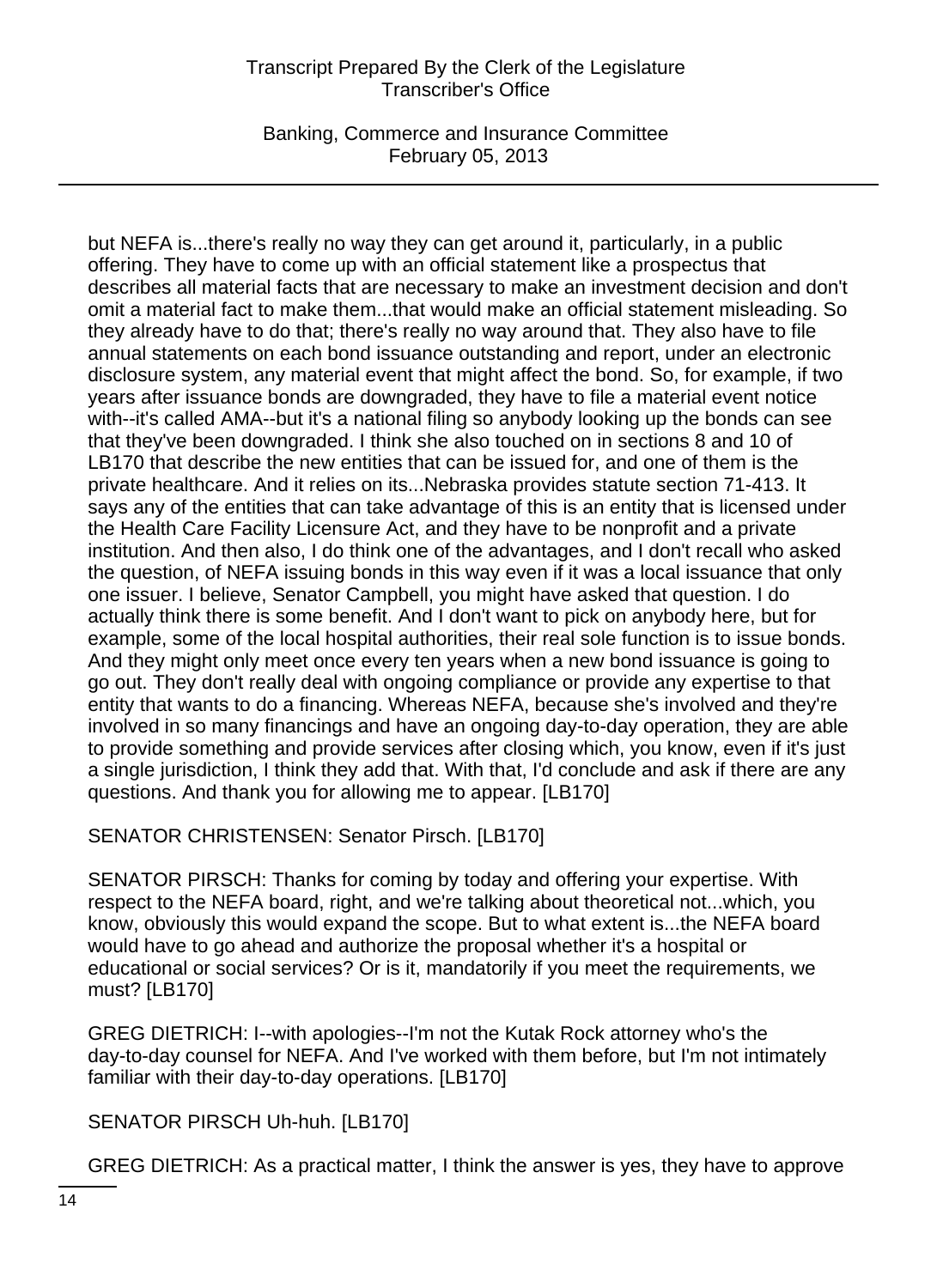Banking, Commerce and Insurance Committee February 05, 2013

everything. But the board does delegate a lot of authority to its executive director to negotiate the final details on a transaction. So NEFA has models of what they've done, you know, on prior transactions, the type of restrictions they are going to require on a borrowing institution, the financial ratio covenants I've described, and that sort of thing. So the executive director and staff know what type of project, number one, qualifies under the statute, but also the board is going to be willing to approve. So they, I would think, do a pretty good job of whittling out those projects that we're not interested in doing those. Beyond that, yes, I think the board has to approve and/or delegate whatever authority to...they have to approve all their issuances. They are the issuer. [LB170]

SENATOR PIRSCH: They must approve all their issuances but--that's true--but I'm just saying with every proposal, whether it's a higher educational institution or hospital or social services entity that approaches you and meets the financial requirements, is there any other type of discretion or is that it? As long as you meet the metrics set forth for being able to repay the bonds or whatnot... [LB170]

GREG DIETRICH: Oh, no. I mean... [LB170]

SENATOR PIRSCH: ...there's no additional...go ahead. [LB170]

GREG DIETRICH: Excuse me, I'm sorry. Perhaps I didn't appreciate the question. NEFA is only going to issue those bonds that its board of directors approves. It's not required to issue bonds. There's no checklist that says if somebody shows up you have to issue these. [LB170]

SENATOR PIRSCH: Okay. So there's total discretion, then... [LB170]

GREG DIETRICH: Yes. [LB170]

SENATOR PIRSCH: ...in terms...okay. That's all I wanted to establish. And then with respect to who might actually use this...obviously, with the example that was given by the first testifier where...and it seems kind of, you know, commonsensical. There's one...you know, Methodist is one block south of Dodge Street at 84th and then out by my neck of the woods it's one block north of Dodge Street. And so two blocks, you know, variance in terms of north and south, but that Dodge Street barrier forms...but is that going to be the only...is this going to be just utilized in urban settings where there is this or is it where, you know, other than in Douglas County, will this be utilized greatly? [LB170]

GREG DIETRICH: I don't know the answer. I would think...I personally think that it...the clearest, easiest example is more of an urban setting like a Douglas County or because it's close to Sarpy County there, you know, still in the metro area. [LB170]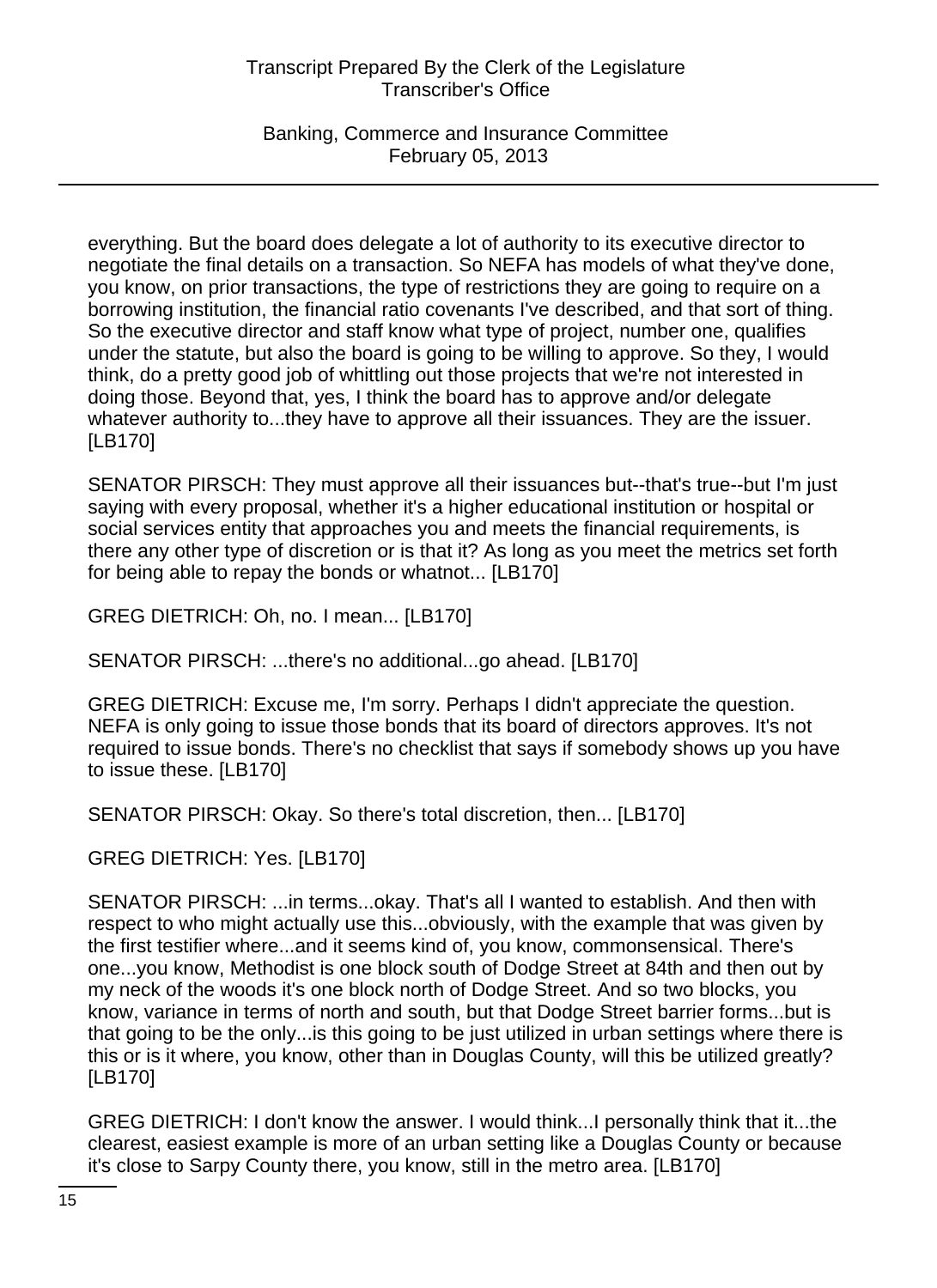SENATOR PIRSCH: Uh-huh. [LB170]

GREG DIETRICH: I would think Lancaster County, probably there is some spillover as well where one hospital or social services might spillover into a...so that's the best example. But I would also think that in some of the smaller, less populated counties they still have a demand for these sorts of things, and their issuers are just less experienced. You know, it's kind of a unique thing so it is more difficult, I think, for them to issue bonds, to get a grip on it and issue those bonds. NEFA can help with that. [LB170]

SENATOR PIRSCH: So the issuing cost may be lower using this NEFA than perhaps the city or county hospital type of authority? [LB170]

GREG DIETRICH: Yeah. I don't know the answer to that. I think the question...there might be two different parts to that question, meaning the issuance costs of the professionals and NEFA putting the deal together versus what the market might require of that issuer? For example, I don't know if the market is familiar with a county in western Nebraska issuing hospital revenue bonds. And there is a price to pay. Sometimes the market likes familiar names in the bond market. [LB170]

SENATOR PIRSCH: I see. [LB170]

GREG DIETRICH: So...but I...perhaps Nate Eckloff, who will follow me here, can provide some gloss on that as well. [LB170]

SENATOR PIRSCH: Yeah. Well, that's helpful. You're saying maybe there's two different factors of that in terms of being able to perform the issuing duties at a lower cost, but also the market may not be...might make...may require additional discounts or whatnot if you're a obscure issuer. [LB170]

GREG DIETRICH: I would think that's right. I'm not really the person to answer that. [LB170]

SENATOR PIRSCH: Okay. [LB170]

GREG DIETRICH: I certainly know, just from my position, that different issuers that have a history, people are familiar with that and more trust that, right? So they're willing to take less return. But... [LB170]

SENATOR PIRSCH: Okay. Fair enough. Thanks. [LB170]

SENATOR CHRISTENSEN: Senator Campbell. [LB170]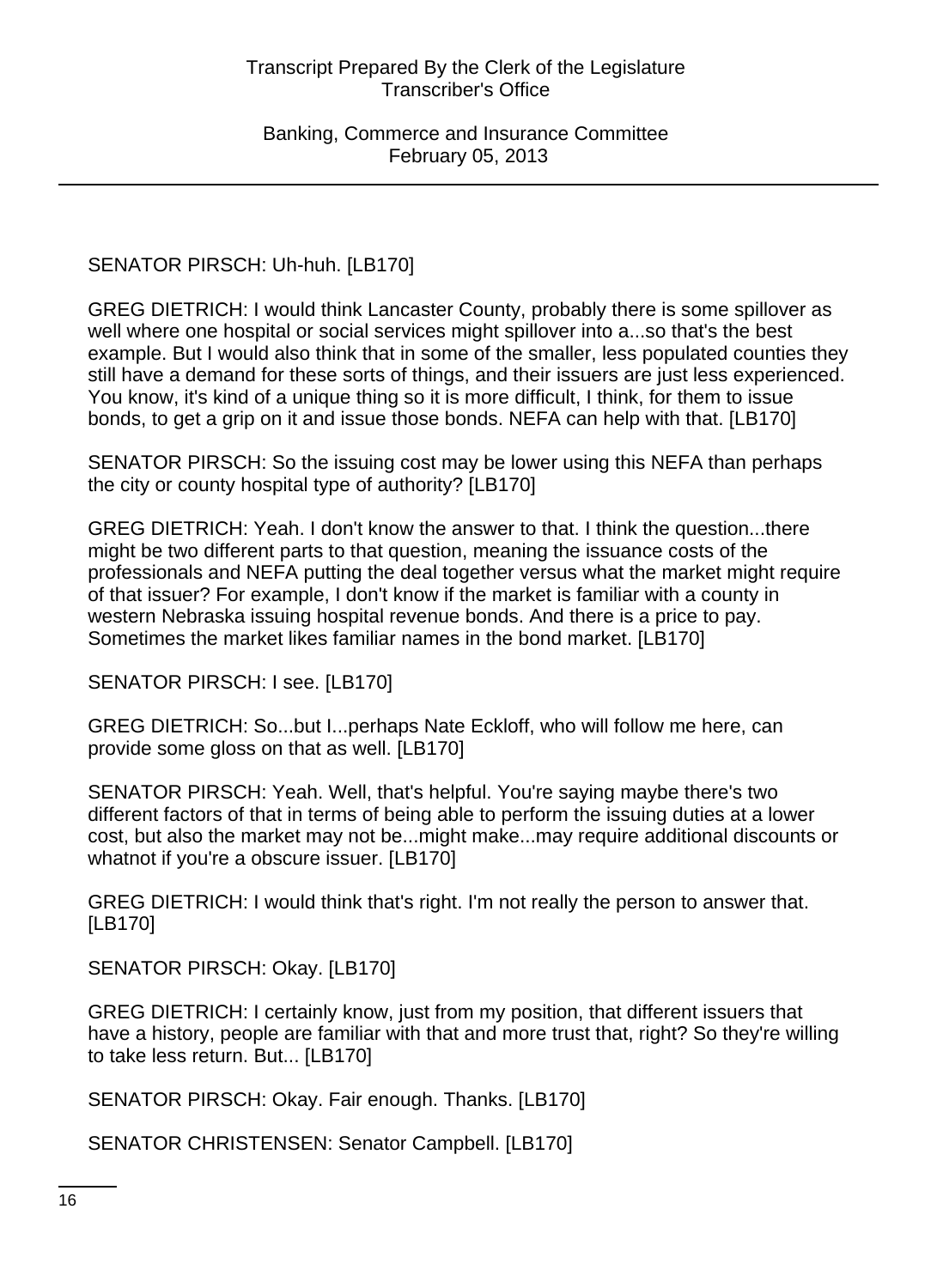Banking, Commerce and Insurance Committee February 05, 2013

SENATOR CAMPBELL: Thank you, Senator Christensen. And just as a note for the record. Prior to the Legislature and when I was a private citizen, I served on the Lincoln/Lancaster hospital authority. And one of the big differences, at that point, was that the public hearing and all of the documents had to go through the county board because it was that level of government. So the hospital authority here did all the things that you're talking about, but that hearing and the final documentation was at the county board level. It's probably about the only difference. And I don't know if there's a hospital authority in every county or multiple counties. To answer Senator Pirsch's question about rural Nebraska, I should think this would be a help. This bill would be a help in those situations. [LB170]

GREG DIETRICH: I would agree. I have some experience with a smaller county, the healthcare authority, the hospital authority issuing. They were all very happy to do so. It's an honor to those folks to get together and help their own community. But it's a steep learning curve because they just don't do it very often. So... [LB170]

SENATOR CAMPBELL: Right. [LB170]

SENATOR CHRISTENSEN: Senator Carlson. [LB170]

SENATOR CARLSON: Thank you, Senator Christensen. I'll ask you the same question, maybe in a little different way than I asked Linda. But...so we have a hospital in Lincoln that's going to have a satellite facility in Holdrege, 165 miles away. In your estimation, whether it's one bond or two, is there any advantage to the smaller community that there be two bonds rather than one? [LB170]

GREG DIETRICH: Linda Beaver struggled with the answer to that. I was listening and was struggling to think of an answer myself. I...Linda's response saying it's still the same borrower of the money--I think in your hypothetical--the same institution borrowing the money. They're just taking two loans out rather than one. It doesn't seem to me that the risks are any different on those two loans. It's the same borrower. [LB170]

SENATOR CARLSON: All right. So the source of the money would probably be the same for both bonds--the source of the loan. Who would tend to sell those bonds if it was in Lincoln? Now who would those bonds be sold to? [LB170]

GREG DIETRICH: As I had mentioned in my comments, I mean, NEFA can issue bonds on a private placement basis to a bank or just a...where it's not...well, it can do a public offering which we're all familiar with. A prospectus or official statement where somebody like Mr. Eckloff from RBC would sell them across the country to the public or NEFA can do private placements where it finds one very, very...you know, financial institution or that sort of thing that is willing to just purchase all of the bonds themselves. [LB170]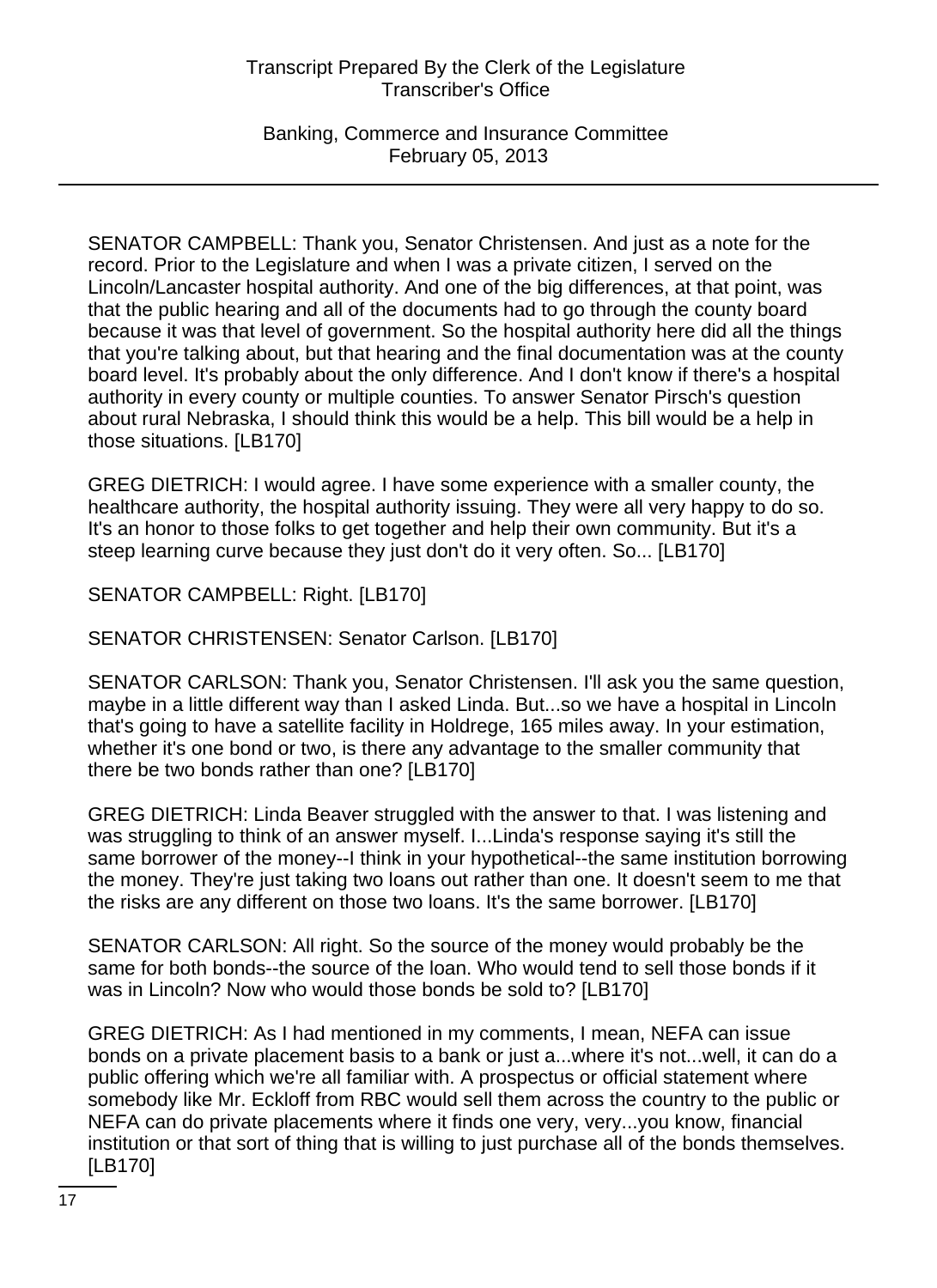SENATOR CARLSON: And if that happened and the bank in Lincoln purchases...handles all those bonds, they're going to be sold in Lincoln and probably not have people in the community of Holdrege with an opportunity to purchase them? [LB170]

GREG DIETRICH: That's correct, although the...it could be a bank in Holdrege that buys the bonds as well. If a bank in Lincoln buys them, they won't be able to resell them to anybody else. If it's a private placement there are restrictions on later sales of those bonds. If it's a private placement, the idea would be that bank or whoever buys them, buys them and holds them for 30 years. [LB170]

SENATOR CARLSON: And if it's not a private placement, it...they would be sold out to the public? [LB170]

GREG DIETRICH: Correct. [LB170]

SENATOR CARLSON: And if they're sold out of Lincoln the chances are rather slim that they would have buyers in Holdrege. I don't know, but that could be a disadvantage to investment for the smaller community if they're not offered. And maybe in a case like that, those that are wanting to sell the bonds to try and make sure that some of them are offered in the smaller community. But if it wasn't, that would be a possible disadvantage I think. [LB170]

GREG DIETRICH: Perhaps. And Mr. Eckloff, whose job it is to publicly offer bonds, might be able to provide some more input better than I on that. [LB170]

SENATOR CARLSON: Okay. Thank you. [LB170]

SENATOR CHRISTENSEN: Senator Schumacher. [LB170]

SENATOR SCHUMACHER: Thank you, Senator Carlson (sic--Christensen). Thank you for your testimony today. You're bond counsel for NEFA, is that your role? [LB170]

GREG DIETRICH: Correct. Kutak Rock. [LB170]

SENATOR SCHUMACHER: And the bonds that are issued are securities? [LB170]

GREG DIETRICH: Correct. [LB170]

SENATOR SCHUMACHER: And are they issued pursuant to any exemption from the Nebraska Securities Act? [LB170]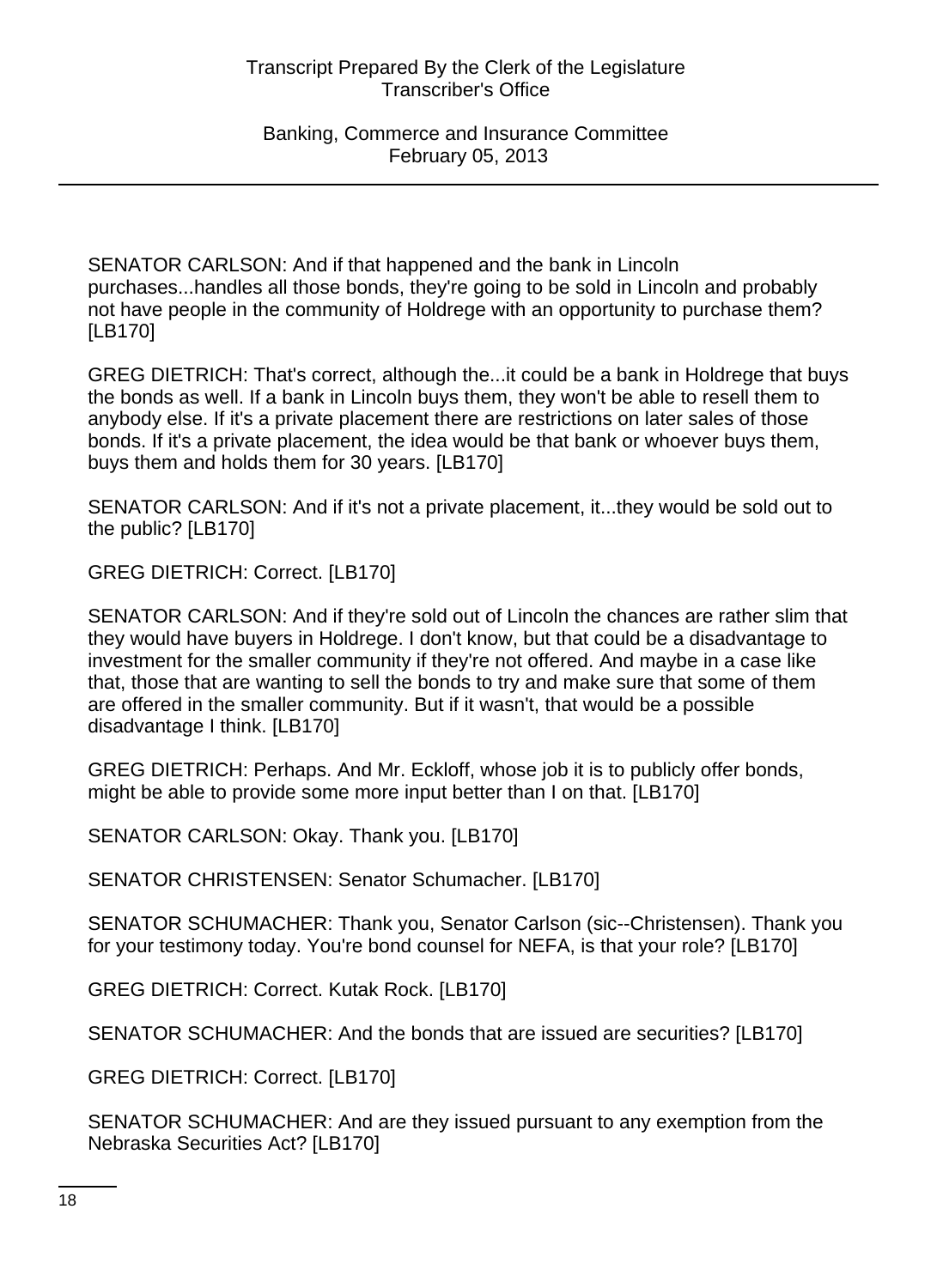GREG DIETRICH: I don't know the blue sky law. Yes. The answer is yes. And they're exempt under federal securities laws as well. But they're not exempt from federal disclosure requirements, that (SEC Rule) 10b-5 which you've heard of, that requires them to have an offering document that describes every material fact, and not omit a material fact, that would make the offering documents materially misleading as to the investment that's being sold. [LB170]

SENATOR SCHUMACHER: And they're not exempt from the corresponding provisions of the Nebraska Securities Act. [LB170]

GREG DIETRICH: I would think that is correct. [LB170]

SENATOR SCHUMACHER: Okay. That being the case, could you tell me the difference between the standard of disclosure and burden of proof in the federal act as opposed to the Nebraska act? [LB170]

GREG DIETRICH: I cannot. I'm not...I can get you an answer. I'm not... [LB170]

SENATOR SCHUMACHER: If the Nebraska...if the federal act requires scienter, actual mean thoughts when getting somebody's money, and the Nebraska act is only a negligence standard and places the burden of proof on the issuer and those who are advising the issuer, if that's the case, and then makes the issuer responsible for attorney fees and repayment of the money, do you see that when we expand out the authority of NEFA from a fairly stable situation of not-for-profit institutions of higher education, which is a...they're probably going to be around. I think we've had one fail in the last few years, but they're probably going to be around for a while, and then expand out the ability for NEFA to put its label on a bond and go out into the marketplace, and it wanting to finance social services things that are largely probably dependent on government revenue streams which might be cut as budget things are dealt with, do you see any unnecessary exposure there for NEFA by letting these kind of secondary and maybe weak entities use its label and exposing NEFA, NEFA's other assets, NEFA's directors and officers to something that it...to having to defend these lawsuits? [LB170]

GREG DIETRICH: Well, that's a good question. As you described that, I mean, those same securities laws would apply to whomever in Nebraska were to issue those bonds so they would...that issuer... [LB170]

SENATOR SCHUMACHER: But in this case, they're carrying NEFA's trademark. [LB170]

GREG DIETRICH: Sure. Fair enough. Right. But the nature of the risk would be the same no matter who's issuing it. [LB170]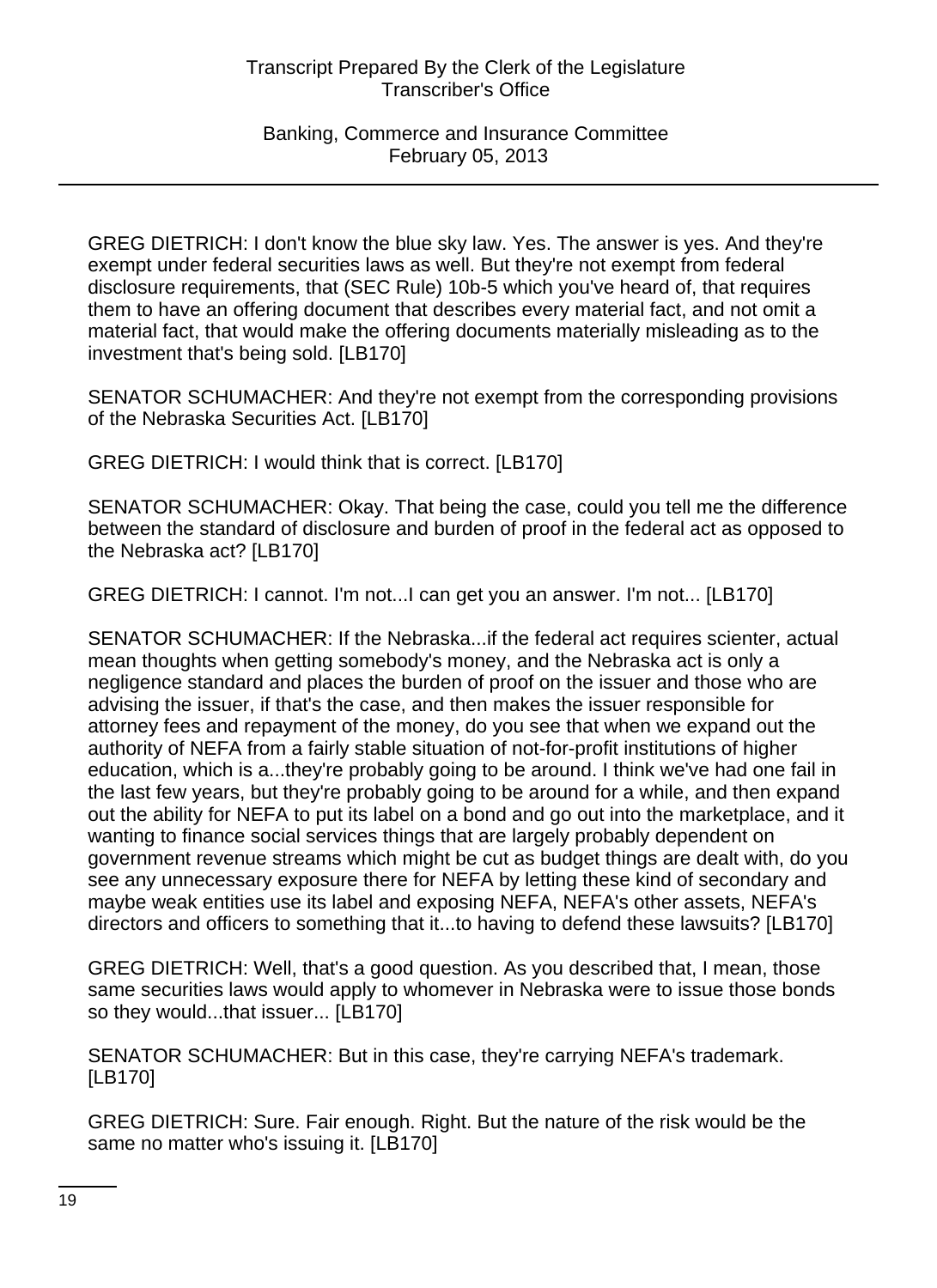SENATOR SCHUMACHER: Except that if somebody else did it, it wouldn't be your client. [LB170]

GREG DIETRICH: Yes. But having said that, I mean, NEFA is extremely careful. And a lot of time is spent doing diligence with the underwriter of the bonds to make sure that the official statement is very thick and describes every material fact about those...about the investment, about the social services entity that's going to be on the hook so that the investor is making an informed decision that they are investing in that social services entity's ability to repay under the loan agreement. Yeah, I mean, there's nothing to prevent somebody from saying, after the fact if a transaction goes bad, that you should have disclosed something else but... [LB170]

SENATOR SCHUMACHER: Would it be better, safer, more protecting the integrity of NEFA...is it a part of this if we do advance this bill, we exempt NEFA from those provisions of the Nebraska Securities Act? [LB170]

GREG DIETRICH: Again, without being familiar with those provisions particularly, I would have to say yes. I mean, it would be beneficial to NEFA. Again though, I do think that whether...well, it would be because it would eliminate a cause of action perhaps. But it would not change NEFA's disclosure procedures or what they disclose at all. [LB170]

SENATOR SCHUMACHER: Thank you. [LB170]

SENATOR CHRISTENSEN: Any other questions? Thank you, Mr. Dietrich. [LB170]

GREG DIETRICH: Thank you. [LB170]

SENATOR CHRISTENSEN: Next proponent? [LB170]

LOWELL BERG: (Exhibit 3) My name is Lowell Berg, L-o-w-e-l-l B-e-r-g. Senator Christensen, thank you. And thank you, members of the committee. I'm the current chair of NEFA. And Senator Gloor mentioned that we're volunteers that are appointed by the Governor and we represent different disciplines. I'm an architect. Our vice chair, Jane Erdenberger, is a retired tax bond attorney who now teaches at Omaha North; Paul Powers is a member from Hastings, he's a CPA; Cori Sampson-Vokoun is from Lincoln and represents construction; Rick Spalding is a banker from Fremont; and Maryanne Stevens from Omaha is the president of the College of Saint Mary; and Jim Watts, our last member, is also a CPA from Omaha. So these are the disciplines that are represented in our volunteer board. And I'm an architect so I'm there for a specific purpose. So please don't ask me too technical questions about any of the financing. But we're going to...if the bill passes, we're going to expand, as has been mentioned, two more people, and they would represent then healthcare and social services. So we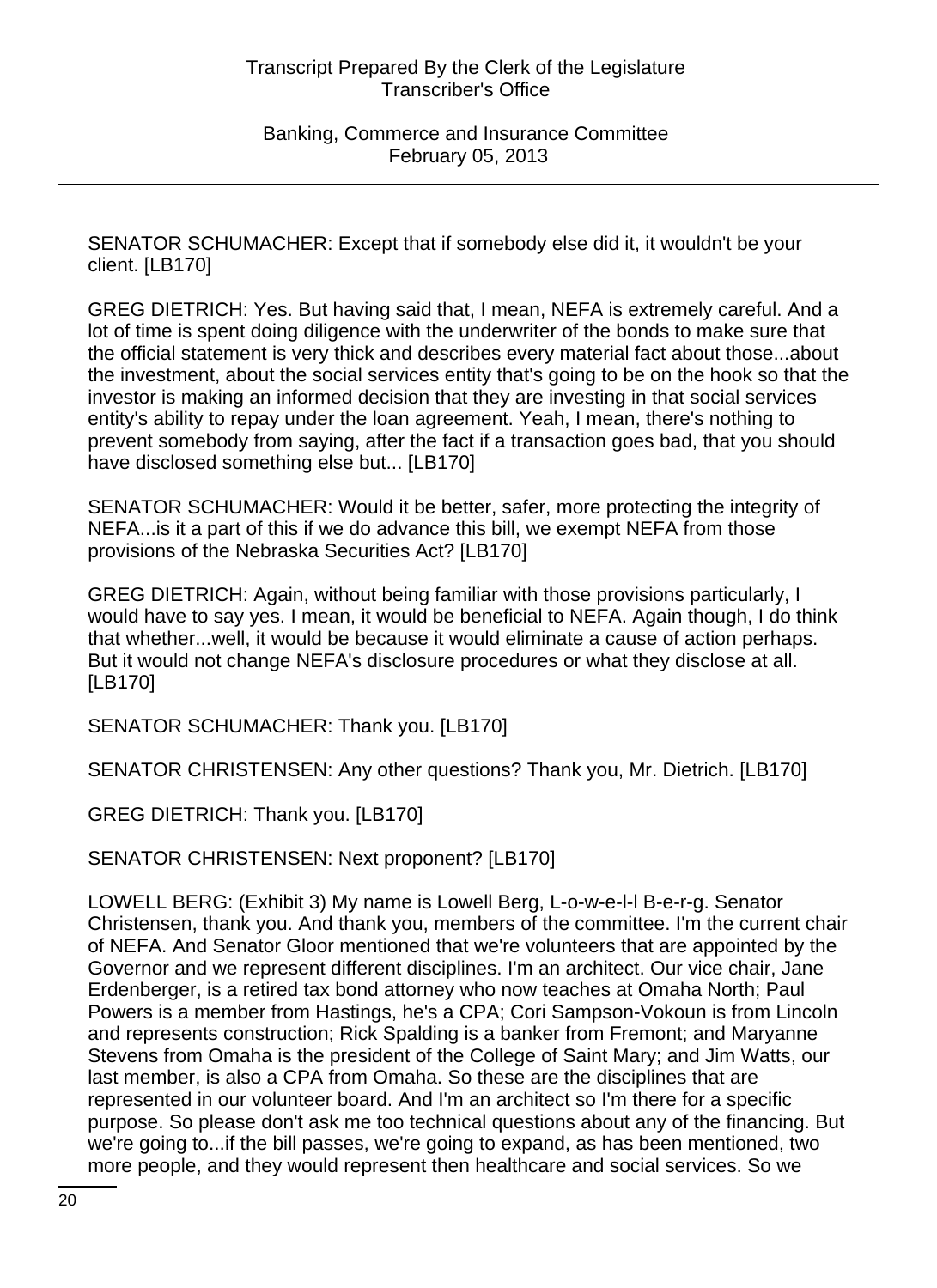Banking, Commerce and Insurance Committee February 05, 2013

would have that expertise on board as well. I did bring with me--someone mentioned someone who would use this--I brought a letter of support from Goodwill Industries that I will hand out. And they, in particular, are people who would like a statewide authority for all the work they do around the state. As mentioned before, too, I think there are over 40 states, in fact--even that are maybe not members of our trade association--over 40 states have coauthorities. So this is something that's very common throughout the United States to combine health and higher education. That's all I'd like to say. I just wanted to update you and let you know what kind of board we have and open it up for any questions that you might have of me. [LB170]

SENATOR CHRISTENSEN: Are there any questions for Mr. Berg? Seeing none, thank you. [LB170]

LOWELL BERG: Thank you very much. [LB170]

SENATOR CHRISTENSEN: Next proponent? [LB170]

NATE ECKLOFF: (Exhibit 4) I'm bringing water because I have a cold, not because I think I'll be here for a long time speaking. Senator Christensen and other senators on the committee, my name is Nate Eckloff. I'm managing director with RBC Capitol Markets in Denver, Colorado. [LB170]

SENATOR CHRISTENSEN: Could you spell that for us, please? [LB170]

NATE ECKLOFF: Okay, excuse me. Nate is N-a-t-e and Eckloff is E-c-k-l-o-f-f. In our firm, RBC Capital Markets, RBC was formerly known as Dain Rauscher. You might know that name here in Lincoln. We have offices here in Omaha...in Omaha, I should say, as well as here in Lincoln. By way of background, I was born in Holdrege, Nebraska, raised in Minden, and I still have deep roots in Kearney County in a farm north of Minden. Graduated from University of Nebraska in agriculture and was president of the Alumni Association from 2006 to 2008. RBC Capital Markets, again by way of background, is the fifth-ranked underwriter in the United States. We're part of the Royal Bank of Canada which is a major U.S., Canadian, and global institution, and we have both investment banking, underwriting, as well as purchase of bonds. We're similarly situated with other institutions, other banking institutions, like Wells Fargo, U.S. Bank, J.P. Morgan, and First National Bank of Omaha who also both underwrite bonds as well as purchase bonds. So that's a little bit about the background of the firm. My experience is 30 years in public finance and I have underwritten... been involved in 750 financings, a little over \$10 billion. It includes both higher education and healthcare finance. As investment bankers, what we do is we work with bond counsel such as Greg Dietrich from Kutak Rock and with issuers and borrowers to sell tax-exempt and taxable bonds to fund projects and refinance debt when it's advantageous. So that's just a little bit about what we do. When I heard about this bill when I was talking to Linda Beaver, I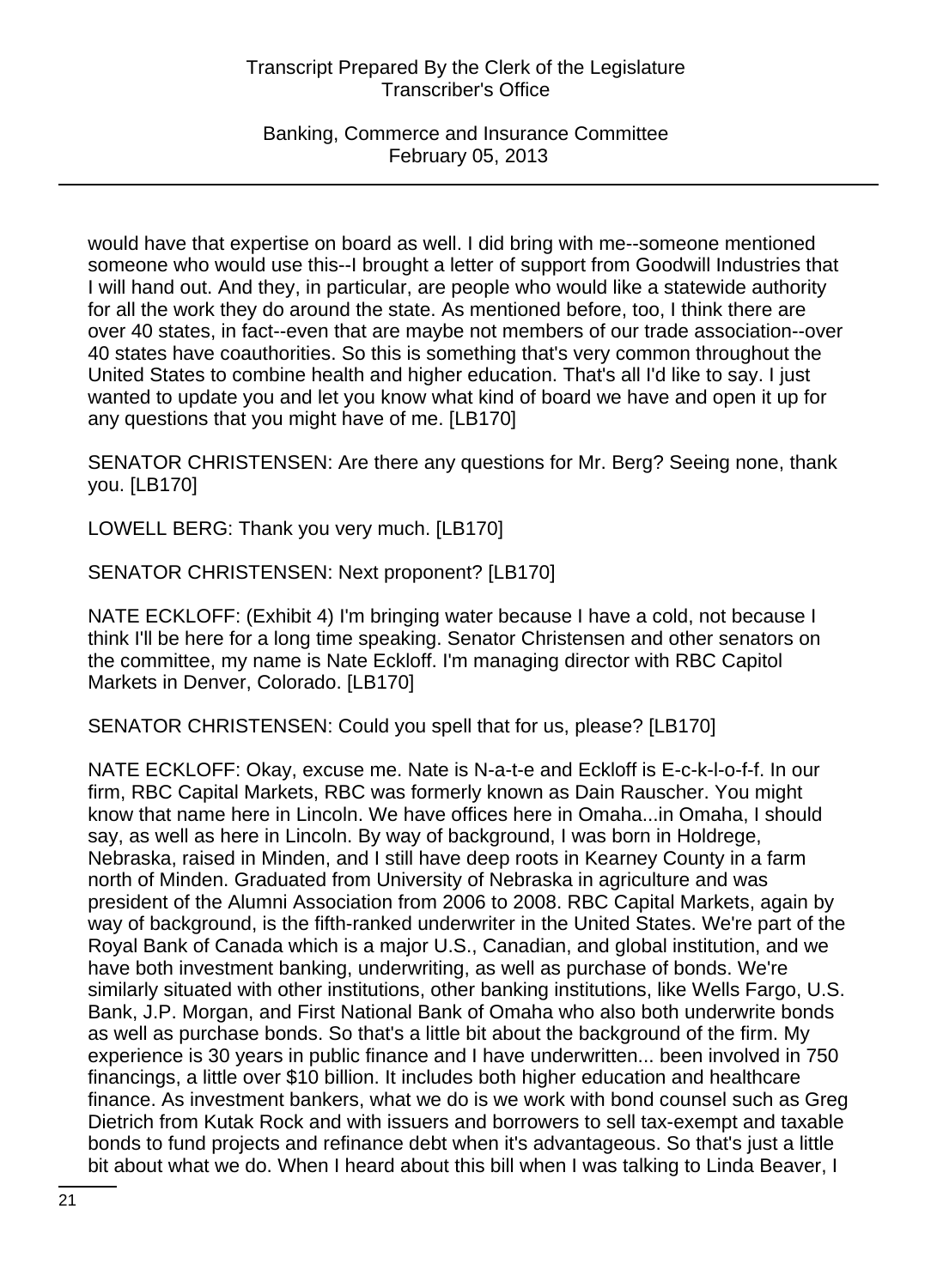Banking, Commerce and Insurance Committee February 05, 2013

volunteered to testify on behalf of the measure because I think it's good for healthcare and social service issuers in Nebraska. Clearly, this bill improves the ability of Nebraska healthcare and social service entities to access the markets on a tax-exempt basis. The bill allows for the issuance to occur, multi-jurisdictional entities to issue bonds, and streamlines the process into one agency. The bill helps potential Nebraska borrowers and our clients. And to get to your question, Senator Carlson, the benefit in a local community, first, from these projects it would be an entity--I think you said was Lincoln and Holdrege would be a combination--the real benefit is in the construction of the project itself because that's where a lot of the money goes into a local community. So you'd have the construction dollars going there, but as to the purchase of the bonds what's important to realize is that if the bonds are publicly offered, has a firm with brokerage offices in the state, if it's publicly offered, we set up what are called local priorities. And the first people we call are the people in the local communities where the project is being funded. It just makes sense. If you know a project is being funded in Holdrege, you're going to call people in the Holdrege community because they know the project and they're more likely to buy the bonds. So from our perspective as brokers, we want to make sure those bonds are offered both to local individual investors as well as local banks. And they'll usually buy it more aggressively than people who don't know the community. As to private placements, which Greg had also mentioned in his comments, likewise we'll look at local banking institutions to purchase those bonds because the local banks on a private placement basis very much know the entities locally. And so they'll be involved with that purchase as well. So you have the advantage of both construction occurring in the community, which would happen regardless I suppose, but then also you have us in the financial industry looking to sell bonds into your community because you're the most likely people to buy the bonds; the local folks. Senator Pirsch had asked about the number of entities around the country, and I have a list here. I have copies of this...I could hand this to you, if you don't mind. As was mentioned, there are at least 40 other states in the United States...wow. I don't know what I said. Well, it was either really good or really bad, I'm not certain. There are at least 40 other states who have similar authorizing entities. That could be either healthcare related, higher education related, or combined, or in some instances, for example, Iowa, you'd see they have a finance authority that issues for both as well. So hopefully that's helpful in your deliberations. Another question that was asked that I think I'll address is the cost of issuance, because streamlining the bond issuance into one entity will save in the way of costs. I know, for example, I wasn't involved directly with our firm, but we were involved with the financing for Immanuel health care systems in the Douglas County and Sarpy County area. And I know there we had to use three separate issuers to get that transaction done. Now that would suggest there were maybe three separate costs of issuance costs that were involved in that transaction. So by streamlining it into one entity, you'd likely have lower cost of issuance because you'd only have one bond counsel fee, you'd only have one trustee fee, issuance fees, those types of things. So there are cost effective...there is a cost-effective measure to this. Another thing that Greg Dietrich had talked about that I think is important to emphasize is the compliance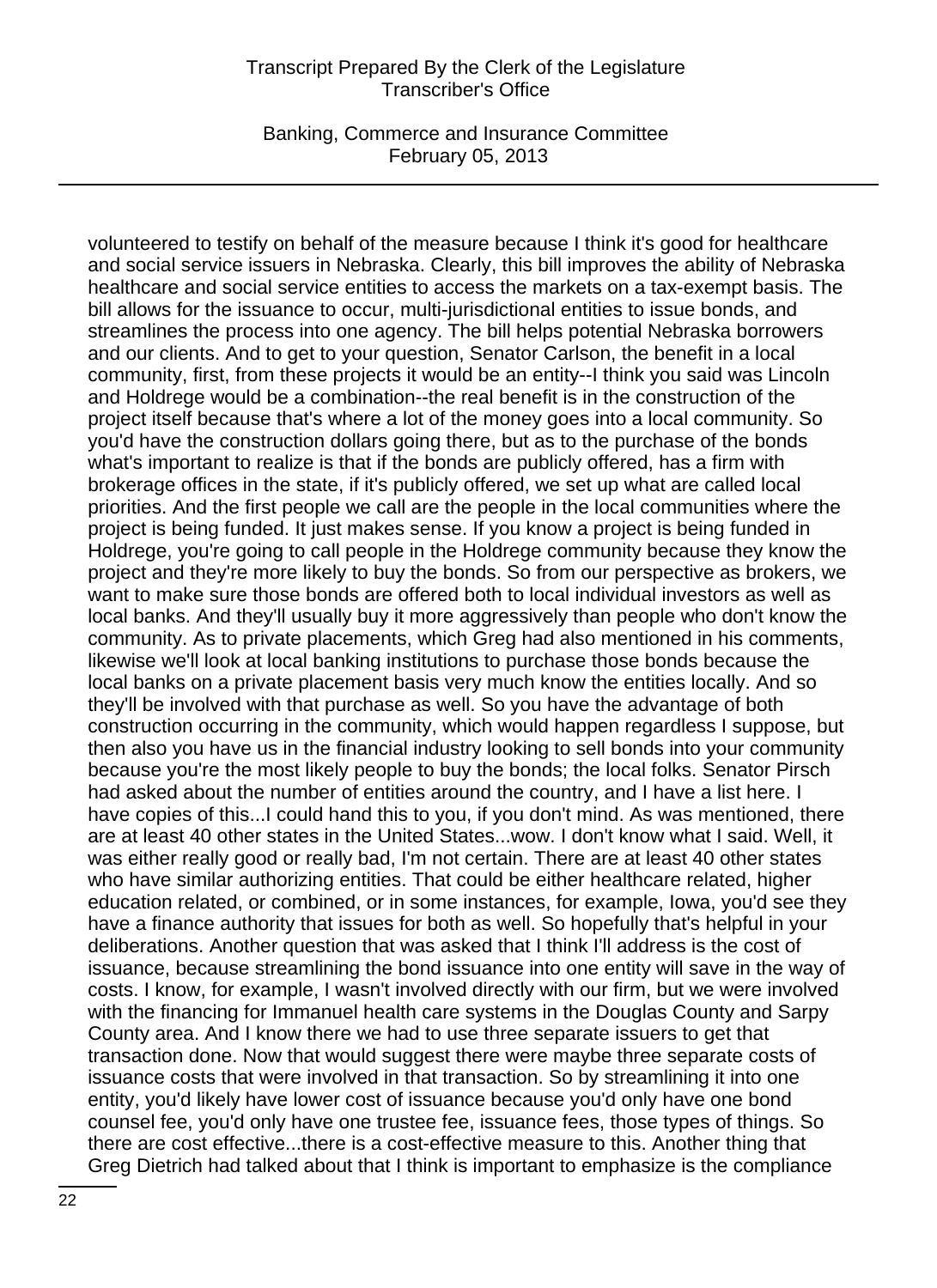Banking, Commerce and Insurance Committee February 05, 2013

size of this, which is important to us as underwriters. More and more you hear in the news about compliance, about all the things that went on, and there are more and more federal regulations now involved in our business. NEFA helps local healthcare...or will help local healthcare and social science...social service borrowers, excuse me, in a couple of ways. First, they'll help with arbitrage compliance, which is very important. You have to comply with arbitrage regulations or you may lose your tax-exempt status for the bonds. Second, they'll offer continuing disclosure guidance which is very important in today's market. Big consternation after 2008 with some issuers perhaps not providing full disclosure of what was going on. The Municipal Securities Rulemaking Board stood up and had more serious regulations put in place for continuing disclosure. And so through the FCC and the Municipal Securities Rulemaking Board they have regs that have to be followed by local issuers any time there is a material event, and NEFA provides guidance to local issuers, to higher education facilities, and to...will provide guidance to healthcare and social service entities, as well, about keeping up with continuing disclosure. So it is an added benefit that NEFA adds. To conclude, LB170 benefits Nebraskans by helping multi-jurisdictional healthcare and social service entities access the tax-exempt market on a cost-effective basis. So I see this as being very positive for the state of Nebraska, for Nebraskans, and for the healthcare institutions and social service enterprises in the state. I see no downside from the underwriting or investment banking or banking side of this transaction...this bill, I should say. Are there any questions? [LB170]

SENATOR CHRISTENSEN: Senator Carlson. [LB170]

SENATOR CARLSON: Thank you, Senator Christensen. Mr. Eckloff, you know, I spotted you early and I thought there's something special about this guy. [LB170]

NATE ECKLOFF: Uh-oh. We're not related, are we? [LB170]

SENATOR CARLSON: Well, it had to be that you grew up...that you were born in Holdrege. And Eckloff, you must be at least 50 percent Swede? [LB170]

NATE ECKLOFF: Yah. [LB170]

SENATOR CARLSON: Du talar svenska? (Do you speak Swedish?) [LB170]

NATE ECKLOFF: Yah. [LB170]

SENATOR CARLSON: Yah. Well good, I don't. But thank you for being here, and you kind of helped clear up the question that I had. [LB170]

NATE ECKLOFF: Well, good. Thank you. [LB170]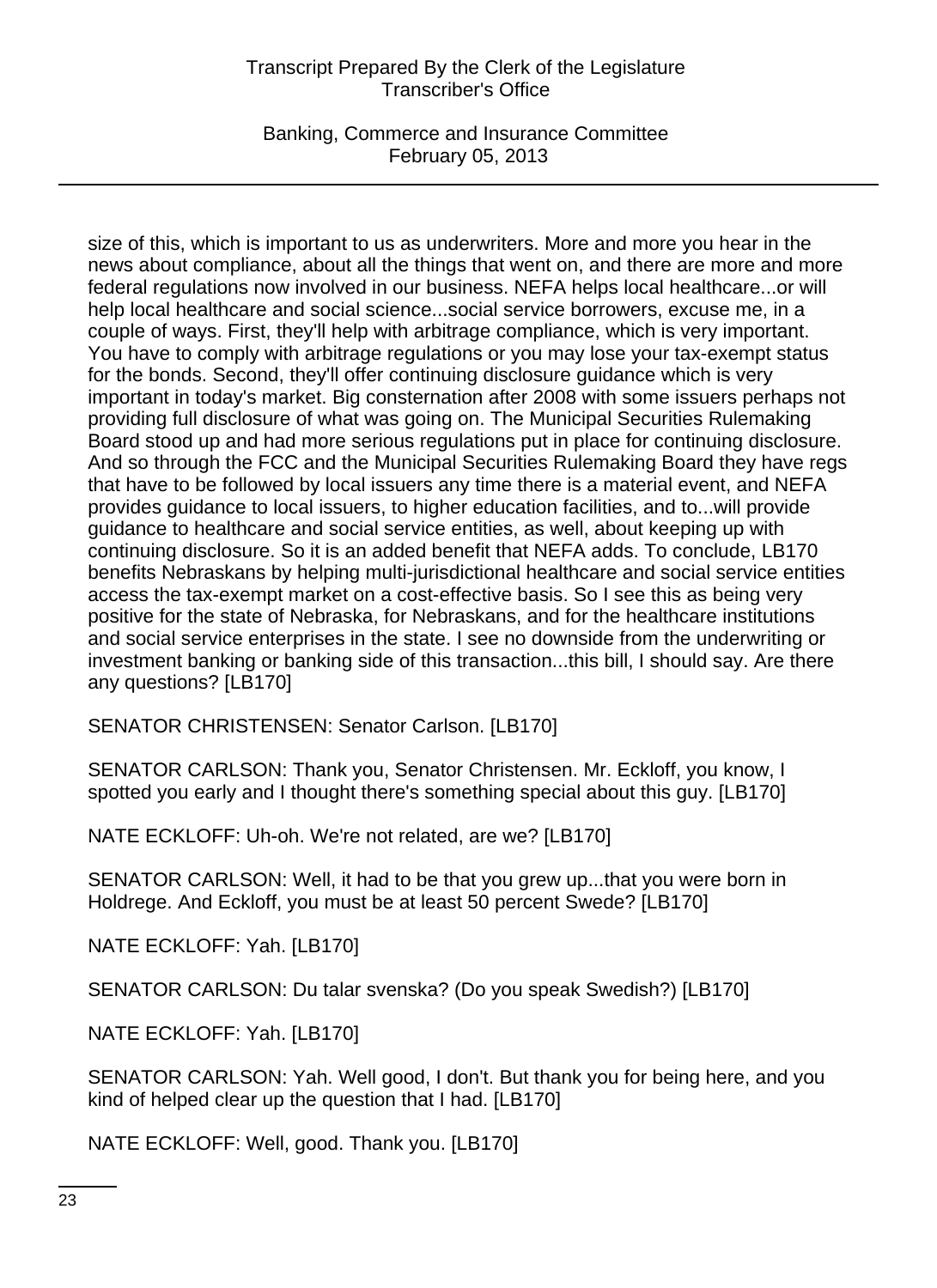SENATOR CHRISTENSEN: Senator Schumacher. [LB170]

SENATOR SCHUMACHER: Thank you, Senator Carlson (sic--Christensen). And thank you for your testimony today. The social services organizations that might be using NEFA as a vehicle to borrow money from the public, what is the basis of their income stream? Is most of that relying on federal government monies? [LB170]

NATE ECKLOFF: It would be federal or either federal grants, state grants. There would be some revenue paid in depending upon the type of agency. I think it's all across the board. You'd have to look at each one, in particular, and look at their revenue stream. But clearly some have more--for example, Medicare or Medicaid--impacts than others do, for example. And some have more private pay, so it would be all over the board on the various types of revenue streams you'll see, depending upon the nature of that social service enterprise. [LB170]

SENATOR SCHUMACHER: So if you're betting on a...let me back up a bit. Is...when the bond is issued for XYZ social agency, is that relying only upon the resources of XYZ social agency to fund that bond or is all of NEFA's resources... [LB170]

NATE ECKLOFF: It would just be on that social service agency only. [LB170]

SENATOR SCHUMACHER: Okay. [LB170]

NATE ECKLOFF: And so we, as underwriters, will look to that credit and evaluate that credit and our determination as to whether or not we felt, from a financial perspective, that bond would be marketable. And if it's a weak credit stream then, in all likelihood, it may not be saleable in the public markets. [LB170]

SENATOR SCHUMACHER: And so basically, what the investor is betting on is that the federal government will continue to fund this or that social program. [LB170]

NATE ECKLOFF: If that, in fact, is a major source of their revenue, yes. [LB170]

SENATOR SCHUMACHER: Okay. Does NEFA get its operating revenue from the spread between what it pays the bondholders and what it charges the agency? [LB170]

NATE ECKLOFF: They get a small fee. They get a fee up front when the bonds are issued, and then they assess each of their borrowers a small amount each year that helps pay their operating fees. So it keeps them off...from receiving any state dollars whatsoever. [LB170]

SENATOR SCHUMACHER: So there's no interest spread between what they... [LB170]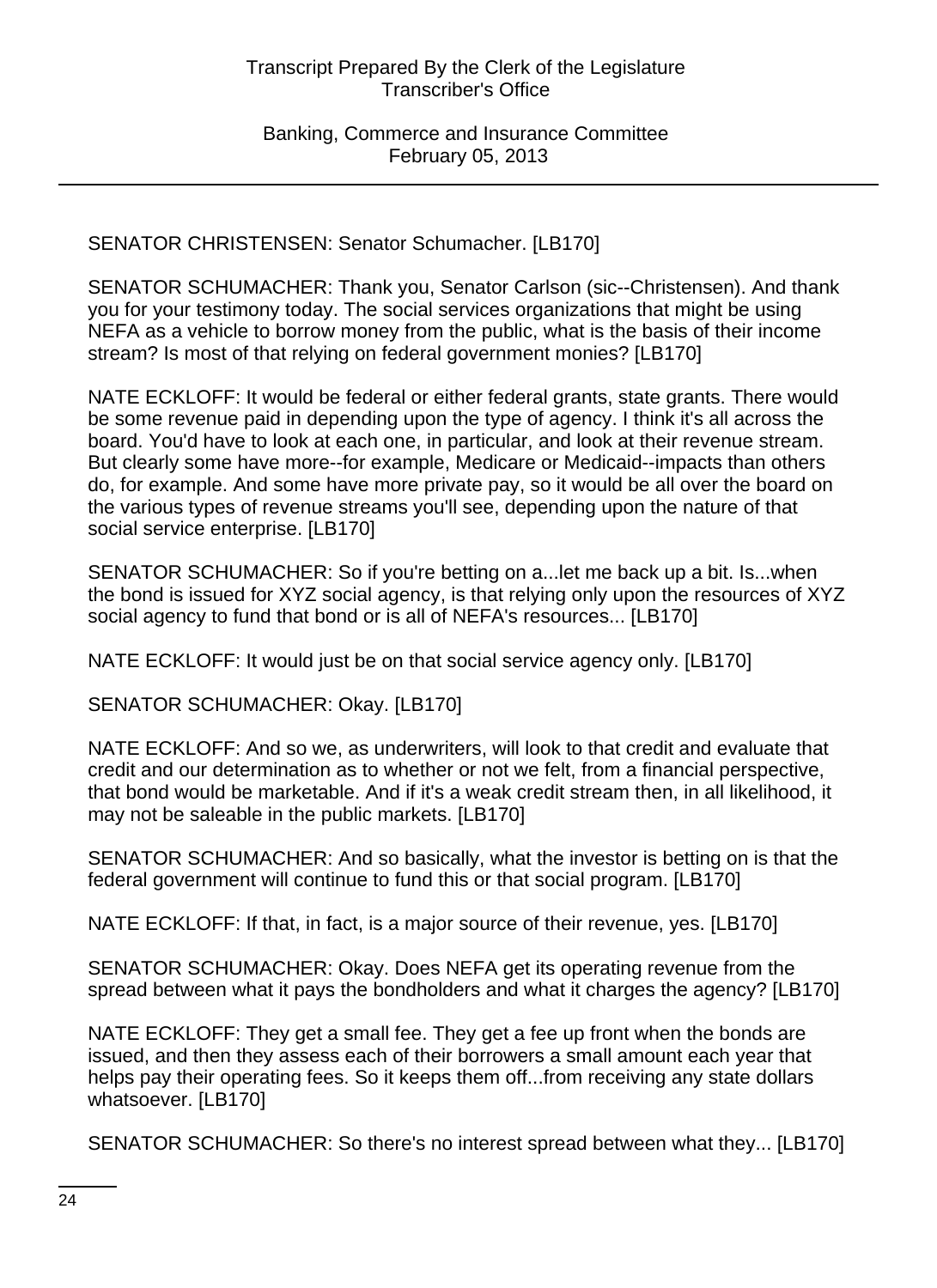NATE ECKLOFF: There's no interest spread per se, I don't believe. That's how I would call it. They are charged basis points based on how many bonds they have outstanding. [LB170]

SENATOR SCHUMACHER: And that's kind of a membership or some kind of... [LB170]

NATE ECKLOFF: You could look at it that way. That would be one way of saying it, yeah. [LB170]

SENATOR SCHUMACHER: Thank you. [LB170]

NATE ECKLOFF: You're welcome. [LB170]

SENATOR CHRISTENSEN: Are there any other questions? Thank you, Mr. Ekloff. [LB170]

NATE ECKLOFF: Thank you very much. [LB170]

SENATOR CHRISTENSEN: Next proponent? [LB170]

TIMOREE KLINGLER: (Exhibit 5, 6, and 7) Good afternoon, Senator Christensen, members of the committee. My name is Timoree Klingler, that is spelled T-i-m-o-r-e-e K-l-i-n-g-l-e-r, and I am here on behalf of the Nebraska Hospital Association today. We are in support of LB170. With the ever-increasing need to expand and accommodate healthcare facilities and services, the Nebraska Hospital Association contends that this legislation would expand much-needed funding opportunities for healthcare construction projects. Through this legislation, private, not-for-profit hospitals would have assistance with acquisition, construction improvement, and renovation projects. Facilities that are in need of current expansion might be able to begin these projects sooner than will be possible without this legislation. The Nebraska Hospital Association fully supports LB170 and would ask that the committee advance the bill to General File by discussion by the body. I can't speak today, sorry. I also have a couple of letters of support from two of our member hospitals that I will distribute, Methodist Health System and Immanuel. Be happy to answer any questions. [LB170]

SENATOR CHRISTENSEN: Are there any questions? Thank you. [LB170]

TIMOREE KLINGLER: Thank you. [LB170]

SENATOR CHRISTENSEN: Next proponent? [LB170]

THOMAS O'NEILL: Senator Christensen, members of the Banking Committee, my name is Thomas O'Neill, that's spelled T-h-o-m-a-s O-N-e-i-l-l. I am the president of the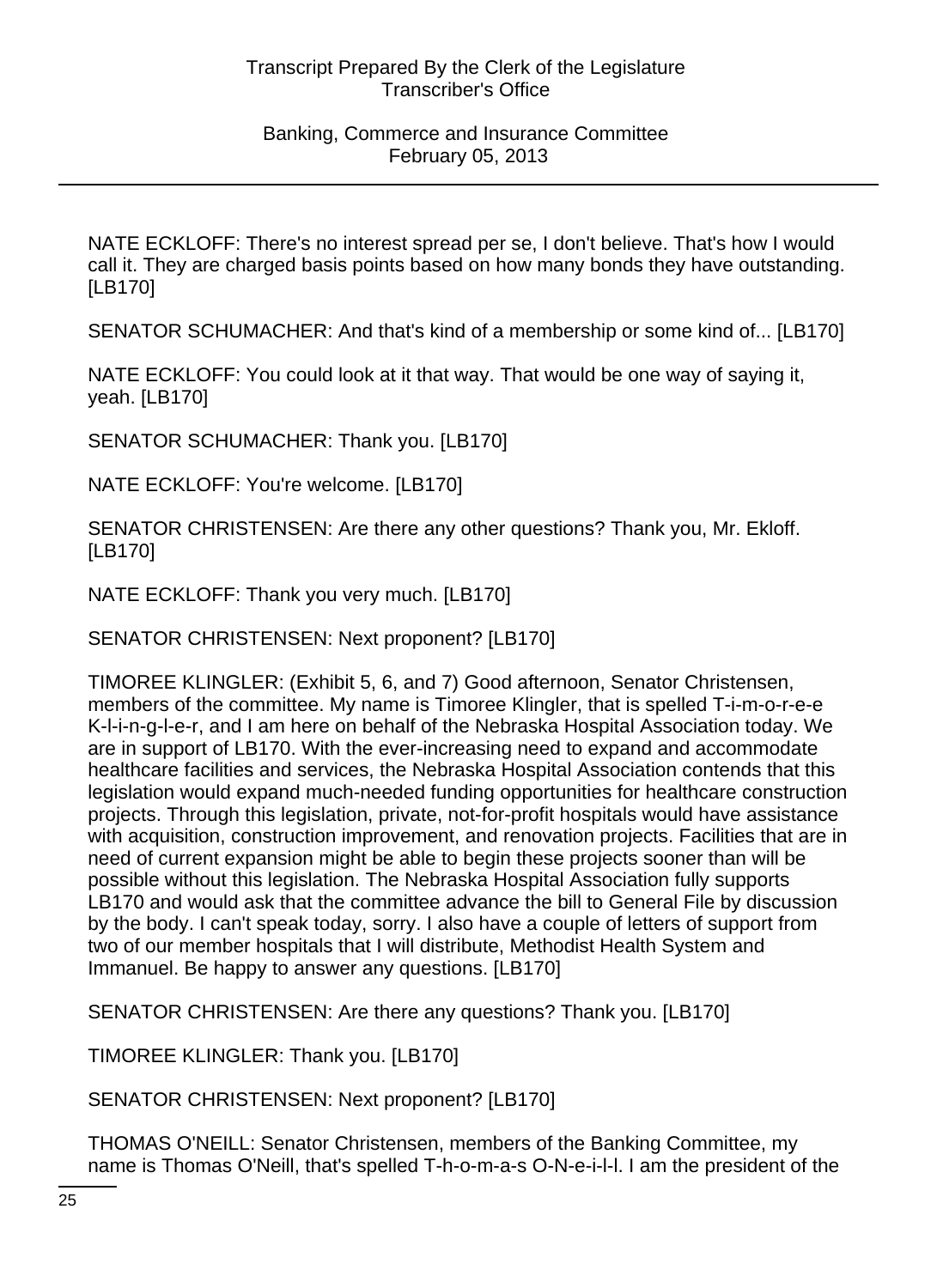Banking, Commerce and Insurance Committee February 05, 2013

Association of Independent Colleges and Universities of Nebraska. The Association of Independent Colleges and Universities is a consortium of 14 privately controlled, nonprofit colleges and universities which are located here in the state. And you might ask, why are we willing to share NEFA with healthcare entities and social service entities? And I guess the answer to that--and we are here in support of LB170--and I guess the answer to that is because they are, like us, entities that serve the greater public interests. And we think that this bill, which allows them to have access, which they already have access to...to bond financing makes a lot of sense because we have great confidence in the NEFA board and the people who...and Linda Beaver and her staff that administer NEFA. They do a great job. They do a great job for us, and we think they'll do a great job for any legitimate hospital entity or social service entity that comes to them with a project that is deserving of getting an issuance. And we have confidence in the bond counsel, Kutak Rock. I've never been accused of being smart enough to be a bond counsel, by the way, even though I'm kind of an attorney. But the underwriters who work with NEFA, the bond counsel, they're a great group. And we think that it will help NEFA thrive into the future by having an additional book of business for them to work with. And so we support the bill and we hope you advance it. I'd be happy to answer any of your questions. [LB170]

SENATOR CHRISTENSEN: Are there any questions? Senator Schumacher. [LB170]

SENATOR SCHUMACHER: Thank you, Senator Christensen. It kind of appears that up to this point you've got a good thing going. You've got a vehicle for borrowing money from the public under NEFA's trademark. [LB170]

THOMAS O'NEILL: Right. [LB170]

SENATOR SCHUMACHER: By adding to the mix with these social service agencies--which are highly dependent upon what might be volatile federal sources of funding--when an investor buys that NEFA bond, it'll have the same trademark on the outside as when they buy a bond of a private institution. And if somebody looses money on those weaker source funding bonds, are you at all concerned that that may reflect back on your ability to borrow money using the NEFA trademark? [LB170]

THOMAS O'NEILL: Well, no, because again, the bonds are issued under the name of not only NEFA, but the entity that borrowed...that actually got the borrowing because NEFA issues the bonds. It says Creighton University NEFA. You know, or... [LB170]

SENATOR SCHUMACHER: But that's a Creighton University issue, but Creighton University is not the issuer. Under the... [LB170]

THOMAS O'NEILL: No. NEFA is the issuer, but it has Creighton University...you'll also have XYZ social service entity on the separate bond that's issued by NEFA. [LB170]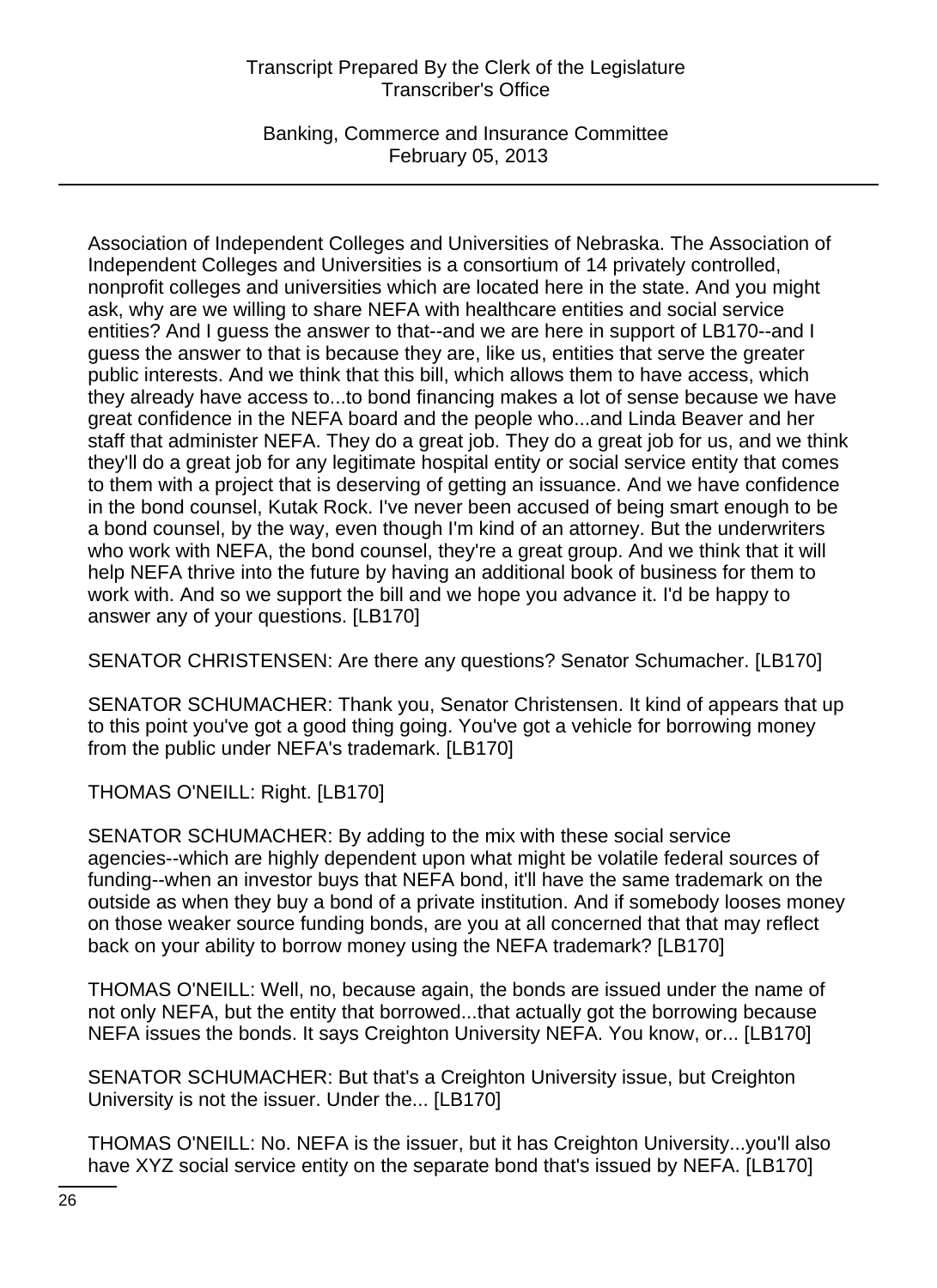SENATOR SCHUMACHER: But that's kind of what I've been saying, that since NEFA is legally the character in charge, it's like saying, well, that was issued on green paper and that one is on orange paper. [LB170]

THOMAS O'NEILL: Well, but there were Dana College bonds issued on NEFA paper and it hasn't weakened any of the subsequent bonds that have been issued by NEFA. [LB170]

SENATOR SCHUMACHER: Did those bondholders get burned? [LB170]

THOMAS O'NEILL: I'm not in a position to answer that at this point because I don't know the answer to that, but I know that Dana College had bonds that were issued by NEFA. [LB170]

SENATOR SCHUMACHER: Okay. Thank you. [LB170]

THOMAS O'NEILL: Uh-huh. [LB170]

SENATOR CHRISTENSEN: Are there any other questions? Seeing none, thank you. [LB170]

THOMAS O'NEILL: Thank you. [LB170]

SENATOR CHRISTENSEN: Next supporter? How about any opponents? [LB170]

ROBERT HALLSTROM: Vice Chairman Christensen, members of the committee, my name is Robert J. Hallstrom. I appear before you today as registered lobbyist for the Nebraska Bankers Association, in opposition to LB170. Before I get started with my somewhat prepared remarks, I would like to set the record straight so Mr. Eckloff doesn't feel badly about his return to Nebraska and the departure of half of the audience. That was the NBA leadership group that's in town. Unfortunately, I was asked by the leader just before they left when I was going to testify and I said, very soon. So you can form your own conclusions as to why they left. A lot of times troubles begin when you have an interest in both sides of an issue. With regard to the banking industry, we have interest on all three sides of this issue. Banks are interested in making direct loans to some of the entities that would be covered under this legislation. We also are involved, on occasion, in the private placement of these bonds as bankers, and we also buy many of these bonds in the local communities where they're issued. I think that historically, and Mr. Kenny from NIFA can probably attest to this as well, we have traditionally scrutinized any expansion or mission creep by the agencies NEFA, NIFA, or others that are looking to expand the scope of eligible entities for low-bond financing. And we've done no differently here. We do have some concerns with regard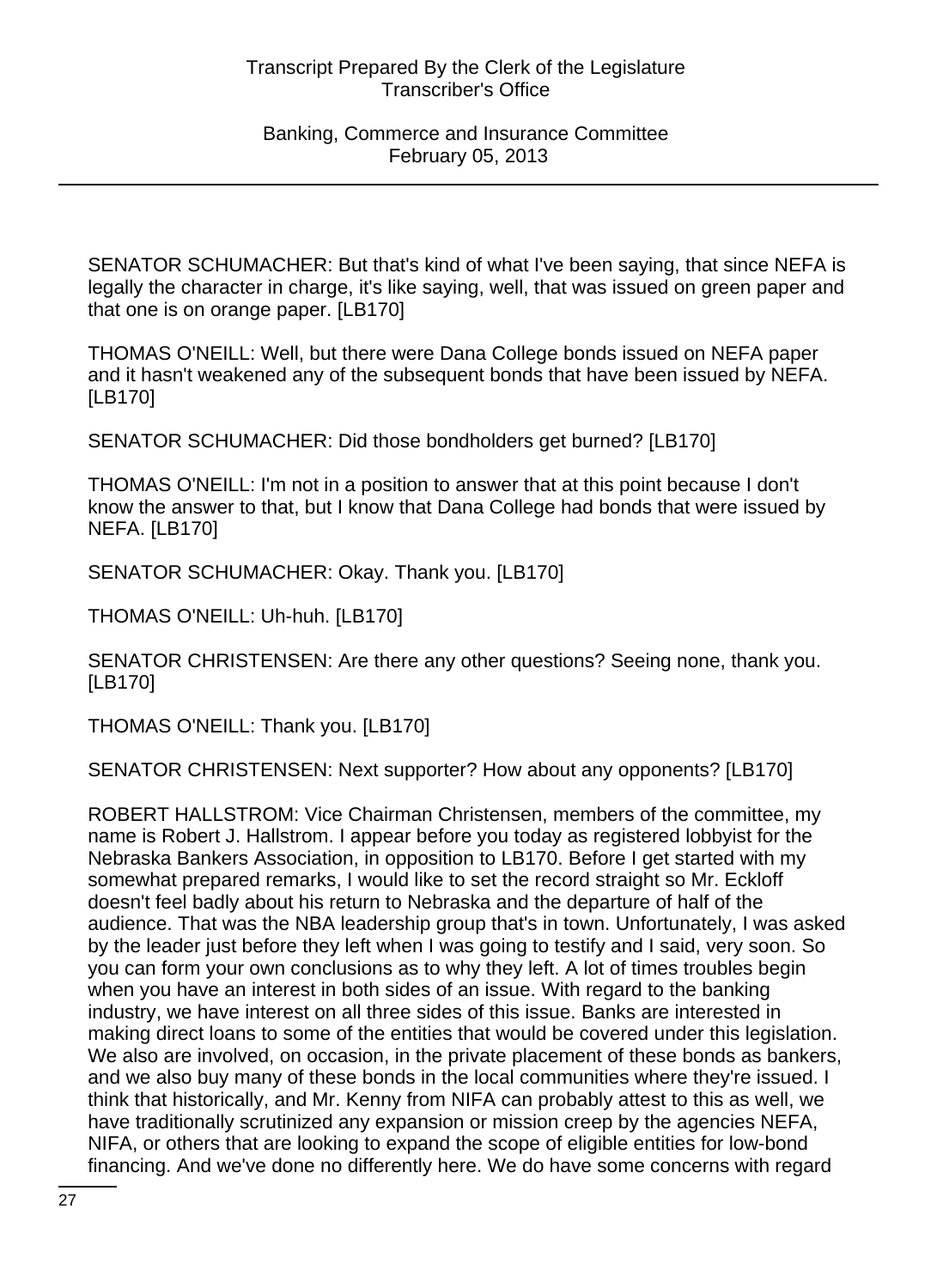Banking, Commerce and Insurance Committee February 05, 2013

to the expansions to the hospital districts and the social service agencies. I do understand--I have not seen the amendment--but there was some indication that perhaps it's been expanded even beyond hospital districts to long-term care facilities so, with concerns about expansion, that may be going in the wrong direction. We would also note for the committee, whether it's right or wrong, there's also not only expansion in terms of the eligible entities, but there's new language in the bill that would also expand the permissible projects for improvements and equipment which was not in the initial NEFA financing. I think in closing, Ms. Robak has shared some information with us since our government relations committee met on this issue. We do, fortunately, have the ability to have our board of directors meet this coming Friday. And based on that information, we will certainly take the issue back to the board for further review and discussion. So I may be coming to the committee if there's a possibility that the board of directors of the NBA takes a different posture this Friday, and will certainly pledge to let the committee know if there's a change in our position on this legislation. Be happy to address any questions. [LB170]

SENATOR CHRISTENSEN: Thank you, Mr. Hallstrom. Senator Schumacher. [LB170]

SENATOR SCHUMACHER: Just one question. The amendment...proposed amendment to (LB) 170 talks in terms of eligible swap termination payments. I should have probably asked somebody other than you, but do you know what that is? [LB170]

ROBERT HALLSTROM: You were correct in your first assumption that you should have asked somebody other than me. [LB170]

SENATOR SCHUMACHER: I don't have any further questions. [LB170]

ROBERT HALLSTROM: There shall be no swapping in this chair. Senator Carlson, I did want to...I don't know if it'll balance the supporters and the opponents, I'm not born in Holdrege, but I am 50 percent Swede so if that makes any difference. [LB170]

SENATOR CHRISTENSEN: Mr. Hallstrom, if the equipment part of that stuff was out, would that remove the bankers' objections or... [LB170]

ROBERT HALLSTROM: Senator, I don't know that that's a major... [LB170]

SENATOR CHRISTENSEN: Aware about it. [LB170]

ROBERT HALLSTROM: ...that it was not only expanding the entities that are eligible, the green copy, and then as I understand, perhaps even further under the amendment. That would be, the primary nature is not necessarily with the improvement and equipment. I wanted to draw that to the committee's attention. It's more with regard to the expansion. And I think to expound on that and maybe to cover or address a little bit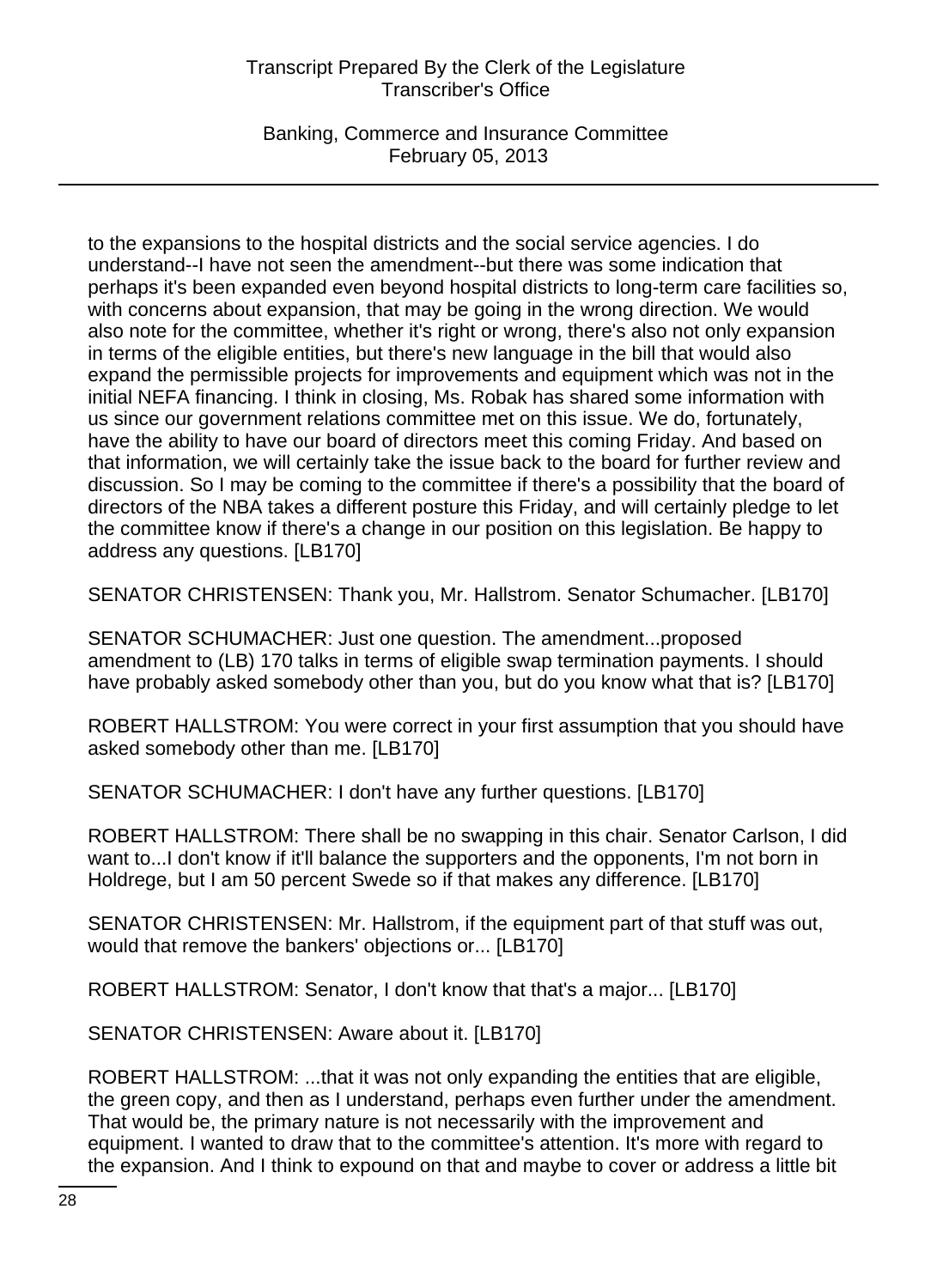Banking, Commerce and Insurance Committee February 05, 2013

of Senator Carlson's question, I think there are some impacts that can occur in the smaller communities. Obviously, the committee needs to balance the issue of whether or not having a statewide issuer is a good thing so that you have one issue instead of two. At the same time, if there is a requirement to have two issuers, I think one of the earlier witnesses said that these are not as commonly understood or appreciated in the rural areas, so there perhaps would be an issue, number one, where a direct loan would be made to that hospital project as opposed to a bond placement. Or, even if it was done in a bond placement where the local community had to be involved, it's probably more likely that the local bank will be involved in that direct placement as opposed to something that's a combination Lincoln/Holdrege project where it's going to source out of Lincoln and probably be involved with one of the larger issuers that's testified today. [LB170]

SENATOR CHRISTENSEN: To follow up with that a little bit, when they're issuing bonds couldn't the local banks or any of them participate in it? [LB170]

ROBERT HALLSTROM: Well, the local banks, depending upon how they are issued. I think one of the witnesses said something, that I didn't necessarily know would be the case, in Senator Carlson's example of the Lincoln hospital having a satellite in Holdrege and if they're doing projects in both places so that they qualify for this statewide issuer, my assumption would be most of that would be operated out of Lincoln. Now the earlier witness said that those bonds, in fact, would be marketed, because there is a portion of the project that's related to Holdrege, it would be marketed in the local community of Holdrege, which would be a positive thing because banks do get involved in buying those bond issuances that have an impact on their local community. [LB170]

SENATOR CHRISTENSEN: Thank you. Any other questions? Senator Carlson. [LB170]

SENATOR CARLSON: Thank you, Senator Christensen. And you did not attempt to answer what swap termination payment is, correct? [LB170]

ROBERT HALLSTROM: I would not even attempt that, Senator. [LB170]

SENATOR CARLSON: Okay. And just as a question, I'd be interested in what that does mean, so if somebody afterward can tell me, I'd appreciate that. [LB170]

SENATOR CHRISTENSEN: Senator Pirsch. [LB170]

SENATOR PIRSCH: And again, I apologize. I was presenting at another committee. But I just...maybe you can add to the conversation of this or at least I can impart it on the audience, and maybe I can have this answered later. But with respect to the existing language of who this...who can take advantage of me for bonding, it...obviously right now institutions of higher education which I would assume are--given the definition on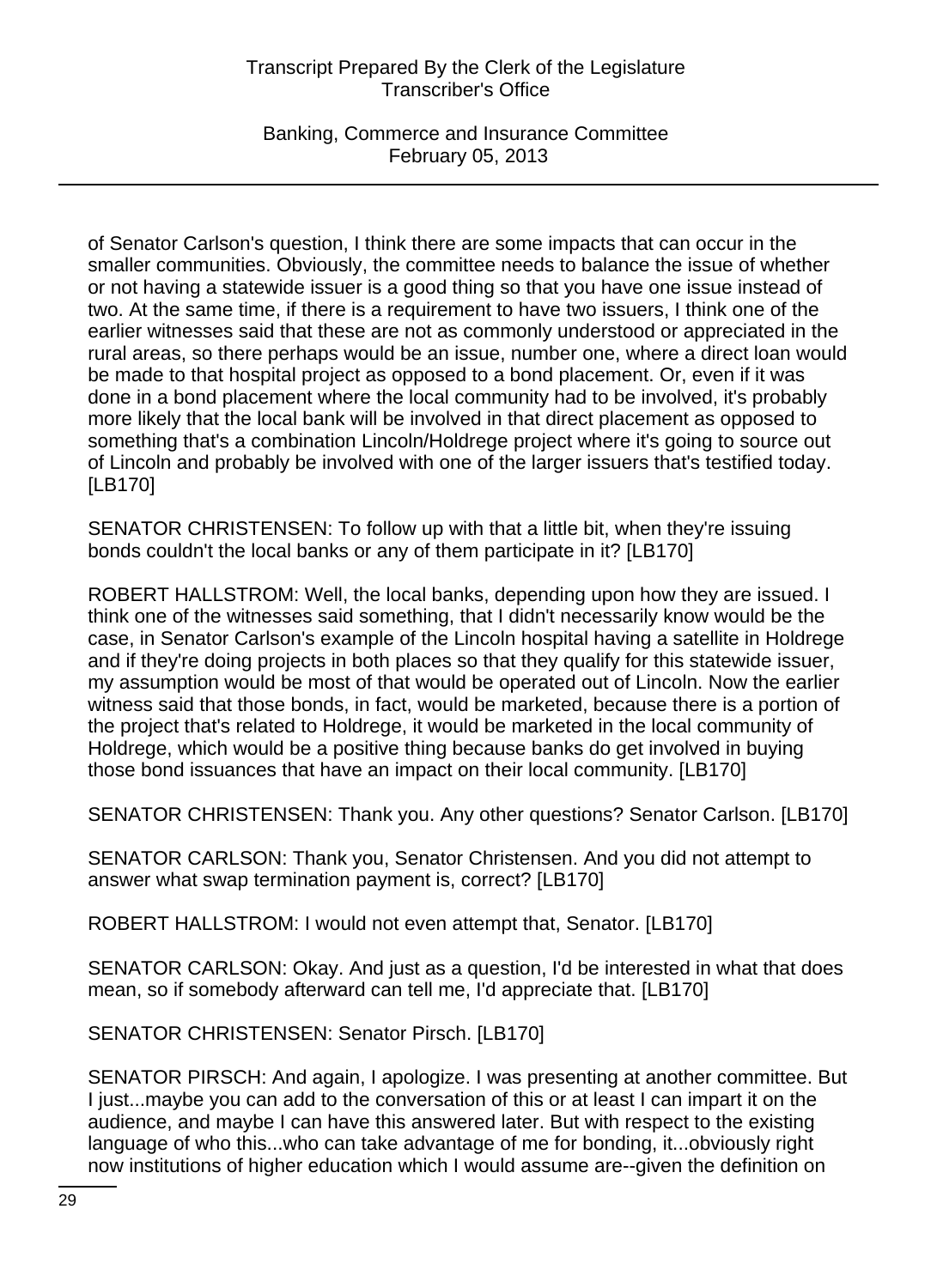Banking, Commerce and Insurance Committee February 05, 2013

page 8 of the bill which has been in effect--relatively few in number in the state--not too many--and the...with respect to the healthcare institution, as it's defined in the bill--and this is new language on page 7--insofar as they must be "licensed under the Health Care Facility Licensure Act," it seems like those would not be too numerous. I guess my question is, with respect to the other, the private social services bonding that may take place, have you had a chance to look at that section that deals with.. [LB170]

ROBERT HALLSTROM: I'm aware of it, Senator. I think with regard to the licensed healthcare facilities, the way the bill--and I may have misread it--the way the bill was explained to me by the supporters that it was talked about hospital districts. And now there's some suggestion that either I misread the bill or didn't understand that the green copy applied to long-term care facilities in addition to hospitals or perhaps there's an amendment that's going to do that. One way or the other, it's my understanding that both hospital districts and long-term care facilities would now be covered as eligible to take advantage of this type of financing. And I'm not sure how broad the social service agencies are. [LB170]

SENATOR PIRSCH: Well, and that was my question is I'm trying to get an understanding in terms of will the majority of projects...I would assume that just in terms of raw numbers, private social service institutions are more numerous, much more numerous. And I just wonder the implications that that would be in terms of the average deal that...bonding deal that NEFA engages in and... [LB170]

ROBERT HALLSTROM: Well, Senator, I think there would be more in number, whether or not the need is there, quite frankly. I think one of the witnesses--I jotted down--from Kutak Rock said, hopefully the social services agencies will find this beneficial. One would think that perhaps the social services agencies and hospital districts had affirmatively sought out this beneficial aspect, but I'm rather imagining that it came from NEFA in expanding its base and the interest therein. But there could be benefits to both segments. [LB170]

SENATOR PIRSCH: Yeah. So I'm just...I'm kind of sending up a signal to all that, you know, I'd be interested in finding out more information as to what types, you know, numbers, what types...I would assume there's a certain, you know, a large cost that would go into these type of bonding threshold costs such that not every type of, you know, that only certain social service institutions for certain projects would it be worthwhile. But I'd be interested in fleshing out just exactly, with respect to that category, what is likely to transpire under that. So... [LB170]

ROBERT HALLSTROM: I would imagine, Senator, the senators....the supporters of the bill would probably suggest that by having a statewide issuer they could perhaps lower those costs. But that's their business, obviously. [LB170]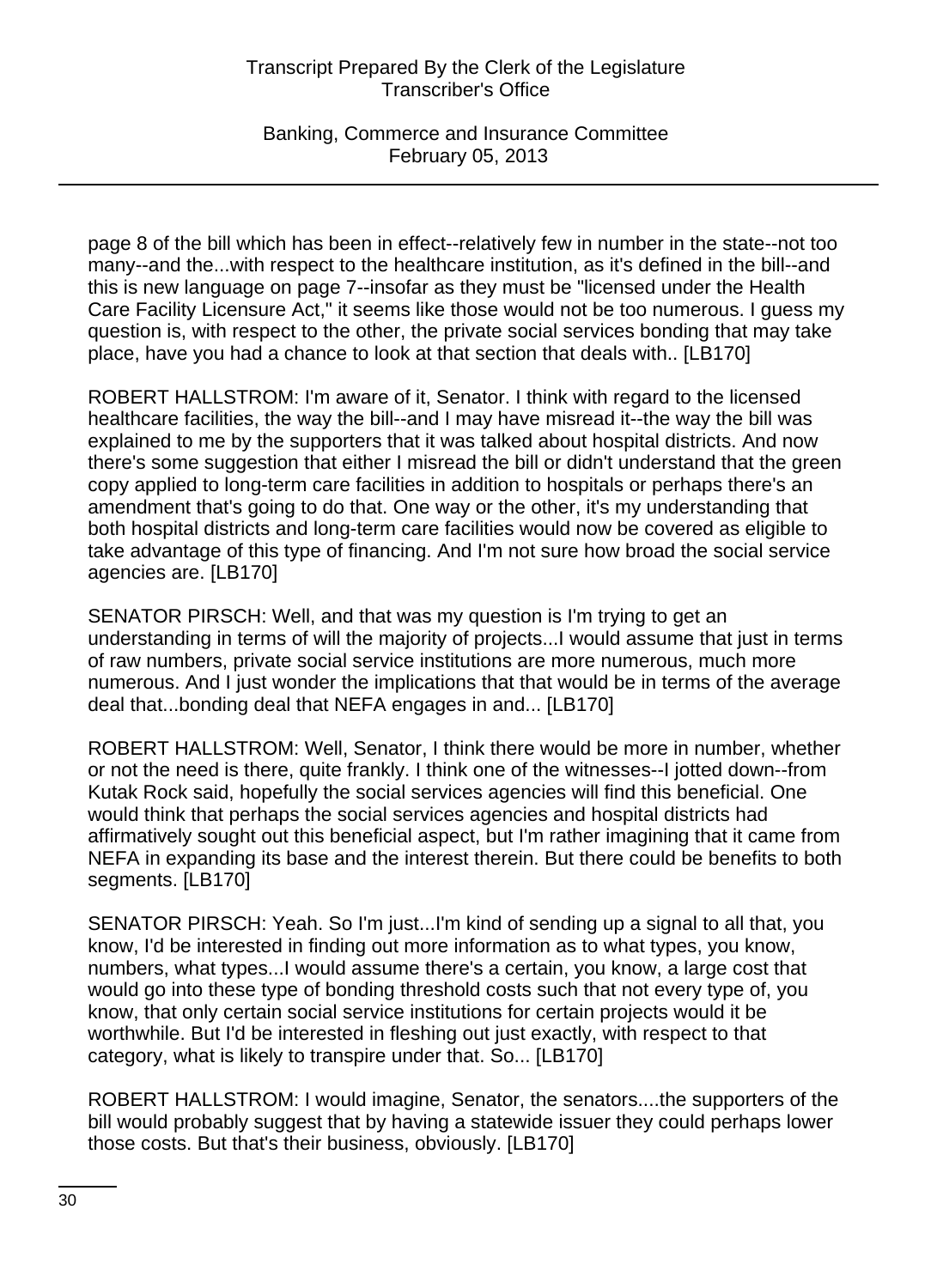SENATOR PIRSCH: Sure. Okay. Thank you. [LB170]

SENATOR CHRISTENSEN: Senator Crawford. [LB170]

SENATOR CRAWFORD: Thank you, Senator Christensen. Thank you. I was...you had mentioned you were testifying in opposition, and in general principle you're concerned about expansions like this. [LB170]

ROBERT HALLSTROM: Uh-huh. [LB170]

SENATOR CRAWFORD: So I wondered just for the record if you'd clarify the concern. Is it primarily a concern in terms of risk, primarily a concern in terms of competition, or you have concerns on both fronts? Like, what is...could you clarify for the record your primary expansion concerns? [LB170]

ROBERT HALLSTROM: Yeah. Senator, I think...yeah, not so much on the risk. I think Senator Schumacher has pointed out some potential issues there, but that's not what brings us to the table. And obviously, we're a little bit torn since we're on all three sides of the issue, as I suggested. But I think the primary motivator, from the initial comments that we got from our banks, is that in any number of arenas, whether it's a government-sponsored enterprise, whether it's a quasi-governmental agency, there's always the competitive factor of are those loans and are those healthcare providers...for example, one of the issues that I tried to clarify with our bankers when they said, we make loans to healthcare providers, is that--at least in the green copy--healthcare providers was specifically defined notwithstanding the term to apply to hospital districts, as I understood it. Now it may also apply to long-term care facilities, but it doesn't apply to individual healthcare providers that are in the medical community that banks might be making loans to. So we've clarified that so there's no misunderstanding with our bankers in that respect. [LB170]

SENATOR CRAWFORD: Thank you. [LB170]

SENATOR CHRISTENSEN: Senator Campbell. [LB170]

SENATOR CAMPBELL: Mr. Hallstrom, I'm going to make a comment more than a question, just so that I want people to realize some of the thoughts here. And that is, if I step back and sit as the chair of the Health and Human Services Committee, one of the major issues facing us in the future here and the human services--I'm not even going to deal with the health, I'm going to human services--and social service agencies, is that time and again we know that we're going to have to move to more community-based services. And in the rural nature of Nebraska, they are clamoring for some of those services. And it may be such a case that a bill like this may be able to help some of those agencies establish themselves in very needed parts of the state. So I just want to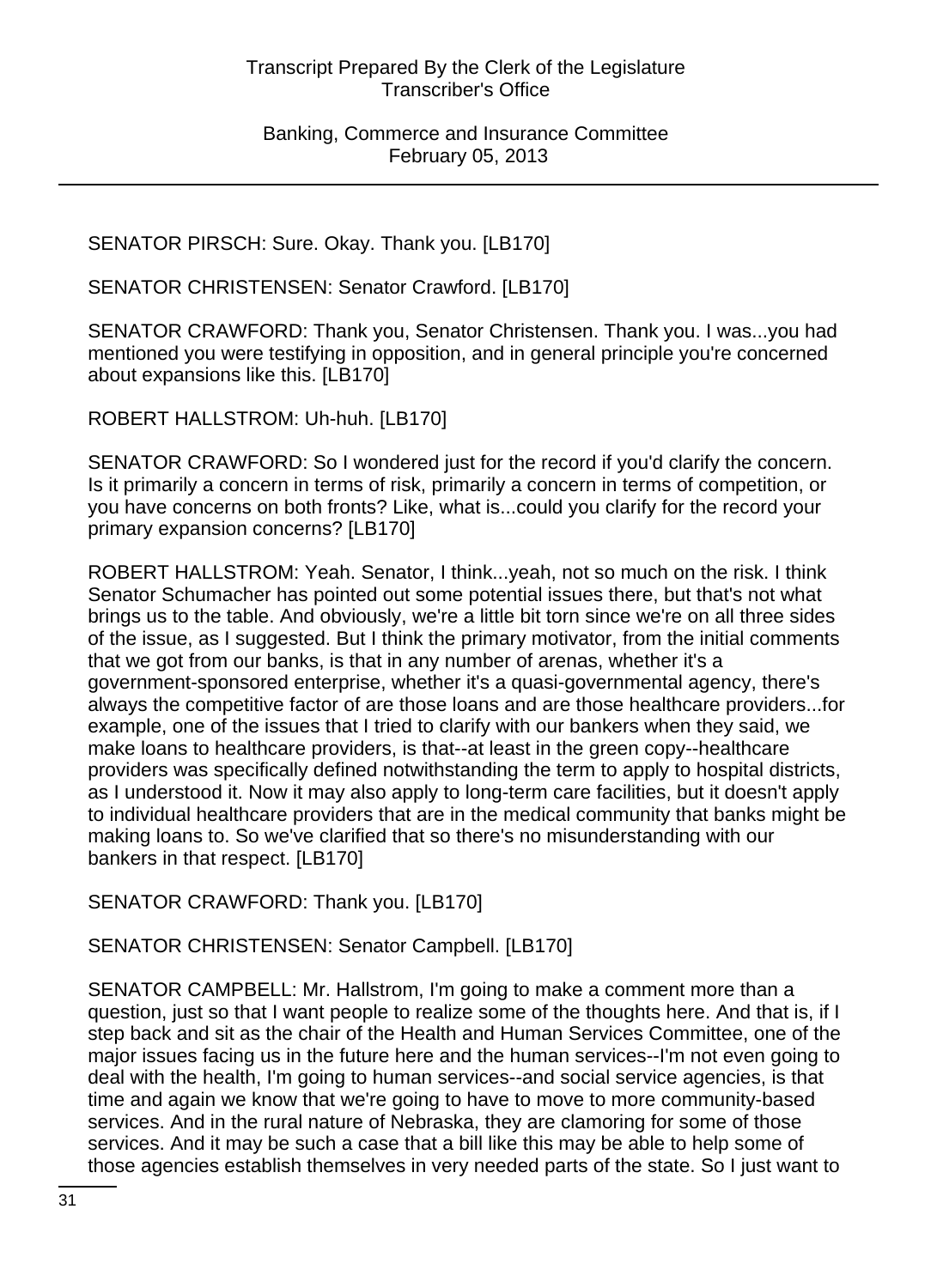Banking, Commerce and Insurance Committee February 05, 2013

keep in mind that having been in an agency that looked at funding--but because we didn't have the statutory authority--but we went through the whole process, we couldn't have been examined more thoroughly finance wise as to whether we could pay this back and all. I mean, we went through such a rigorous test of that. They were not any less tough on us than they would on a hospital or a business in terms of whether we could repay those bonds. So, boy, I don't know. The scrutiny was there, that's for sure. [LB170]

ROBERT HALLSTROM: Yes. And Senator, I believe that would definitely be the case with regard to the underwriting. I think Senator Schumacher's questions went to the issue of disclosures, and are there some potential exposures from disclosures or should we make an exemption for them which might go to a different issue in terms of liability for the issuer. [LB170]

SENATOR CAMPBELL: Right. [LB170]

ROBERT HALLSTROM: But I think those credit underwriting decisions would be made no differently. [LB170]

SENATOR CAMPBELL: Exactly. [LB170]

SENATOR CHRISTENSEN: Senator Schumacher. [LB170]

SENATOR SCHUMACHER: Thank you, Senator Christensen. Thank you for your testimony today, Mr. Hallstrom. When a bank would make a loan to one of these organizations that would be covered under this act, and how would that interest rate generally compare to what they'd have to pay under a bond issued through here? [LB170]

ROBERT HALLSTROM: I would assume generally the bond issuance is going to have favorable rates for the hospital district or whatever entity would be involved. They inevitably are going to have a competitive advantage in terms of the interest rate that can be provided. [LB170]

SENATOR SCHUMACHER: Any estimate on how many basis points? [LB170]

ROBERT HALLSTROM: I don't know what the basis-point differential would be. [LB170]

SENATOR SCHUMACHER: Thank you. [LB170]

SENATOR CHRISTENSEN: Are there any other questions? [LB170]

ROBERT HALLSTROM: Thank you. [LB170]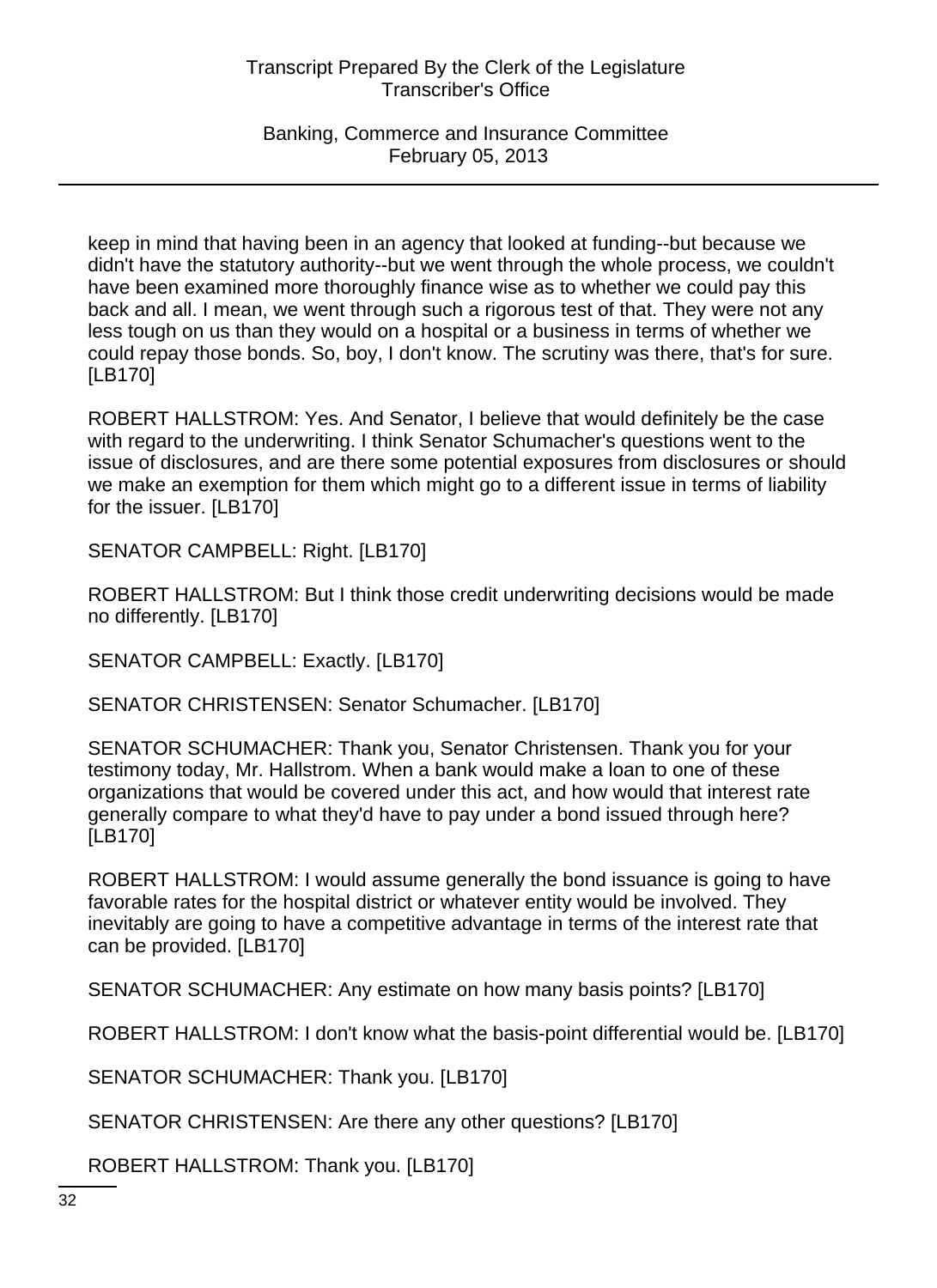SENATOR CHRISTENSEN: Thank you, Mr. Hallstrom. Anybody else in opposition? Anyone in the neutral? Senator Gloor. And he waives. That will close the hearing on LB170. Next we'll have LB616. Senator Schumacher. And I'll turn it back over to the Chairman. [LB170]

SENATOR GLOOR: Thanks. Good afternoon, Senator Schumacher. [LB616]

SENATOR SCHUMACHER: Thank you, Senator Gloor, members of the committee. My name is Paul Schumacher, S-c-h-u-m-a-c-h-e-r. I represent District 22 in the Legislature, and I'm here today to introduce LB616. Just to put everyone's mind in the right focus, think of this as the regulation of Western Union on steroids. This bill is being introduced on behalf of the Nebraska Department of Banking to modernize regulation of the industry which is engaged in the transmission of money. The proposed act is based upon model legislation drafted by the Money Transmission (sic--Transmitter) Regulators Association which is a group of state regulators. It would replace our current law that's called the Sale of Checks and Funds Transmission Act that is currently on the books. The bill clearly defines the products and services that are intended to be covered by it. It sets out licensing standards and continuing duties for licensee, and it proposes to transition the licensing process to a thing called the National Mortgage Licensing System and Registry. It divines a system that would regulate the conduct of the authorized delegates, which are basically the sites at which you purchase these money transmission vehicles, and it provides for administrative and criminal sanctions in the event somebody violates the act. There are some very competent people to explain what appear to be technical provisions of this act and which really aren't that difficult, I think, once they're adequately explained. So I would encourage you to ask them questions, but in case you want to, I'm available for questions now. [LB616]

SENATOR GLOOR: Thank you, Senator Schumacher. Are there any questions for Senator Schumacher at this point? Seeing none, are you going to close, Senator Schumacher, do you think? [LB616]

SENATOR SCHUMACHER: If it will be, it'll be really short. [LB616]

SENATOR GLOOR: Okay. Could I see a show of hands of those who would like to testify on this specific bill, please? I just see a couple of hands. Okay, thank you. We'll start with proponents. Director Munn. Please. [LB616]

JOHN MUNN: (Exhibit 1) Chairman Gloor, members of the Banking, Commerce and Insurance Committee, my name is John Munn, M-u-n-n. I'm director of the Nebraska Department of Banking and Finance. I am appearing today in support of LB616, which was introduced at the request of the department. And I'm going to paraphrase my testimony in order to respect your schedules, so when you see me turn a page that will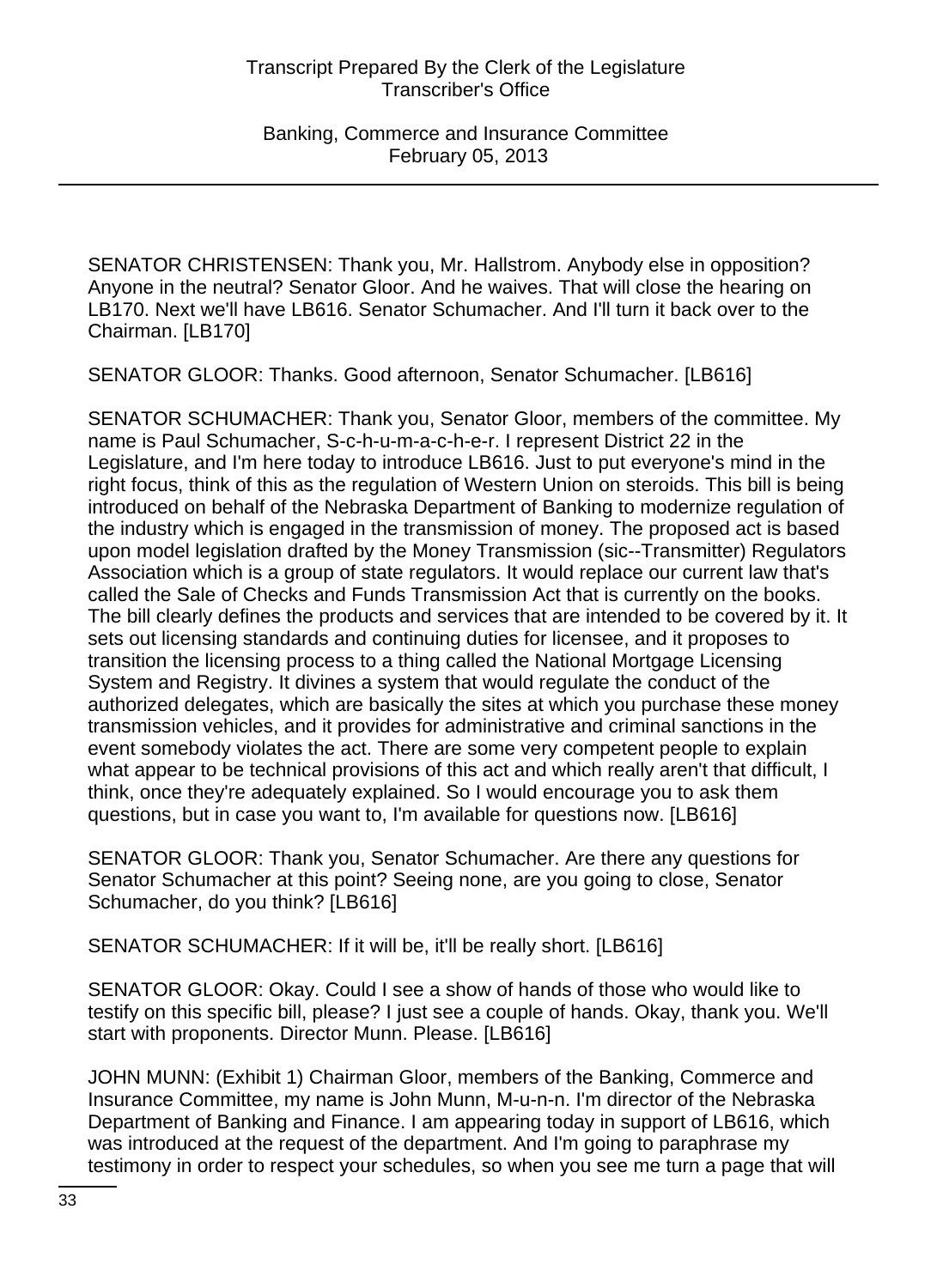Banking, Commerce and Insurance Committee February 05, 2013

be a cue that I'm moving on. LB616 proposes the adoption of the Nebraska Money Transmitters Act and the concurrent repeal of the Nebraska Sale of Checks and Funds Transmission Act. This legislation will enhance and modernize regulation of money transmitters in Nebraska. A money transmitter is an entity in the business of accepting funds from one person and paying those funds to another person. The medium of transmission may be a money order, a prepaid card, a wire transfer, or an internet-based money transfer. The companies we license share one common feature. They have control over the funds that are being transferred from one person to another. Nebraska has regulated this industry since the passage of the Sale of Checks Act in 1965. The act has been amended a number of times since that time, including 2001 revisions that renamed the act to clarify that it applies to electronic funds transmissions. The money transmission industry has changed radically since 1965. The number of our licensees has grown from fewer than 5 at the time of enactment to 61 today. These licensees offer services from approximately 2,200 Nebraska locations. The increase in licensed entities has been driven largely by technology. In 1965 most of the instruments that were issued were paper instruments such as money orders. Today there are licensees which only offer their services over the internet allowing customers to send money via their computers and mobile devices. The growth of this industry and the changes in technology warrant modernizing the statutes which govern it. During the 1990s, the Money Transmitter Regulators Association, a group of state regulators, prepared a model legislative outline for states to use in updating their laws regulating money transmitters. Over 30 states have updated their laws based upon principles in that outline. LB616 is modeled after recently adopted statutes in those states. LB616 will enhance the supervision of money transmitters in Nebraska in a number of ways, incorporating uniform definitions, updating the list of exemptions, and enhancing consumer protections against the insolvency of a money transmitter. It also outlines the documentation for initial and renewal license applications and clarifies the responsibilities of authorized delegates and the department's enforcement authority related to licensees, authorized delegates, and unlicensed persons. One of LB616's exemptions is gift cards redeemable by the issuer or an affiliate for goods and services such as restaurant gift cards. They do not constitute money transmission; therefore, no license is required. LB616 also clarifies the law regarding authorized delegates, the people who enter into a relationship with a licensed money transmitter to conduct money transmission business on behalf of that licensee. For example, many grocery stores offer a money transmission service through Western Union. Western Union is the licensee, the individual grocery store is the authorized delegate. LB616 provides that licensees and authorized delegates must enter into written contracts and outline the authorized delegates' responsibilities. Under current law if an authorized delegate were to embezzle customer funds, the department does not have the ability to take any enforcement action against that delegate. LB616 gives the department enforcement authority over authorized delegates which violate the law. LB616 would allow the department to use the Nationwide Mortgage Licensing System and Registry, the NMLSR, to process license applications. Nebraska joined the NMLSR in 2008, and we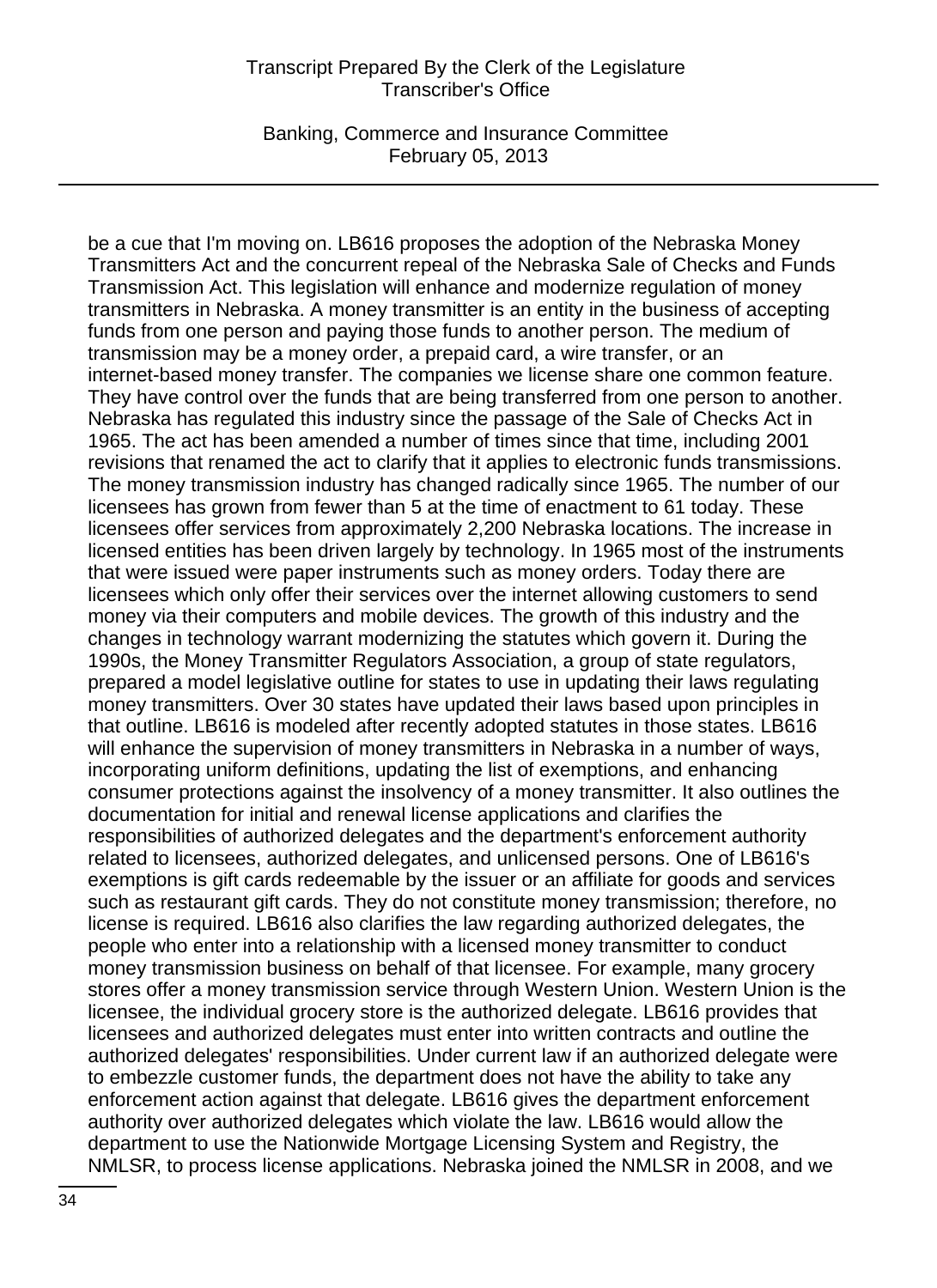Banking, Commerce and Insurance Committee February 05, 2013

currently use it to license mortgage bankers, mortgage loan originators, and installment loan companies. As it has done with these industries, using NMLSR to license money transmitters will bring efficiencies to the licensed companies and to the department. Before closing, I want to clarify that the amount of licensing fees, the minimum net worth requirement, and the surety bond amounts required will remain the same under LB616 as under current law. The licensees will pay an annual fee of \$100 to the NMLSR, however. I'd like to thank Senator Schumacher for introducing LB616, would welcome any questions you have. [LB616]

SENATOR GLOOR: Thank you, Director Munn. Are there any questions? Senator Pirsch. [LB616]

SENATOR PIRSCH: And I'm referencing the second page of your testimony at the bottom... [LB616]

JOHN MUNN: Uh-huh. [LB616]

SENATOR PIRSCH: ...with respect to licensees and authorized delegates, Western Union in, say, a grocery store. So under current law if the authorized delegate were to embezzle, the department doesn't have the ability and this would give the department authority to...over those authorized delegate groceries stores... [LB616]

JOHN MUNN: Exactly. [LB616]

SENATOR PIRSCH: ...in this hypothetical. With respect to the licensee, who in this hypothetical just so happens to be Western Union, is that something in which you've always had regulatory oversight? [LB616]

JOHN MUNN: Yes. And would have the ability to go against the bond of a licensee in that event. [LB616]

SENATOR PIRSCH: Okay. So this just adds another actor. [LB616]

JOHN MUNN: Exactly. [LB616]

SENATOR PIRSCH: Okay. Thank you. [LB616]

SENATOR GLOOR: Senator Crawford. [LB616]

SENATOR CRAWFORD: Thank you, Senator Gloor. You mentioned the licensing fees, minimum net worth, and surety bonds remain the same as under current law. Two questions. One, how does that compare to the model statute? Does the model statute speak to fees and net worth requirement and surety bonds? And the second question is,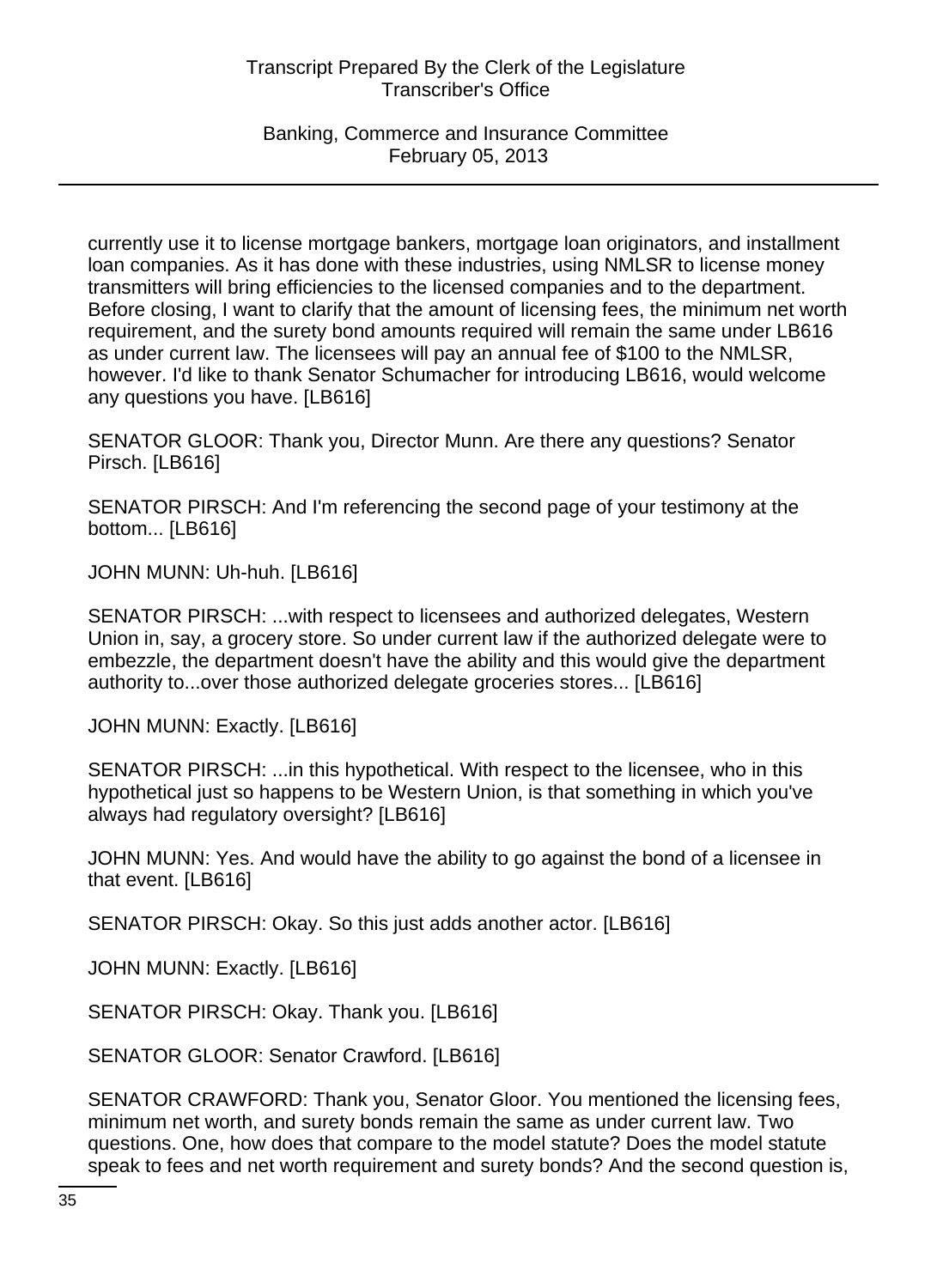Banking, Commerce and Insurance Committee February 05, 2013

if we make this more efficient and we're doing these things electronically, would that create the possibility to lower fees? [LB616]

JOHN MUNN: The fees generally vary on a state-to-state basis regardless whether they've adopted the uniform act. I was kind of intrigued. Where we currently...under our current statute, we charge \$1,000 for somebody to apply to be a money transmitter. Colorado charges \$7,500 and their annual renewal fee is \$7,500 where our annual renewal fee is \$250. [LB616]

SENATOR CRAWFORD: Interesting. [LB616]

JOHN MUNN: So the fees aren't tied to the model statute. [LB616]

SENATOR GLOOR: I've got a question for my education, I guess. We just went through Select File or had a bill that went through Select File today on remittance transfers. [LB616]

JOHN MUNN: On? [LB616]

SENATOR GLOOR: Remittance transfers. [LB616]

JOHN MUNN: Oh. Uh-huh. [LB616]

SENATOR GLOOR: And I think those are covered under the Electronic Funds Transfer Act or something along those lines. [LB616]

JOHN MUNN: Uh-huh. [LB616]

SENATOR GLOOR: In what way are those different than what we're talking about here? [LB616]

JOHN MUNN: I really can't comment to that. My basic understanding is the remittance transfer is more done an institutional basis... [LB616]

SENATOR GLOOR: Okay. [LB616]

JOHN MUNN: ...you know, rather than on a consumer basis. [LB616]

SENATOR GLOOR: Okay. That would actually seemed to answer that question pretty nicely for me though. Other questions? Thank you. [LB616]

JOHN MUNN: Thank you. [LB616]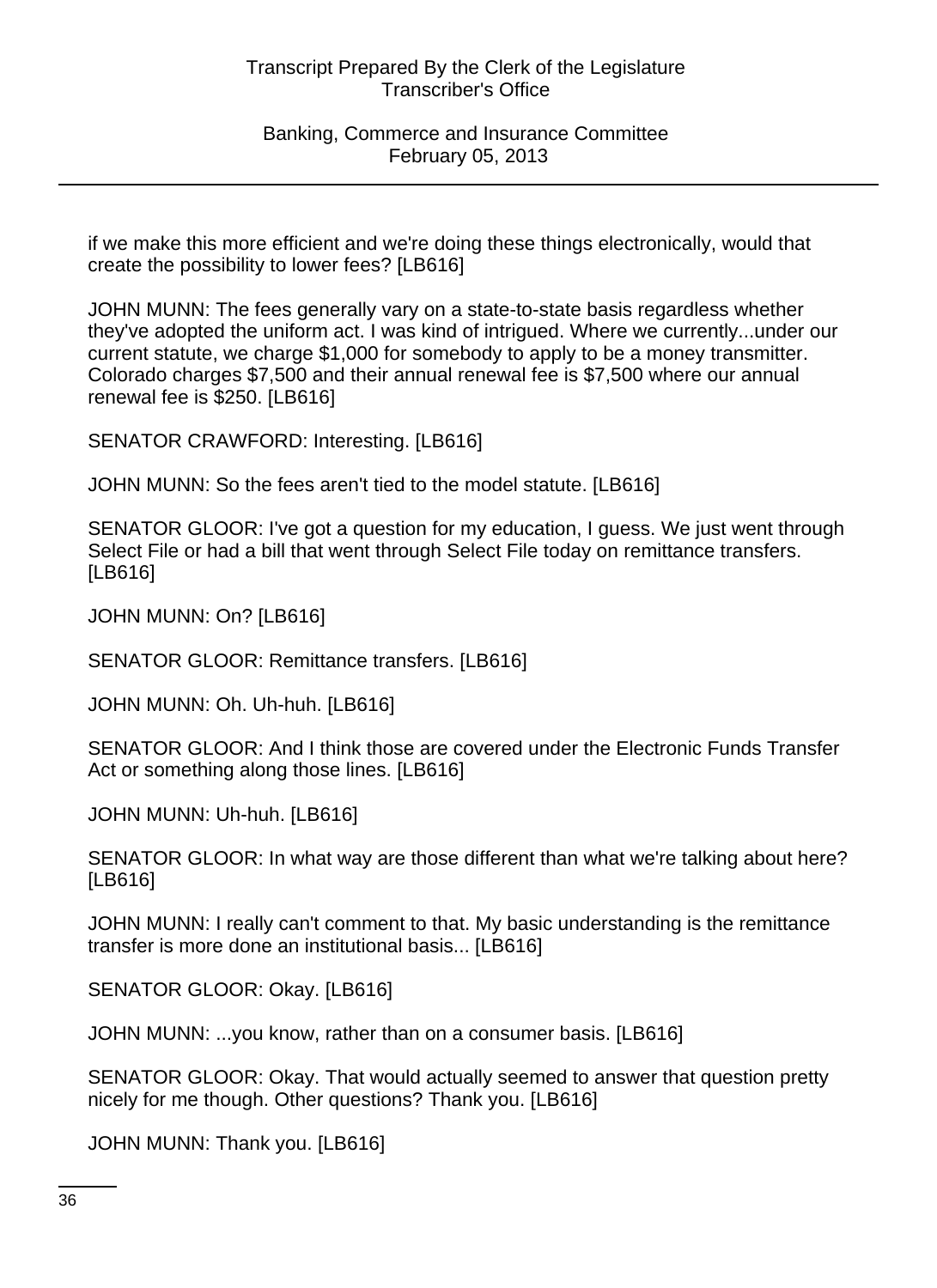# SENATOR GLOOR: Next proponent. Good afternoon. [LB616]

EZRA LEVINE: (Exhibit 2) Good afternoon, Mr. Chairman, members of the committee. My name is Ezra Levine, E-z-r-a. I decided I had to spell my first name. Levine, L-e-v-i-n-e. I come from Washington, D.C., I'm with the law firm of Morrison and Foerster. When I testified in Idaho, the commissioner said to me, whatever you do when you're out here, make sure when you say you're from Washington you say you're not from the federal government. So I am not from the federal government. I am the counsel to The Money Services Round Table. The Money Services Round Table is the organization which represents the large, nonbank, money transmitters. The names are in my prepared testimony which I will not read; it's way too boring. But it is American Express, Western Union, MoneyGram, RIA, Sigue, and the Integrated Payment division of First Data Corporation. All of those companies issue, in one form or another, either money orders, travelers checks, nonbank-stored value, in the case of American Express, or money transmission. Now the director, I think, did a great job because I think his testimony really gave you, at least in my view, sort of a very fair soup to nuts sort of outline of this statute. I wouldn't disagree with anything, and since he regulates my clients I have to be nice to him down the road. But, in fact, this is model legislation developed by the states. It has worked very, very well in those states that have adopted it. And I think the first state that adopted it, as I said, Idaho--Idaho and Tennessee back in about 1990, 1991--and yes, Nebraska...Senator Crawford, Nebraska is a business-friendly state. The user fees, the amount of the bond are relatively on the low side. Some states, my clients would say, are a ripoff. But some states are very, very high; these are low. There is no model number in the model. It's for each state to decide based on the unique economic circumstances of that state and the way its regulatory authority is funded. Years ago--I was telling the director at lunch today that--years ago I testified in a state and one senator or assemblyman in the state--you know, normally there are two bodies--and said to me, well, Mr. Levine, why, why, oh, why do we need a statute like this? And so I took my legal pad and I wrote "money order" and held it up and I said, would you buy this? And they said...oh, they laughed. And I said, but that's all a money order or in the case of a money transmission really is. You get a receipt, you get a piece of paper. And in the case of the Internet, you get something you can print out. And it's all based on trust just like putting your money in a bank. And so the idea is that you need regulators using reasonable regulation to make sure that these entities are, in fact, who they say they are. We all know about Western Union, they're huge on the radar screen so everybody knows. It's like Hershey bar or IBM or Frigidaire. You know, it's a commonly known Xerox, commonly known name. But there are lots of others, whether they're big companies or small companies, that consumers don't necessarily know. And so this is one way of ensuring to the max or assuring to the maximum extent practicable that, in fact, there are adequate assets at the company at all times equal to the amount of outstanding obligations on a dollar-for-dollar basis. It's a very good thing. And there's a statutory trust involved in the case of potential bankruptcy. It's a good bill. Again, as I say, it's worked out very, very well. I don't know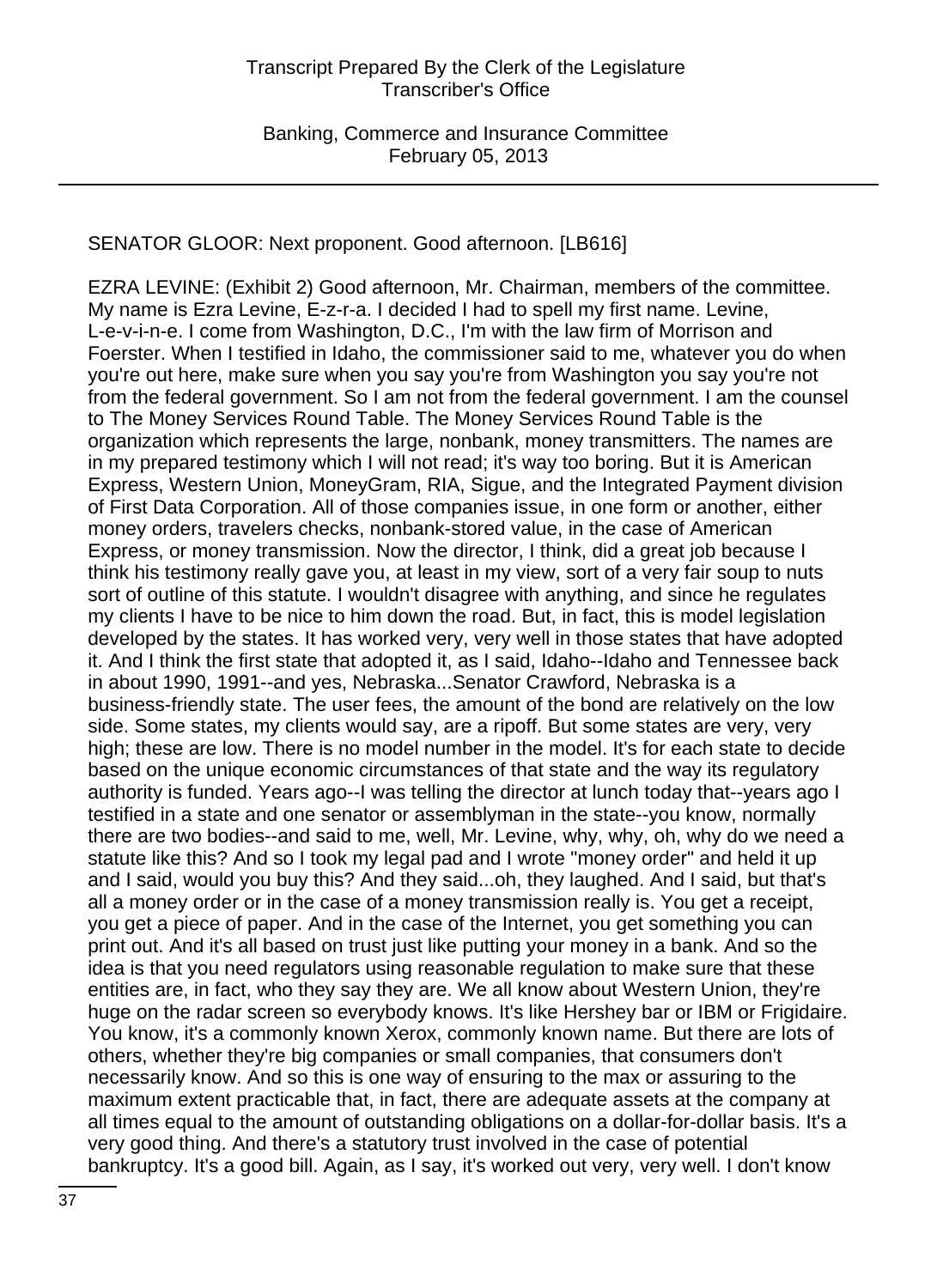Banking, Commerce and Insurance Committee February 05, 2013

any state in the United States that has adopted this--there are almost 30 now--where it's been a problem...where there have been any problems. It's kind of a living document in the sense that from time to time, they're updated. I'll comment on NMLS only because it is the biggest, new...it's sort of the idea of the moment, flavor of the month I think is the expression. And it's very, very good. Right now as many people who...there's an influx of foreign companies from the UK and Canada who want to get licensed, too. It's a great market. One, because of immigrants. One, because of the fact that banks are pulling back from doing certain types of transactions. So it's a great market for various kinds of nonbanks. But they look at the United States. And I've spoken in Europe on this and people kind of...you know, their eyes roll, the idea that states still regulate this business. Because if you're a new company and you want to do business in every state, you're talking about 48 state applications. There are two states that have no law, Montana and South Carolina--I'll say nothing, no comment--and then you have the D.C., Puerto Rico, and the U.S. Virgin Islands. So you really have 51 jurisdictions currently where you have to get licensed. One of the great stupidities, if you will, of the current system which, you know, the director addressed, and it really makes sense, is that under NMLS, for example, now there are about 20 states that require fingerprints. Under current laws in most states, the only way you submit fingerprints if you're officers and directors, is on paper. But in multiple states...New York requires four copies. Maryland, where I used to live, requires two copies. And it must be on their piece of paper. The chairman is smiling. But yes, Mr. Chairman, New York has a blue one, an orange one, and a yellow one, and you must use their copies. It's idiot time. So the way to get around this, the way you make this efficient so that it's better for the regulators, but certainly better for the regulated entities, and eases new entries--because that's what you want, you want competition so that rates go down--and the way to do that is NMLS. You file one set of fingerprints, it's electronically distributed to every state in which you want to become licensed. So same thing with your financials, same thing with your background reports. But maybe I ought to be quiet and listen to what you might want to ask me because there are things, you know, that you might find pertinent that I'm not going to cover. [LB616]

SENATOR GLOOR: Thank you, Mr. Levine. [LB616]

EZRA LEVINE: You're welcome. [LB616]

SENATOR GLOOR: Are there questions? Senator Pirsch. [LB616]

SENATOR PIRSCH: And I appreciate that you...I think your testimony was there a few large players or that's just who is represented in your association? [LB616]

EZRA LEVINE: Well, you know, the...in the association, it's the large players, Senator. And what I have found that's unfortunate over the years because of the large players that foot the bill--and I guess I'm expensive--but they always say to me, you know, Ezra,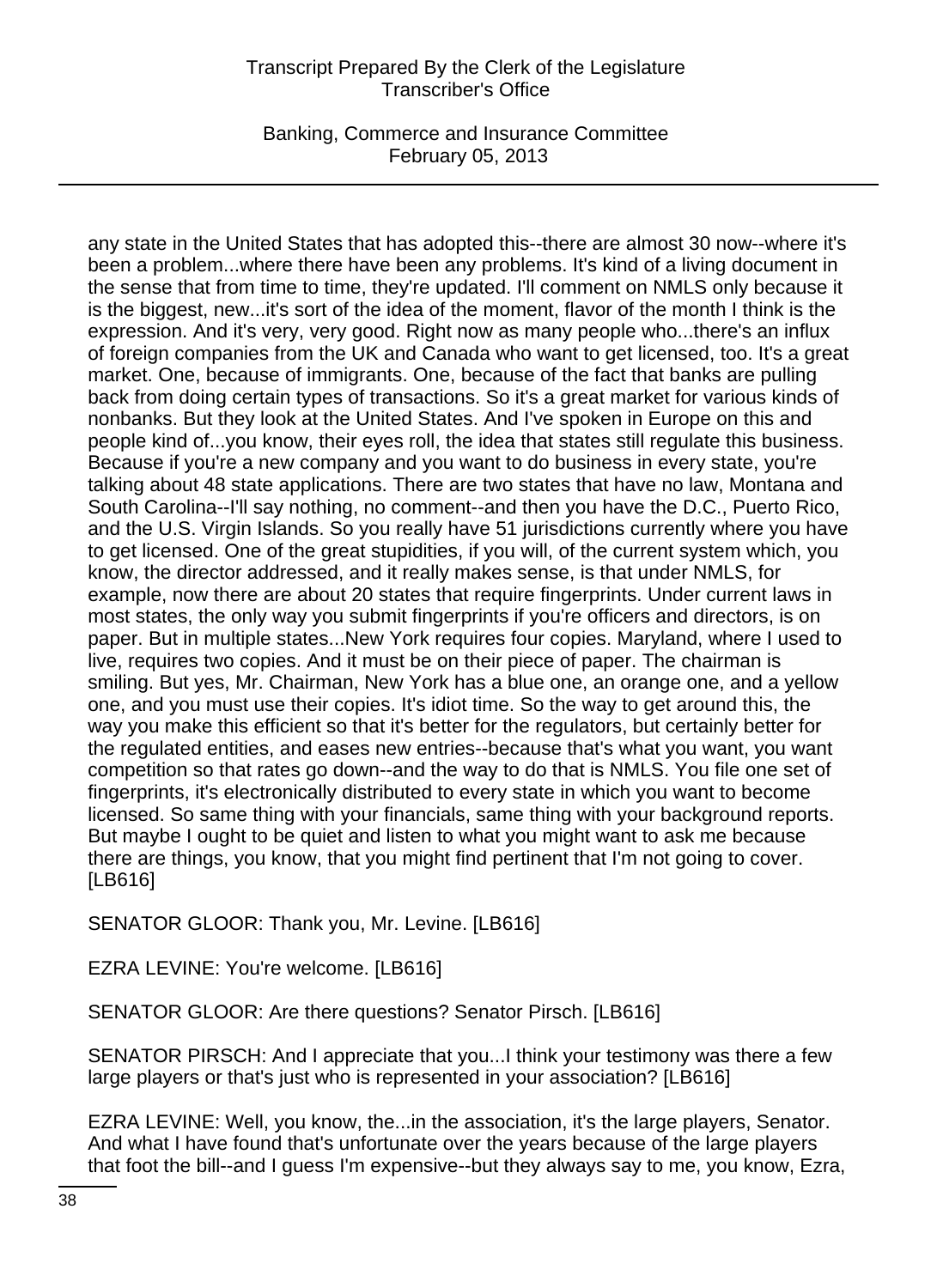Banking, Commerce and Insurance Committee February 05, 2013

we really need to get all the small players in the group. And the problem is the small players are largely--although they may be terribly honest, and I really mean that, and they're often sector players, they just do the Philippines or something or Mexico--are often relatively small and they just don't want to spend the money. And their theory is, well, the big companies have so much at risk, in this case, they're going to pay Levine to go out there and go to Nebraska. And so, yes, I represent the large companies. [LB616]

SENATOR PIRSCH: Is it particularly a very capital-intensive type of industry to enter? [LB616]

EZRA LEVINE: No, it is not. It is not that capital intensive and if you look at trends that if you go back to the--I want to say '80s, '70s, '80s, '90s--if you look at trends, there was MoneyGram--which was then owned by American Express--MoneyGram, Western Union, a couple of smaller ones, and that was it. And as a result, there was very little competition and, you know, you had to go to one of those four or five. Now, in most states--and I think in the director's testimony there is a number...was the number of licensees--you see a geometric increase in the number of licensees nationwide, not just in Nebraska. And that's because there are really no effective barriers to entry if you get licensed. Licensing isn't that hard. And if you get licensed...you know, I always tell new clients when they come in the door, it's like getting a franchise. And so to answer your question, no, there aren't any real capital requirements other than, in most state statutes like this one assuming you pass it, there is a, you know, there's a net worth requirement. But here it's relatively low. [LB616]

SENATOR GLOOR: With the geometric increase in licensees, has there been a geometric increase in problems, complaints? [LB616]

EZRA LEVINE: No. Almost none, as a matter of fact. California, which you might think--which I happen to know the numbers--California, which you might assume is--because California is a hotbed of people suing and people complaining about many, many things--and I was with people, senior people, the new commissioner of California DFI and on their hot line and on their Internet complaint, they had almost none. And California probably has more licensees, because of their ethnic diversity and immigration patterns, than any other state. There have been almost no failures that I'm aware of, certainly in the last 10 or 15 years. Nobody has lost money and there were almost no complaints. So it really...it works pretty well. Part of it is the competition. Part of it is you have to deliver because in this world word of mouth and the iPad, iPhone, and everything else, people will quickly hear. And what happens is, many of the people who use these services are lower-income people. And they use these services by going on their iPad and iPhone and checking three or four or five vendors every day. If they can get a tenth of a cent better on the foreign exchange spread or slightly less fee, they're going to go if it's an honest broker, if it's somebody who's going to deliver the money. If they hear there's a problem, they won't go even if it's cheaper. They work too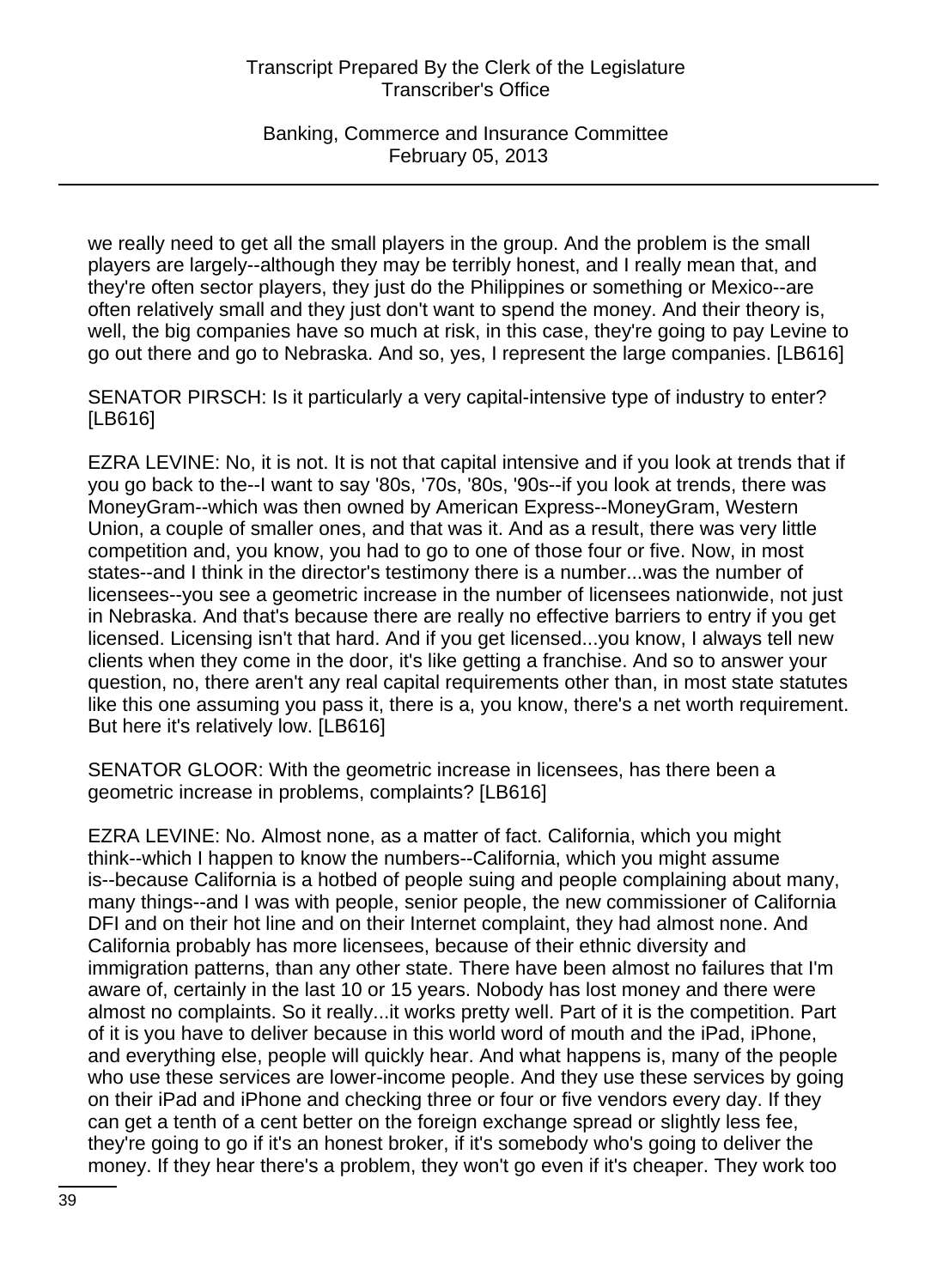hard for this. So in some ways, it's self-policing, but in other ways, yes, you need to have the oversight of a good regulator. [LB616]

SENATOR GLOOR: Thank you. [LB616]

EZRA LEVINE: Thank you. [LB616]

SENATOR GLOOR: Other questions? Senator Carlson. [LB616]

SENATOR CARLSON: Thank you, Senator Gloor. I may ask something that could have been covered. I was out in the hall talking to previous testifiers on the other bill. But thank you for coming the long distance to Nebraska, and hopefully you're here long enough to understand and realize there is no place like Nebraska. But in your testimony, you indicate that 45 states have adopted legislation, and then you list 13 plus Washington, D.C., has similar legislation. And I don't know how much Mr. Marienau had to do with this; he always does really good work. But have you actually read the bill? [LB616]

EZRA LEVINE: Yes. [LB616]

SENATOR CARLSON: Okay. And is...what does similar mean? [LB616]

EZRA LEVINE: Similar means it's almost identical. [LB616]

SENATOR CARLSON: Okay. So it is practically word for word of these 13 states that have adopted it. [LB616]

EZRA LEVINE: Yes. Yes. It is the model, and I've testified in every single one of those states plus more, including ones that weren't the model and...like California, for example. And so I know what they say generally, and this one is true to the model. It's a good bill. [LB616]

SENATOR CARLSON: Okay. Thank you. [LB616]

EZRA LEVINE: Thank you. [LB616]

SENATOR GLOOR: Other questions? Thank you very much... [LB616]

EZRA LEVINE: Thank you. [LB616]

SENATOR GLOOR: ...you can carry a message back. We, in fact, are glad to have people from the federal government in Washington come to visit us. [LB616]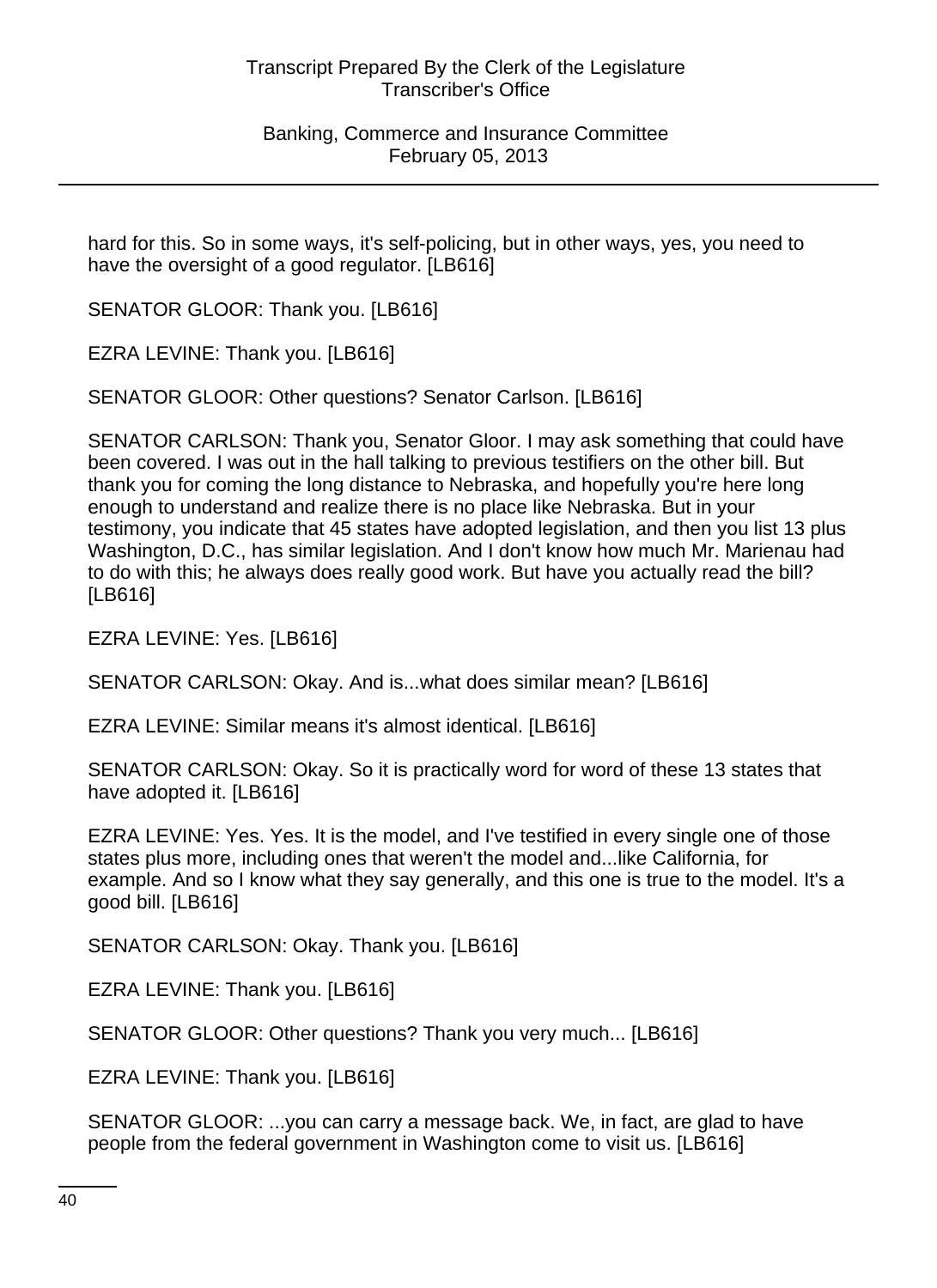## EZRA LEVINE: All right. [LB616]

SENATOR GLOOR: We just prefer they be from the Department of Agriculture, as usual. [LB616]

EZRA LEVINE: Thank you, Mr. Chair. [LB616]

SENATOR GLOOR: Thank you very much. [LB616]

EZRA LEVINE: Thank you. [LB616]

SENATOR GLOOR: Other testifiers as proponents? Opponents? In a neutral capacity? Seeing none, Senator Schumacher. Senator Schumacher waves at us, and thus will close the hearing on LB616. We'll now move to LB38. We'd welcome Senator Wightman. Senator Wightman, glad to have you here. [LB616]

SENATOR WIGHTMAN: Thank you. [LB38]

SENATOR GLOOR: Whenever you're ready, Senator Wightman. [LB38]

SENATOR WIGHTMAN: Okay. Good afternoon, Senator Gloor and members of the Banking, Commerce & Insurance Committee. For the record my name is John Wightman, spelled W-i-g-h-t-m-a-n, and I represent District 36. This committee has jurisdiction over laws governing trusts. The Uniform Law Commissioners Uniform Trust Code was heard by this committee. Now LB38 is intended to conform this uniform act to Nebraska's Probate Code. In order to help understand what LB38 does, some basics of trust law are required and you may already know a lot of this. You all probably know that when a person transfers property to another person in trust, for beneficiaries or a legally acknowledged beneficial purpose, a trust is created. The recipient of the property is called a trustee who has the fiduciary duty to manage the trust and the assets of the trust. Trusts, by their design, can be very flexible to deal with changes in circumstances in the future. LB38 amends the law concerning a feature of a trust law that you may not have heard of before called a power of appointment. I'm sure some of you have heard that. A power of appointment can be granted by the person who created the trust to a holder who may be the creator of the trust or another individual. The holder of a power of appointment can be granted complete or partial control over the ultimate disposition of assets of a trust and who the beneficiaries will be. LB38 makes changes to the current law on powers of the holder of a power of appointment. By its nature this is either the creator of the trust him or herself or someone who the creator of the trust has great confidence in their actions. The purpose of LB38 is to amend the Uniform Trust Code to: one, allow any holder of a power of appointment to represent and bind persons subject to that power as it relates to the trust; and two, state that during the period that the rights of a beneficiary may be terminated by a power of appointment or other power,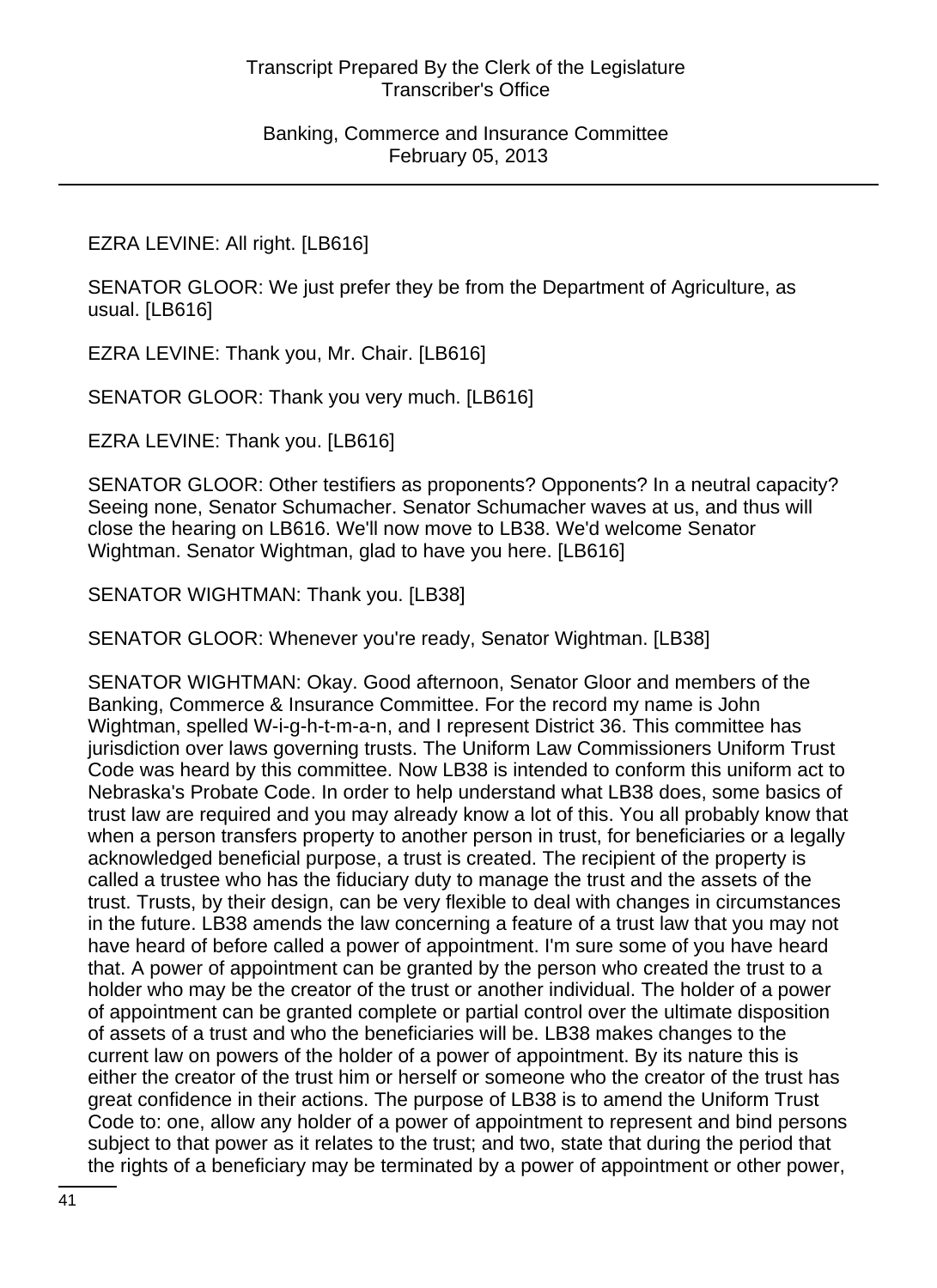Banking, Commerce and Insurance Committee February 05, 2013

the duties of the trustee are owed exclusive to the power holder to the extent of the property in the trust and subject to the power. The changes made by this bill are intended to provide uniformity and consistency between the Nebraska Probate Code and the Nebraska Uniform Trust Code. The Probate Code, section 30-3823 has been changed to eliminate conflict of interest language. The same change should be made to the Trust Code so that the holder of a power of appointment, who may be the creator of the trust or a person the creator of the trust trusts, can do what the creator of the trust would want done with the assets of the trust. I would ask you to advance LB38. I will be followed by a representative of the Nebraska State Bar Association who can provide examples better than I of what this change will do to simplify the administration of trusts and further the interests of the person who created the trust. I think most important is that it be the language changed so it would reflect that of the Probate Code at the present time. Any questions? I would try to answer them, but you'll probably have better luck...while we do a lot of trust business in our office or a fairly substantial amount, probably not nearly to the extent that many people that you would hear from later would be doing. So... [LB38]

SENATOR GLOOR: Thank you, Senator Wightman. Are there any questions for Senator Wightman? Senator Carlson. [LB38]

SENATOR CARLSON: Thank you, Senator Gloor. I didn't want you to get away without a question. [LB38]

SENATOR WIGHTMAN: Good thought. [LB38]

SENATOR CARLSON: And I used to know this, but I've forgotten. What's the maximum length that an irrevocable trust can be in power? [LB38]

SENATOR WIGHTMAN: Well, under the...21. Normally, 21 years plus a life in being is what you would hear from a trustee or from Probate Code. [LB38]

SENATOR CARLSON: Twenty-one years plus what did you say? [LB38]

SENATOR WIGHTMAN: A life in being... [LB38]

SENATOR CARLSON: Yes, okay. [LB38]

SENATOR WIGHTMAN: ...which could be a long period of time. [LB38]

SENATOR CARLSON: Yes. It's not a great-grandchild that's not been born yet. [LB38]

SENATOR WIGHTMAN: Well, it could be 21 years after the last one was born. It might end up being a longer period than that, I suppose. But not 21 years beyond the life of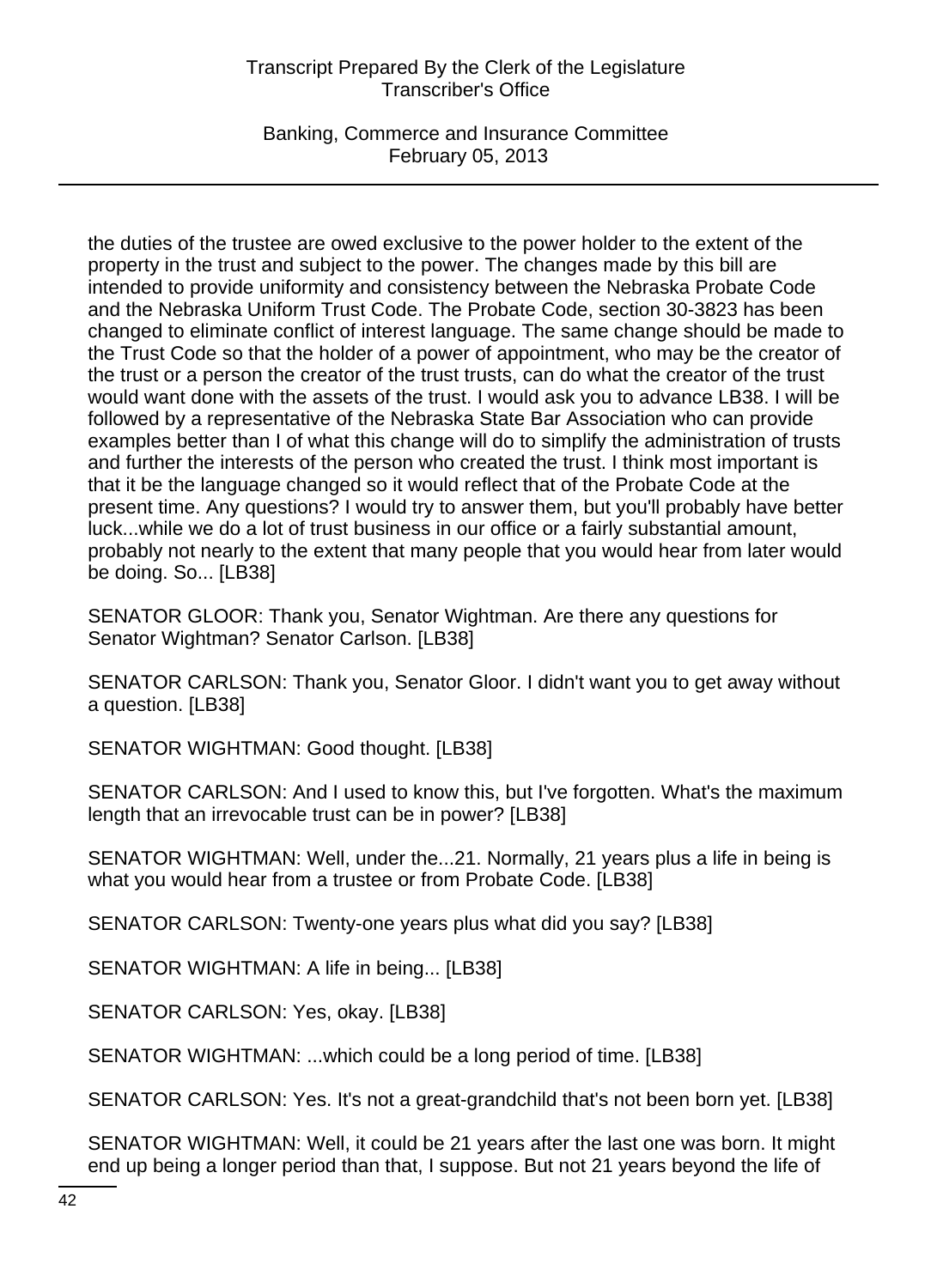that child. [LB38]

SENATOR CARLSON: But life in being is someone who is alive? [LB38]

SENATOR WIGHTMAN: Alive at the time. [LB38]

SENATOR CARLSON: So as long as might be, it's not nearly as long as a perpetual, permanent easement, is it? [LB38]

SENATOR WIGHTMAN: Well, that would be correct. [LB38]

SENATOR CARLSON: Okay. All right, thank you. [LB38]

SENATOR GLOOR: Other questions? Seeing none, thank you, Senator Wightman. Will you stay to close? [LB38]

SENATOR WIGHTMAN: I'll listen for a little while. I don't know that I will, but... [LB38]

SENATOR GLOOR: All right. We'll wait and see then. Thank you. Can I see a show of hands of who else would like to...we have two hands. Good, thank you. We'll start with proponents. [LB38]

KATIE ZULKOSKI: (Exhibit 1) Good afternoon, Chairman Gloor, members of the Banking Committee. Katie Zulkoski, Z-u-l-k-o-s-k-i. I think Senator Wightman's testimony used to say there was a legal expert following him and then he changed to a representative of the Nebraska State Bar Association, which is probably a more accurate statement. And we do want to thank Senator Wightman and Roger for working with us. This is the second year...those of you who have been on this committee, you will recognize this bill. This is the second year we have introduced this bill, and we think there has been a deletion of about six words. And we think that while it does not necessarily change the intent of the bill, it does make clearer what we are doing. And in order to make clear what we're doing, I want to do two things. I've handed out a memo from Doug Deitchler who is the attorney that you heard from last year and an attorney that has been pushing this legislation for quite some time within the Bar Association. So there's a written explanation there of what we're doing and what Doug Deitchler's intentions are. He is a trust officer here in Lincoln and has been working in the area for quite some time. I do want to take you through...the bill is approximately one page, and if we can just walk through what it's doing specifically, I think it will be...while these are very clear and understandable words on their own, when they get jumbled together you can tend to glaze your eyes over. So the bill does two specific things. In the first section it says that a "holder of a power of appointment," so someone that within the trust has the power to appoint, literally, where those things in the trust are going. "Or other power," so those...that phrase right there, "or other power," does expand what (section)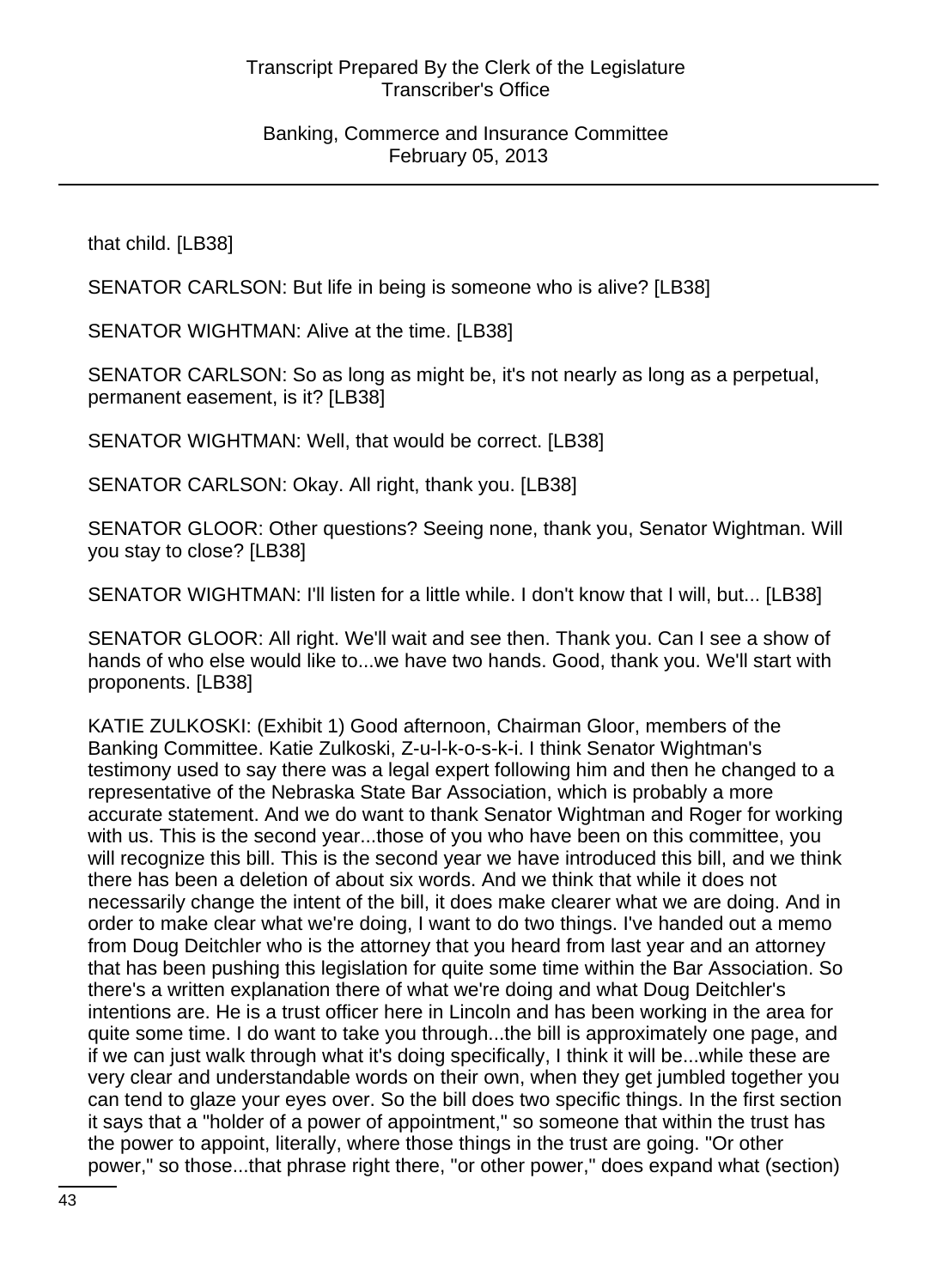Banking, Commerce and Insurance Committee February 05, 2013

30-3823 originally does. It adds power of appointment or other power. That can be the power to amend, the power to revoke something. Any holder of a power can represent and bind persons whose interests are subject to that power. And so to understand that, I want to point you to...I brought an actual statute book which I've never done before. But in section 30-3822--it's not included in this bill, but it's the section right above what we're amending in section 1--that is what sets forth what representation actually is. So section 1 of the bill says who can represent someone. Section 30-3822 is what representation actually is, and that says that a person can represent and bind another person. So, in effect, if you're giving notice to me, if I'm holding the power of appointment, that notice is representative and binding on the person subject to my power. The other thing I can do is give consent to something, and that would be representative and binding on another person that was subject to my power. So that's what representation is and that's what we're doing in section 1. It does strike language that says "To the extent there is no conflict of interest," and conflict of interest is something we generally take very seriously. And so I do want to point that out. In this case, the Bar Association thinks and Doug Deitchler, I think, points to this in his memo, that in this case, this is the terms of a trust that someone...when you're the...you create a trust and you create those terms of the trust, you choose who has the power of appointment and that is generally something you have really thought through. In a lot of cases, the person holding a power of appointment is a spouse. Your wife or your husband has the power of appointment over those assets. And generally, they do have a conflict of interest because a power of appointment in some cases would say you get all of these assets unless you appoint them to someone else, which in itself is a conflict of interest. And so what this section does, this is a mandatory rule. And so where it says...in current law it says if there is a conflict of interest, you can't represent that person. Now it would say you can, but you could draft around that. If I'm concerned about that, if I'm concerned that if I give my brother the power of appointment and I'm concerned, though, that he may start representing my nieces and nephews in a way that would really be conflicting to what I would want, then I can say in this instance, Taylor cannot--Taylor, my brother--cannot represent and bind those persons. I can draft around that. But the way the current law is would not allow for drafting around that. That's section 1 and that is a not-brief description of a very brief section of statute. Section 2 is longer in paper, but is a shorter explanation. Subsections (a) and (b), as you can see, are current law. Subsection (a) says "While a trust is revocable," so while you can still change the trust, the rights of the beneficiary and the duties "are subject to the control of, and the duties of the trustee are owed...to, the settlor." That's current law. What happens in (b) is when the trust is irrevocable. You can't change the trust. It's set, it's there, it's set how it's going to be. During that period if there is a power of withdrawal, the holder of that power has the rights of the settlor of the trust "under this section." So only the rights under (section) 30-3855. And then we added the language "and the duties of the trustee are owed exclusively to the holder of the power." In that section, that language was added just to mirror (a). So (a) and (b) more mirror each other in those instances. Then we go on to section (c) which is all new language, and this is the intent of where we're going with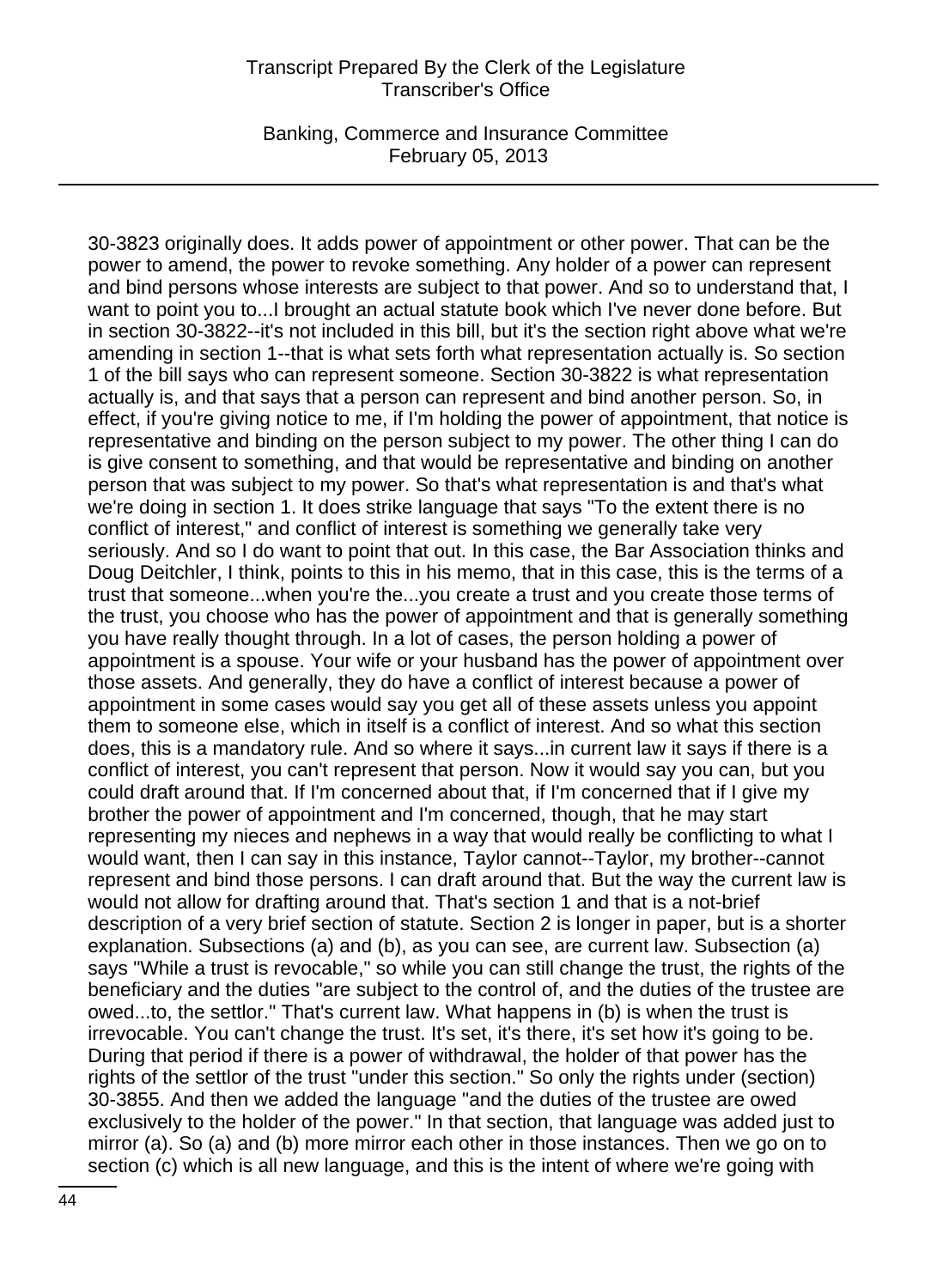Banking, Commerce and Insurance Committee February 05, 2013

section 2. Again, this has to do when a trust is irrevocable, you can't change the trust, and during a period that an interest of a beneficiary that does not have a present interest. So you don't currently have rights to what's in the trust. During the time that that nonpresent interest can be terminated by an "exercise of a power of appointment...the duties of the trustee are owed exclusively to the holder of the power." So what we're really getting at--and it's broader than this--but what we're getting at in this is the duty to inform and report. And that's found in section 30-3878. That's where we list the...that's where the duty to inform and report is. And that...how we get to (section) 30-3855 is (section) 30-3878 says it's subject to (section) 30-3855. And what...so what we're trying to do here is if you're a potential beneficiary, if I say in my trust that it's all going to my brother unless there's something left over when he turns 35, it goes to the Methodist church. In this instance, before this language is in here, the Methodist church gets the information and reports on my trust, which I may not want them to know. I may not want them to know how much money is in my trust. And so what this would say is those...the duties of the trustee that include the duty to report, goes only to the holder of the power. That I'm...and the other duties are listed in statute in...around (section) 30-3878, there's the duty of impartiality, the duty of prudent administration. And so by nature of the language in (section) 30-3855, those duties, too, are owed exclusively to the holder of the power. And that is the longest explanation I have ever given to a bill in banking. And with that, I'd take any questions. [LB38]

SENATOR GLOOR: Well, even then, it was brief. So thank you. Are there questions for Ms. Zulkoski? I think Senator Pirsch has one. [LB38]

SENATOR PIRSCH: And you just said, if you don't like it that you just change the status quo, I mean the default. [LB38]

KATIE ZULKOSKI: Absolutely. These would be... [LB38]

SENATOR PIRSCH: And if you don't like it, you can contract around it... [LB38]

KATIE ZULKOSKI: Absolutely. These are the... [LB38]

SENATOR PIRSCH: ...or draft around it. [LB38]

KATIE ZULKOSKI: Uh-huh. This...you could...you'd draft around this in your trust. [LB38]

SENATOR GLOOR: Senator Schumacher. [LB38]

SENATOR SCHUMACHER: Thank you, Senator Gloor. So are you going to give this to the bar examiners as a quiz on the bar exam? [LB38]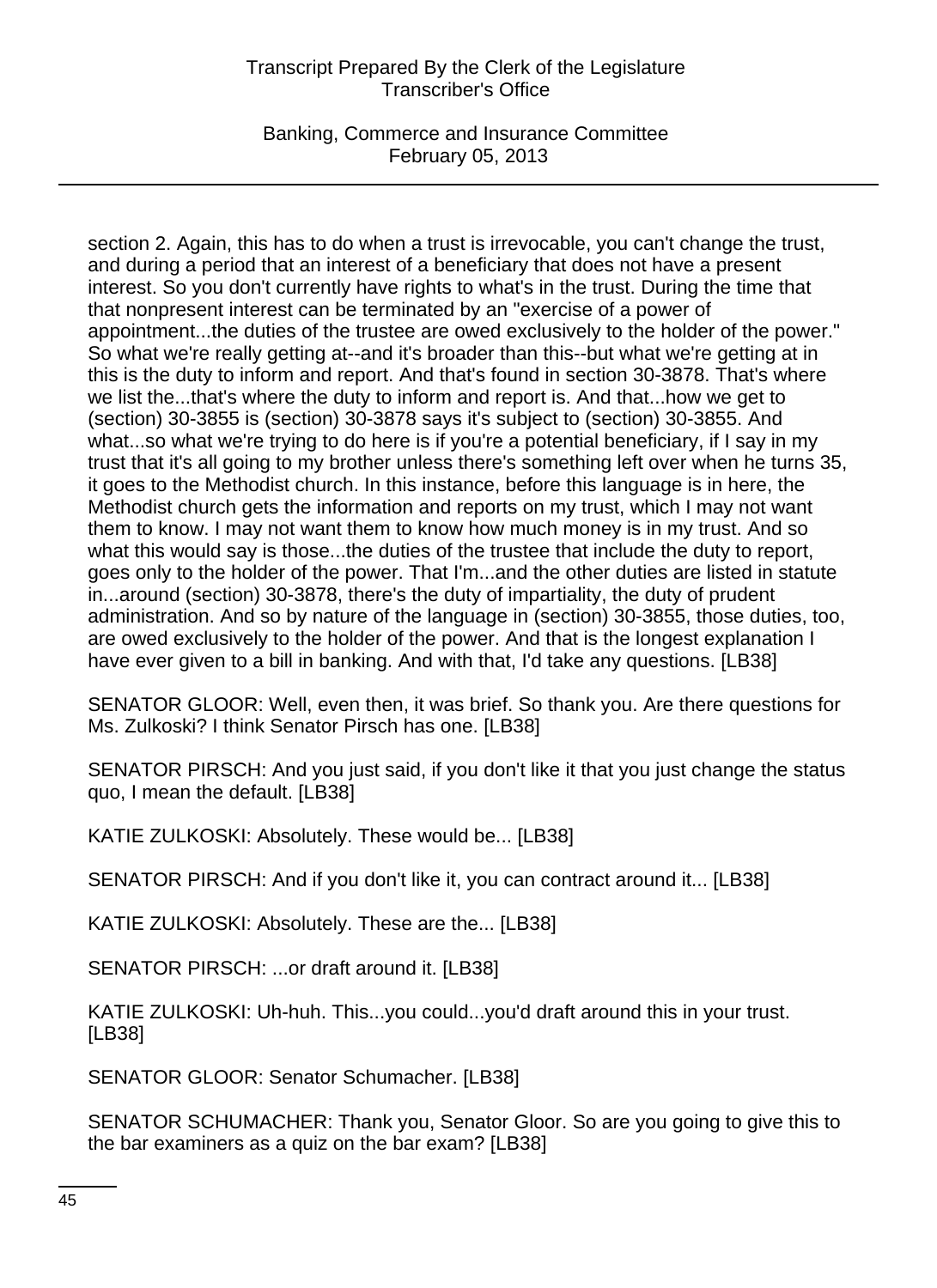KATIE ZULKOSKI: I don't have the think about the bar exam anymore, so I'm not going to make it worse for someone else. [LB38]

SENATOR GLOOR: If I were ever to take the bar, this would give me nightmares; getting preparation, I think. Other questions? Thank you very much. [LB38]

KATIE ZULKOSKI: Thank you, Senators. [LB38]

SENATOR GLOOR: Other proponents? [LB38]

ROBERT HALLSTROM: (Exhibit 2) Chairman Gloor and members of the committee, my name is Robert J. Hallstrom. I appear before you today as registered lobbyist for the Nebraska Bankers Association in support of LB38. There's only so many ways that you can say the things that Ms. Zulkoski presented to the committee so I won't belabor the point. But I will say that I had shared Mr. Deitchler's memorandum with a number of bank trust officers asking them to make sure that this was something that the trust departments of banks would be interested and supportive of, and the feedback that I got was certainly yes, so we are here in support. Without making this hearing unduly complicated, I think Senator Wightman accurately described what we refer to as the rule against perpetuities in terms of 21 years after life in being. However, we have overridden the rule against perpetuities in Nebraska by adopting what's called a dynasty trust, which has been adopted in Nebraska, South Dakota. I used to be able to spout eloquently, like Ms. Zulkoski did immediately before me, on dynasty trusts, but it's been so long, I wouldn't want any questions on it. So with that, I'll encourage the committee to advance the bill. [LB38]

SENATOR GLOOR: Are there any questions, dynasty trust or otherwise? Seeing none, thank you, Mr. Hallstrom. Any other testifiers as proponents? Any in opposition? Any in a neutral capacity? Seeing none, Senator Wightman waives closing. And we close the hearing on LB38. We move to and welcome back Senator Conrad with LB283. [LB38]

ROBERT HALLSTROM: Thank you. [LB38]

SENATOR GLOOR: Any other testifiers as proponents? Any in opposition? Any in a neutral capacity? Seeing none, Senator Wightman waives closing. And we close the hearing on LB38. We move to and welcome back Senator Conrad with LB283. [LB38]

SENATOR CONRAD: Two in two days. [LB283]

SENATOR GLOOR: Another tech...simply...simple, technical bill, I'm sure. [LB283]

SENATOR CONRAD: Good afternoon. My name is Danielle Conrad, D-a-n-i-e-l-l-e, Conrad, C-o-n-r-a-d, I represent the "Fightin' 46th" Legislative District of north Lincoln.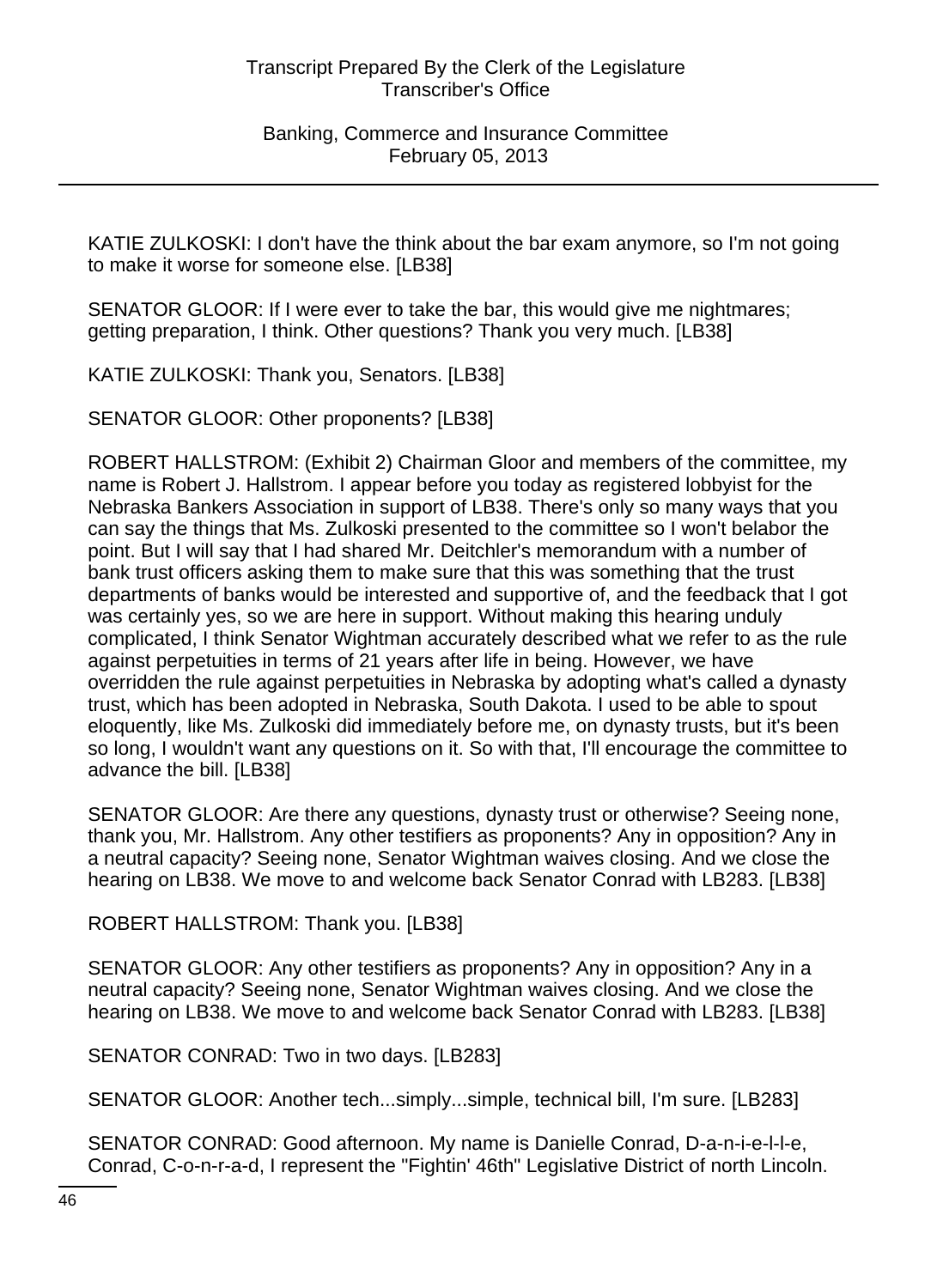## Banking, Commerce and Insurance Committee February 05, 2013

I'm here today to introduce LB283. This bill is strictly housekeeping. The bill does no more than remove from statutes a terminated act and references to it found elsewhere in the statute. The bill is the equivalent of pruning a dead branch from a tree. The bill does nothing to the old LLC Act other than clear it away. The new LLC Act provides in section 21-196 that it does not affect an action commenced, proceedings brought, or right accrued before the operative date January 1, 2011. The bill will remove about 30 pages of print from the statute book, so somewhere a tree will thank us. Section 21-197 of the new LLC Act provides that on and after January 1, 2013, the new act governs all LLCs. I'd be happy to answer any questions. [LB283]

SENATOR GLOOR: Are there any questions for Senator Conrad? Senator Pirsch. [LB283]

SENATOR PIRSCH: If I can just say...so this was just left in because it had a future operative date and then that future operative date...I mean, it had relevance until that point, that date has come and gone, it no longer holds relevance, so let's get rid of it for clarity's sake? [LB283]

SENATOR CONRAD: Well put, Senator Pirsch. [LB283]

SENATOR PIRSCH: All right. Well, you've got my support. [LB283]

SENATOR CONRAD: There's one. [LB283]

SENATOR PIRSCH: All right. [LB283]

SENATOR GLOOR: Other questions? Thank you, Senator Conrad. [LB283]

SENATOR CONRAD: Thank you. [LB283]

SENATOR GLOOR: Are you going to stay to close? [LB283]

SENATOR CONRAD: No. I will snap closing. [LB283]

SENATOR GLOOR: I figured. Anyone who would like to speak as a proponent? No...the statute book comes forward. [LB283]

KATIE ZULKOSKI: I'm not even going to use it. I just didn't have time to put it down. Katie Zulkoski, Z-u-l-k-o-s-k-i, testifying in support of Senator Conrad's bill. And the Bar Association wants to thank committee counsel and Senator Conrad for their work in adopting LB888, which adopted the new Uniform...Nebraska Uniform Limited Liability Company Act. And because of that adoption, we support the removal of this. [LB283]